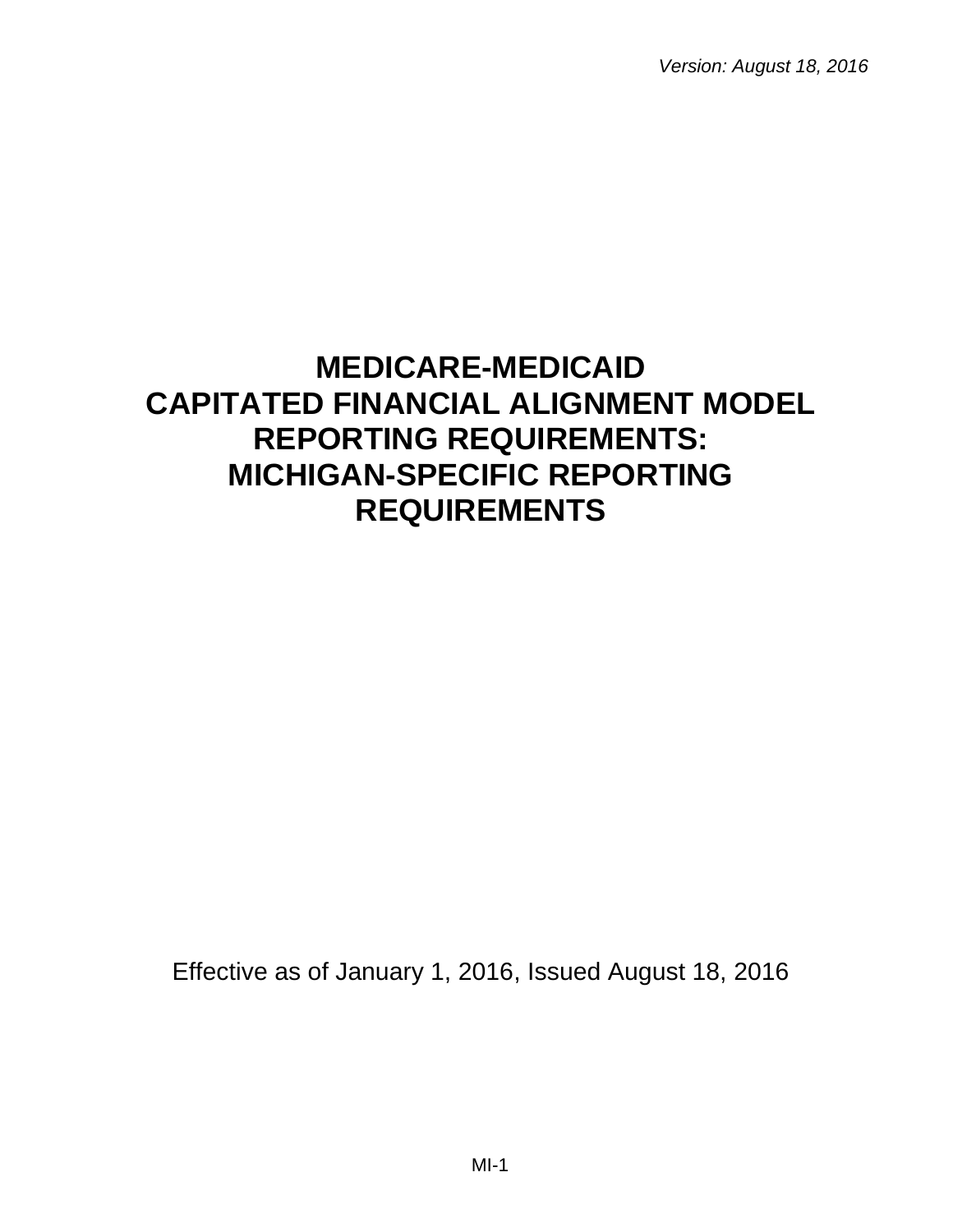# **Table of Contents**

| Reporting on Assessments and IICSPs Completed Prior to First Effective      |
|-----------------------------------------------------------------------------|
|                                                                             |
| Guidance on Assessments and IICSPs for Members with a Break in CoverageMI-6 |
|                                                                             |
|                                                                             |
| Michigan's Implementation, Ongoing, and Continuous Reporting Periods  MI-11 |
|                                                                             |
|                                                                             |
|                                                                             |
|                                                                             |
|                                                                             |
|                                                                             |
|                                                                             |
|                                                                             |
|                                                                             |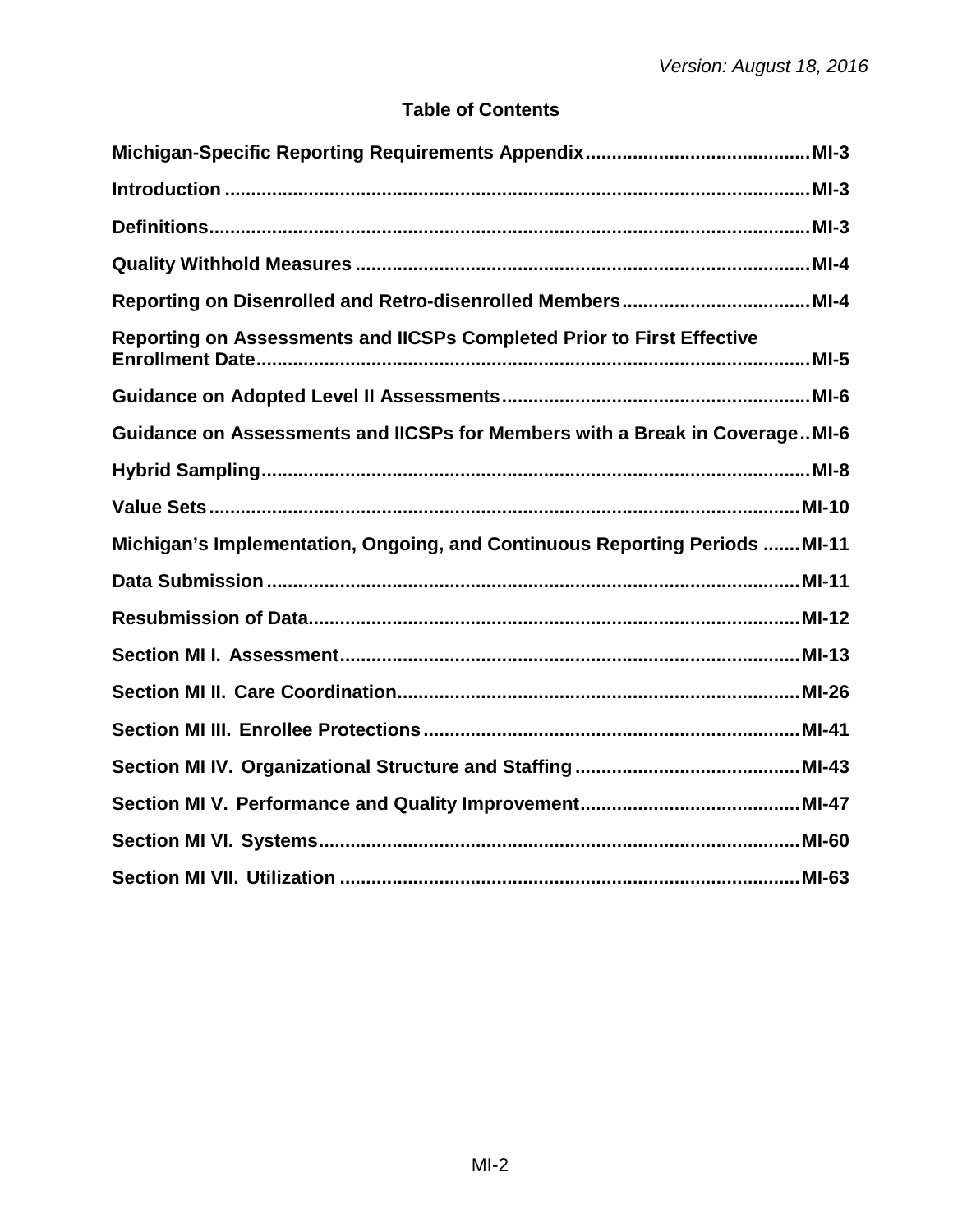# **Michigan-Specific Reporting Requirements Appendix**

#### <span id="page-2-1"></span><span id="page-2-0"></span>*Introduction*

The measures in this appendix are required reporting for all MMPs in the Michigan MI Health Link Demonstration. CMS and the state reserve the right to update the measures in this document for subsequent demonstration years. These state-specific measures directly supplement the Medicare-Medicaid Capitated Financial Alignment: Core Reporting Requirements, which can be found at the following web address:

[http://www.cms.gov/Medicare-Medicaid-Coordination/Medicare-and-Medicaid-](http://www.cms.gov/Medicare-Medicaid-Coordination/Medicare-and-Medicaid-Coordination/Medicare-Medicaid-Coordination-Office/FinancialAlignmentInitiative/InformationandGuidanceforPlans.html)[Coordination/Medicare-Medicaid-Coordination-](http://www.cms.gov/Medicare-Medicaid-Coordination/Medicare-and-Medicaid-Coordination/Medicare-Medicaid-Coordination-Office/FinancialAlignmentInitiative/InformationandGuidanceforPlans.html)[Office/FinancialAlignmentInitiative/InformationandGuidanceforPlans.html](http://www.cms.gov/Medicare-Medicaid-Coordination/Medicare-and-Medicaid-Coordination/Medicare-Medicaid-Coordination-Office/FinancialAlignmentInitiative/InformationandGuidanceforPlans.html)

MMPs should refer to the core document for additional details regarding Demonstrationwide definitions, reporting phases and timelines, and sampling methodology, except as otherwise specified in this document.

The core and state-specific measures supplement existing Part C and Part D reporting requirements, as well as measures that MMPs report via other vehicles or venues, such as HEDIS<sup>®[1](#page-2-3)</sup> and HOS. CMS and the state will also track key utilization measures, which are not included in this document, using encounter and claims data. The quantitative measures are part of broader oversight, monitoring, and performance improvement processes that include several other components and data sources not described in this document. MMPs should refer to the three-way contract and subsequent amendments for other reporting submissions to the Michigan Department of Health and Human Services. Additionally, revisions to the Reporting Requirements may periodically follow.

MMPs should contact the MI HelpDesk at [MIHelpDesk@norc.org](mailto:MIHelpDesk@norc.org) with any questions about the Michigan state-specific appendix or the data submission process.

# <span id="page-2-2"></span>*Definitions*

Calendar Quarter: All quarterly measures are reported on calendar quarters. The four calendar quarters of each calendar year will be as follows:  $1/1 - 3/31$ ,  $4/1 - 6/30$ ,  $7/1 -$ 9/30, and 10/1 – 12/31.

Calendar Year: All annual measures are reported on a calendar year basis.

Implementation Period: The initial months of the demonstration during which MMPs will report to CMS and the state on a more intensive reporting schedule. The Implementation period is as follows:

For the three MMPs that implement during Phase I on March 1, 2015, the implementation period begins on March 1, 2015 and continues until September 30, 2015.

<span id="page-2-3"></span><sup>&</sup>lt;sup>1</sup> HEDIS<sup>®</sup> is a registered trademark of the National Committee of Quality Assurance (NCQA).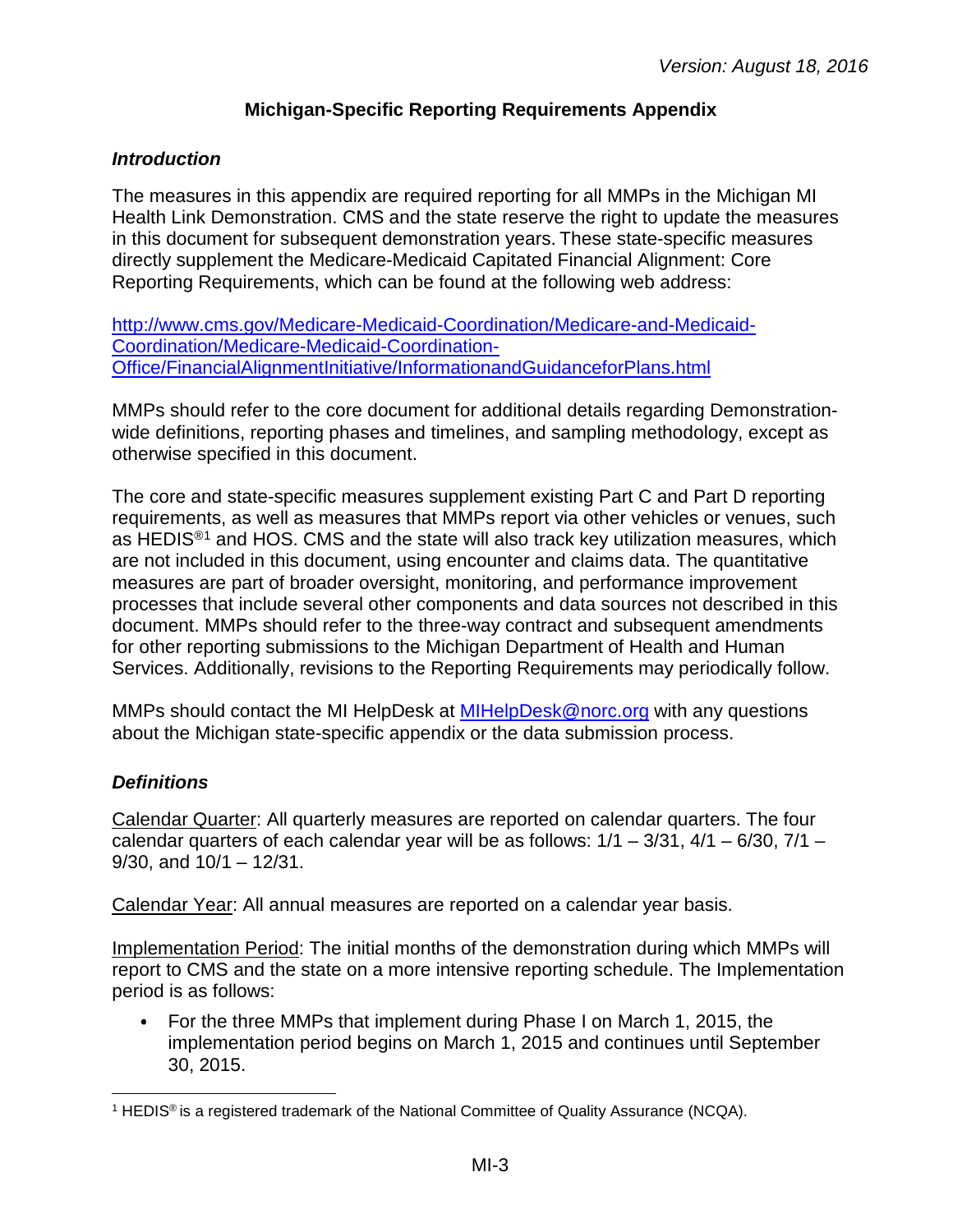- For the remaining MMPs that implement during Phase II on May 1, 2015, the implementation period begins on May 1, 2015 and continues until December 31, 2015.
- For any MMP in both Phase I and Phase II, the implementation period begins on March 1, 2015 and continues until September 30, 2015.

Long Term Supports and Services (LTSS): A variety of supports and services that help elderly individuals and/or individuals with disabilities meet their daily needs for assistance and improve the quality of their lives. Examples include assistance with bathing, dressing, and other basic activities of daily life and self-care, as well as support for everyday tasks such as laundry, shopping, and transportation. LTSS are provided over an extended period, predominantly in homes and communities, but also in facility-based settings such as nursing facilities. Please refer to the rules and regulations that further define specialty populations (mental illness, intellectual and developmental disabilities, and substance use disorders).

Primary Care Provider (PCP): Practitioner of primary care selected by the Enrollee or assigned to the Enrollee by the ICO and responsible for providing and coordinating the Enrollee's health care needs, including the initiation and monitoring of referrals for specialty services when required. Primary Care Providers may be nurse practitioners, physician assistants or physicians who are board certified, or a specialist selected by an Enrollee.

# <span id="page-3-0"></span>*Quality Withhold Measures*

CMS and the state will establish a set of quality withhold measures, and MMPs will be required to meet established thresholds. Throughout this document, state-specific quality withhold measures for Demonstration Year 1 (DY 1) are marked with the following symbol: (i). CMS and the state will update the quality withhold measures for subsequent demonstration years closer to the start of Demonstration Year 2.

For more information about DY 1 quality withhold requirements, refer to the Quality Withhold Technical Notes (DY 1): Michigan Specific Measures at: [https://www.cms.gov/Medicare-Medicaid-Coordination/Medicare-and-Medicaid-](https://www.cms.gov/Medicare-Medicaid-Coordination/Medicare-and-Medicaid-Coordination/Medicare-Medicaid-Coordination-Office/FinancialAlignmentInitiative/InformationandGuidanceforPlans.html)[Coordination/Medicare-Medicaid-Coordination-](https://www.cms.gov/Medicare-Medicaid-Coordination/Medicare-and-Medicaid-Coordination/Medicare-Medicaid-Coordination-Office/FinancialAlignmentInitiative/InformationandGuidanceforPlans.html)[Office/FinancialAlignmentInitiative/InformationandGuidanceforPlans.html.](https://www.cms.gov/Medicare-Medicaid-Coordination/Medicare-and-Medicaid-Coordination/Medicare-Medicaid-Coordination-Office/FinancialAlignmentInitiative/InformationandGuidanceforPlans.html)

# <span id="page-3-1"></span>*Reporting on Disenrolled and Retro-disenrolled Members*

Unless otherwise indicated in the reporting requirements, MMPs should report on all members enrolled in the demonstration who meet the definition of the data elements, regardless of whether that member was subsequently disenrolled from the MMP. Measure-specific guidance on how to report on disenrolled members is provided under the Notes section of each state-specific measure.

Due to retro-disenrollment of members, there may be instances where there is a lag between a member's effective disenrollment date and the date on which the MMP is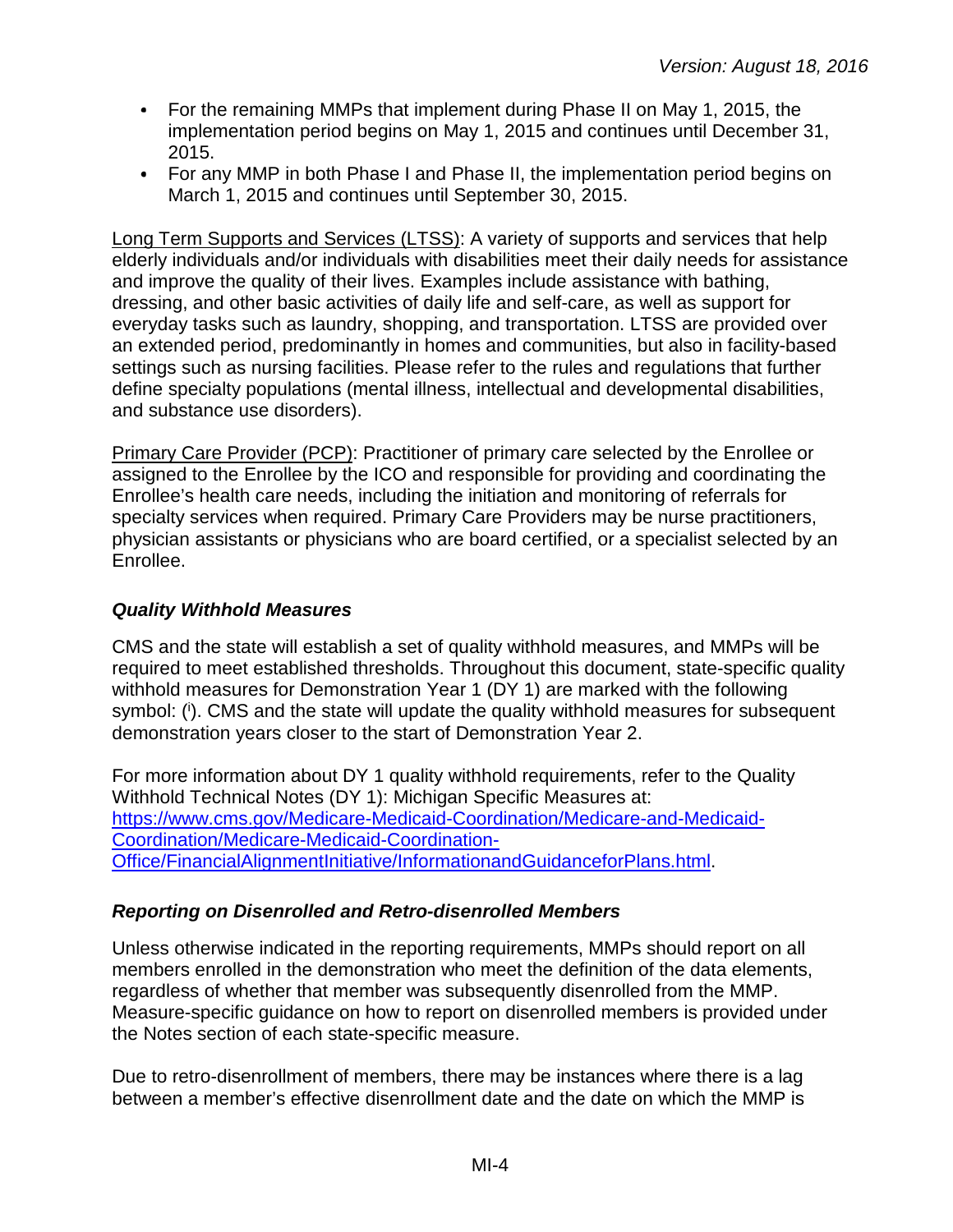informed about that disenrollment. This time lag might create occasional data inaccuracies if an MMP includes members in reports who had in fact disenrolled before the start of the reporting period. If MMPs are aware at the time of reporting that a member has been retro-disenrolled with a disenrollment effective date prior to the reporting period (and therefore was not enrolled during the reporting period in question), then MMPs may exclude that member from reporting. Please note that MMPs are *not* required to re-submit corrected data should you be informed of a retro-disenrollment subsequent to a reporting deadline. MMPs should act upon their best and most current knowledge at the time of reporting regarding each member's enrollment status.

#### <span id="page-4-0"></span>*Reporting on Assessments and IICSPs Completed Prior to First Effective Enrollment Date*

For MMPs that have requested and obtained CMS approval to do so, Level I and Level II Assessments may be completed up to 20 days prior to the individual's coverage effective date for individuals who are passively enrolled. Early Level I and Level II Assessment outreach for opt-in members is permitted for all participating MMPs.

For purposes of reporting data on Level I Assessments (Core 2.1, Core 2.2 and statespecific measures MI1.1 and MI1.2), MMPs should report any Level I Assessments completed prior to the first effective enrollment date as if they were completed on the first effective enrollment date. For example, if a member's first effective enrollment date was June 1 and the Level I Assessment for that member was completed on May 25, the MMP should report the Level I Assessment as if it were completed on June 1.

MMPs should refer to the Core reporting requirements for detailed specifications for reporting Core 2.1 and Core 2.2 and to the state-specific reporting requirements for specifications on reporting MI1.1 and MI1.2. For example, Core 2.1 should only include members whose 90th day of enrollment occurred during the reporting period. Members enrolled into the MMP on March 1, 2015 would reach their 90th day (three full months) on May 31, 2015. Therefore these members would be reported in the data submission for the May monthly reporting period, even if their Level I Assessment was marked as complete on the first effective enrollment date (i.e., March 1).

MMPs must comply with contractually specified timelines regarding completion of a Level II Assessment, where indicated, following the Level I Assessment. In the event that both a Level I and a Level II Assessment are finalized prior to the first effective enrollment date, MMPs should report completion of the Level II Assessment (for measures MI1.1 and MI1.2) as if the Level I Assessment were completed on the first effective enrollment date. For example, using an effective enrollment date of June 1, if the Level I Assessment was completed on May 25 and the Level II Assessment was completed on May 27 (a difference of two days), the MMP should report the Level I Assessment as if it were completed on June 1 and the Level II Assessment as if it were completed on June 3 (again, a difference of two days). If the Level I Assessment is completed prior to the effective date of coverage but the Level II Assessment is not, the MMP should still report the Level II Assessment as if the Level I Assessment was completed on the first effective enrollment date. For example, using an effective enrollment date of June 1, if the Level I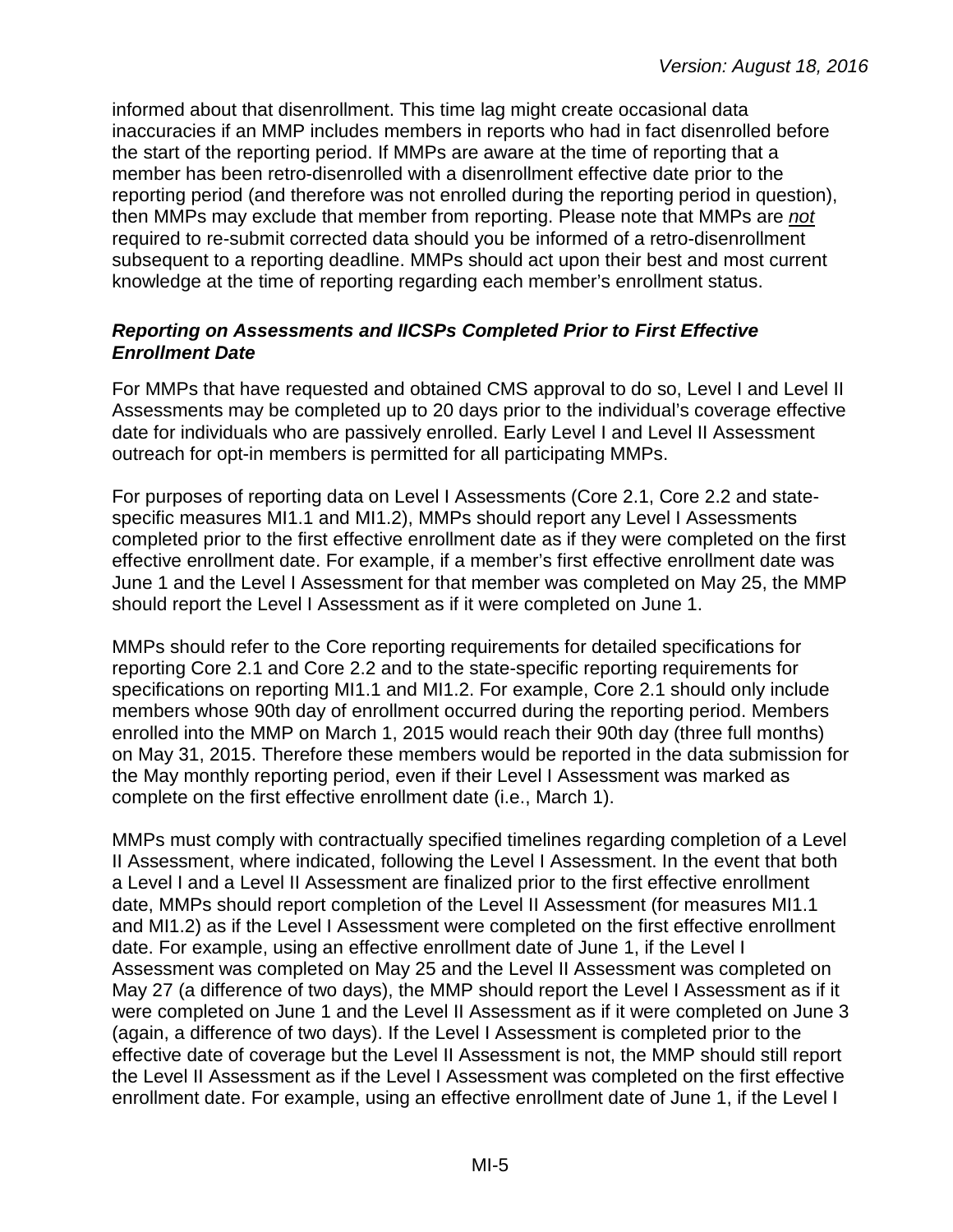Assessment is completed on May 25 and the Level II Assessment is completed on June 24 (a difference of 30 days), the MMP should report the Level I Assessment as if it were completed on June 1 and the Level II Assessment as if it were completed on July 1 (again, a difference of 30 days).

MMPs must also comply with contractually specified timelines regarding completion of Individual Integrated Care and Supports Plans (IICSPs) within 90 days of enrollment. In the event that an IICSP is also finalized prior to the first effective enrollment date, MMPs should report completion of the IICSP (for measures MI2.1, MI2.2, and MI2.3) as if it were completed on the first effective enrollment date. For example, if a member's first effective enrollment date was June 1 and the IICSP for that member was completed on May 27, the MMP should report the IICSP as if it were completed on June 1.

# <span id="page-5-0"></span>*Guidance on Adopted Level II Assessments*

According to the Michigan three-way contract, a Level II Assessment that was completed while a member was enrolled in a different product or program may be adopted by the MMP if it is not past the reassessment date. However, the adopted Level II Assessment must be reviewed to determine if it is complete, accurate, and appropriate for the member's current status. Since the member's current status should be ascertained through the results of the Level I Assessment, the MMP may not report the adopted Level II Assessment as complete until the Level I Assessment is complete and the MMP has determined that the adopted Level II Assessment is still appropriate for the member.

For purposes of reporting measures MI1.1 and MI1.2, MMPs should mark the adopted Level II Assessment as complete for the member's current enrollment as of the day the MMP has completed the Level I Assessment and confirmed that the Level II Assessment is still appropriate for the member.

# <span id="page-5-1"></span>*Guidance on Assessments and IICSPs for Members with a Break in Coverage*

# Level I Assessments

If a MMP already completed a Level I Assessment for a member that was previously enrolled, the MMP is not necessarily required to conduct a new Level I Assessment if the member rejoins the same MMP within one year of his/her most recent Level I Assessment. Instead, the MMP can:

- 1. Perform any risk stratification, claims data review, or other analyses as required by the three-way contract to detect any changes in the member's condition since the Level I Assessment was conducted; and
- 2. Ask the member (or his/her authorized representative) if there has been a change in the member's health status or needs since the Level I Assessment was conducted.

The MMP must document any risk stratification, claims data review, or other analyses that are performed to detect any changes in the member's condition. The MMP must also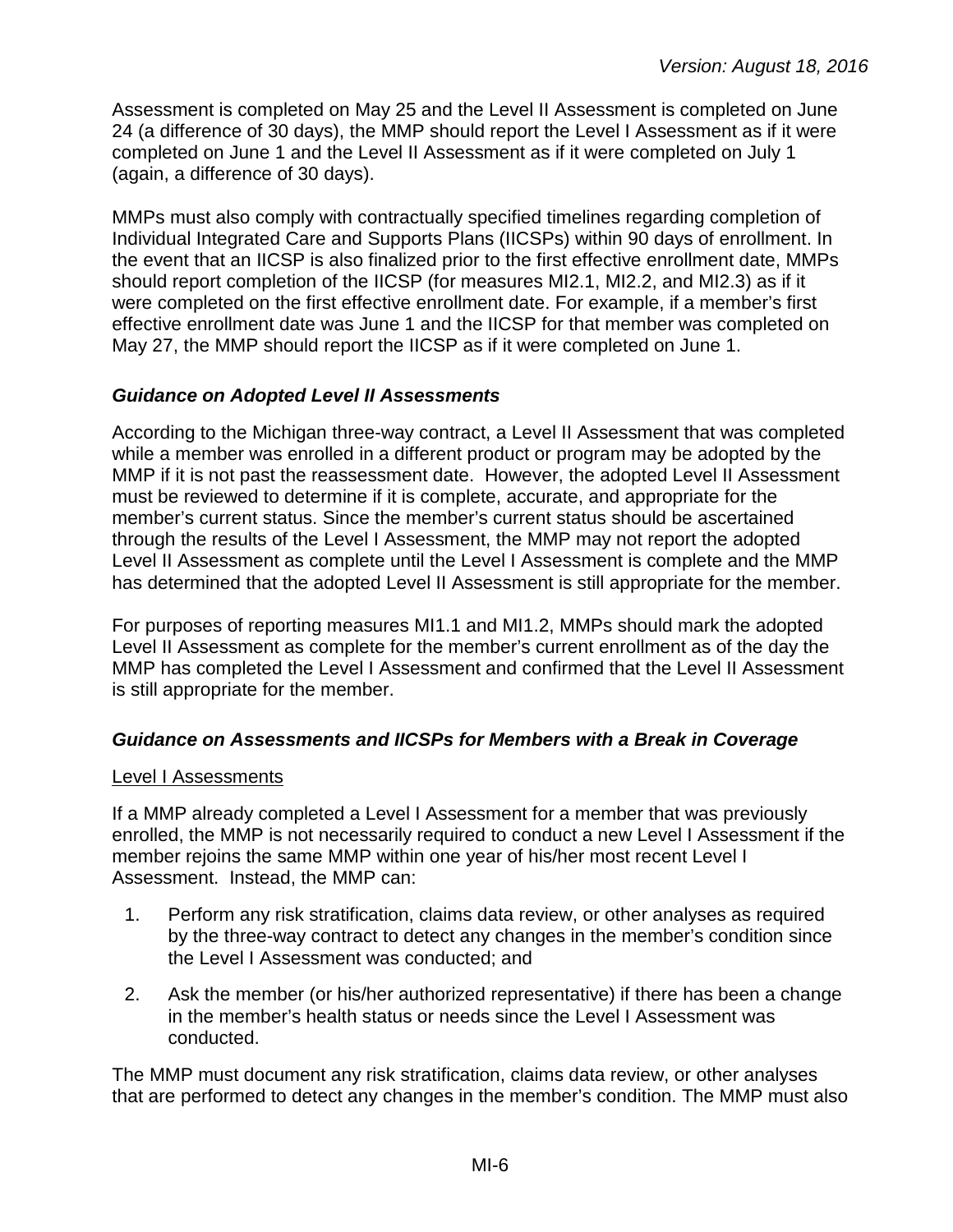document its outreach attempts and the discussion(s) with the member (or his/her authorized representative) to determine if there was a change in the member's health status or needs.

If a change is identified, the MMP must conduct a new Level I Assessment within the timeframe prescribed by the contract. If there are no changes, the MMP is not required to conduct a new Level I Assessment unless requested by the member (or his/her authorized representative). Please note, if the MMP prefers to conduct Level I Assessments on all re-enrollees regardless of status, it may continue to do so.

Once the MMP has conducted a new Level I Assessment as needed or confirmed that the prior Level I Assessment is still accurate, the MMP can mark the Level I Assessment as complete for the member's current enrollment. The MMP would then report that completion according to the specifications for Core 2.1 and Core 2.2 (and the applicable state-specific measures). When reporting these measures, the MMP should count the number of enrollment days from the member's most recent enrollment effective date, and should report the Level I Assessment based on the date the prior Level I Assessment was either confirmed to be accurate or a new Level I Assessment was completed.

If the MMP is unable to reach a re-enrolled member to determine if there was a change in health status, then the MMP may report that member as unable to be reached so long as the MMP made the requisite number of outreach attempts. If a re-enrolled member refuses to discuss his/her health status with the MMP, then the MMP may report that member as unwilling to participate in the Level I Assessment.

If the MMP did not complete a Level I Assessment for the re-enrolled member during his/her prior enrollment period, or if it has been more than one year since the member's Level I Assessment was completed, the MMP is required to conduct a Level I Assessment for the member within the timeframe prescribed by the contract. The MMP must make the requisite number of attempts to reach the member (at minimum) after his/her most recent enrollment effective date, even if the MMP reported that the member was unable to be reached during his/her prior enrollment. Similarly, members that refused the Level I Assessment during their prior enrollment must be asked again to participate (i.e., the MMP may not carry over a refusal from one enrollment period to the next).

# Level II Assessments

If the re-enrolled member previously received a Level II Assessment, and the MMP confirms through the steps outlined above that there has been no change in the member's health status or needs, then the MMP is not required to conduct a new Level II Assessment unless requested by the member (or his/her authorized representative) provided that the reassessment timeframe specified by the selected Level II Assessment tool (as outlined in Section 2.6.1.4.3 of the three-way contract) has not lapsed. If changes in health status or needs are identified, the MMP must conduct a Level II Assessment within the timeframe prescribed by Section 2.6.1.4.6 of the contract.

If the re-enrolled member did not previously receive a Level II Assessment, but upon reenrollment demonstrates a need for LTSS or behavioral health services, then the MMP is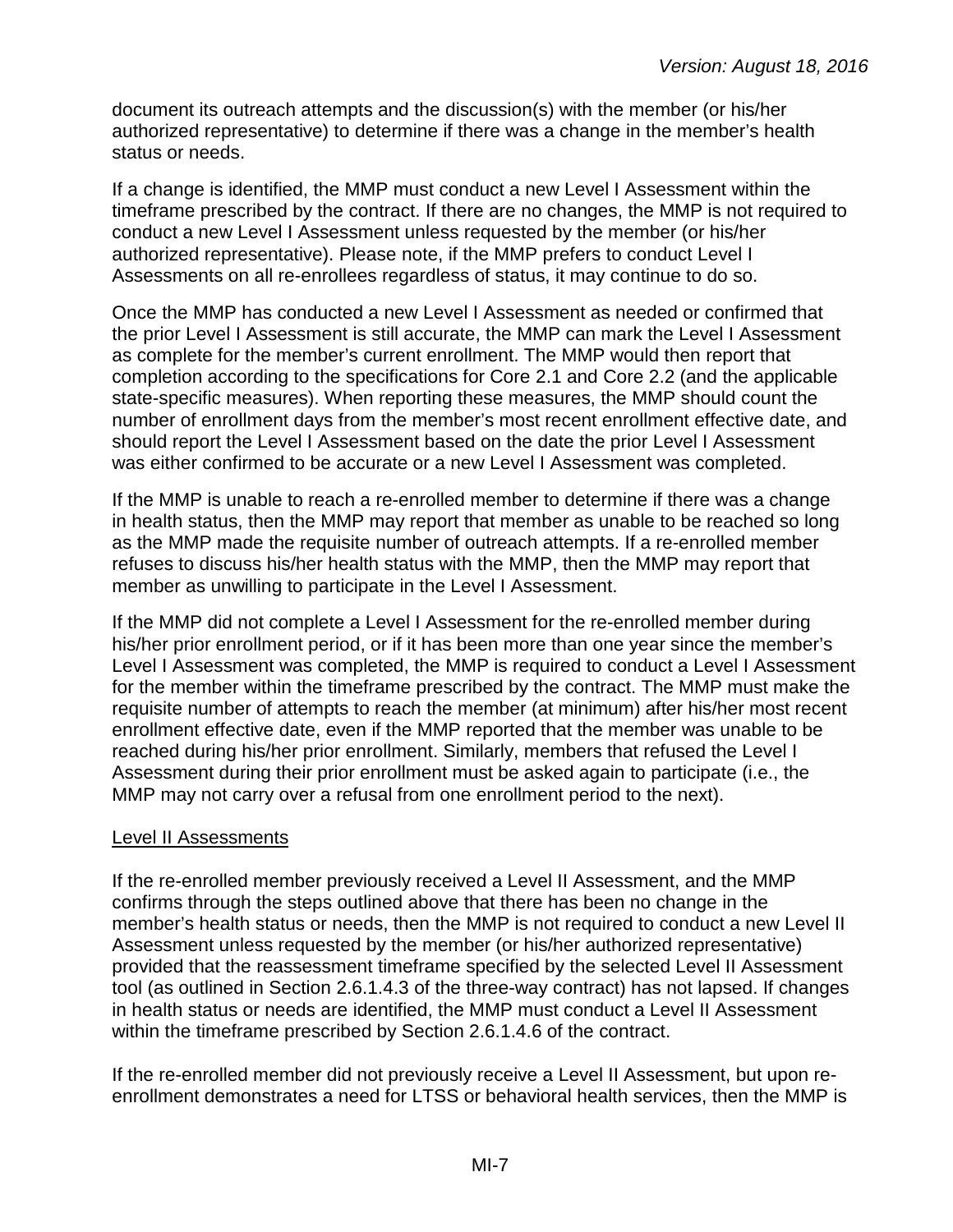required to conduct a Level II Assessment as prescribed in Section 2.6.1.4.6 of the threeway contract.

Once the MMP has conducted a new Level II Assessment as needed or confirmed that any prior Level II Assessment is still accurate, the MMP can mark the Level II Assessment as complete for the member's current enrollment. The MMP would then report that completion according to the applicable state-specific measures.

#### Individual Integrated Care and Supports Plans

If the MMP conducts a new Level I Assessment (or Level II if required) for the re-enrolled member, the MMP must revise the Individual Integrated Care and Supports Plan (IICSP) accordingly within the timeframe prescribed by the contract. Once the IICSP is revised, the MMP may mark the IICSP as complete for the member's current enrollment. If the MMP determines that the prior assessment(s) are still accurate and therefore no updates are required to the previously developed IICSP, the MMP may mark the IICSP as complete for the current enrollment at the same time that the Level I Assessment is marked complete. The MMP would then follow the applicable state-specific measure specifications for reporting the completion. Please note, for purposes of reporting, the IICSP for the re-enrolled member should be classified as an *initial* IICSP.

If the MMP did not complete an IICSP for the re-enrolled member during his/her prior enrollment period, or if it has been more than one year since the member's IICSP was completed, the MMP is required to develop an IICSP for the member within the timeframe prescribed by the contract. The MMP must also follow the above guidance regarding reaching out to members that previously refused to participate or were not reached.

# Annual Reassessments and IICSP Updates

The MMP must follow contract requirements regarding the completion of annual Level I reassessments and updates to IICSPs. If the MMP determined that the assessment/IICSP from a member's prior enrollment was accurate and marked that assessment/IICSP as complete for the member's current enrollment, the MMP should count continuously from the date that the assessment/IICSP was completed in the prior enrollment period to determine the due date for the annual reassessment and IICSP update. For example, when reporting Core 2.3, the MMP should count 365 days from the date when the Level I Assessment was actually completed, even if that date was during the member's prior enrollment period.

# <span id="page-7-0"></span>*Hybrid Sampling*

Some demonstration-specific measures may allow medical record/supplemental documentation review to identify the numerator. In these instances, the sample size should be 411, plus additional records to allow for substitution. Sampling should be systematic to ensure that all individuals eligible for a measure have an equal chance of inclusion.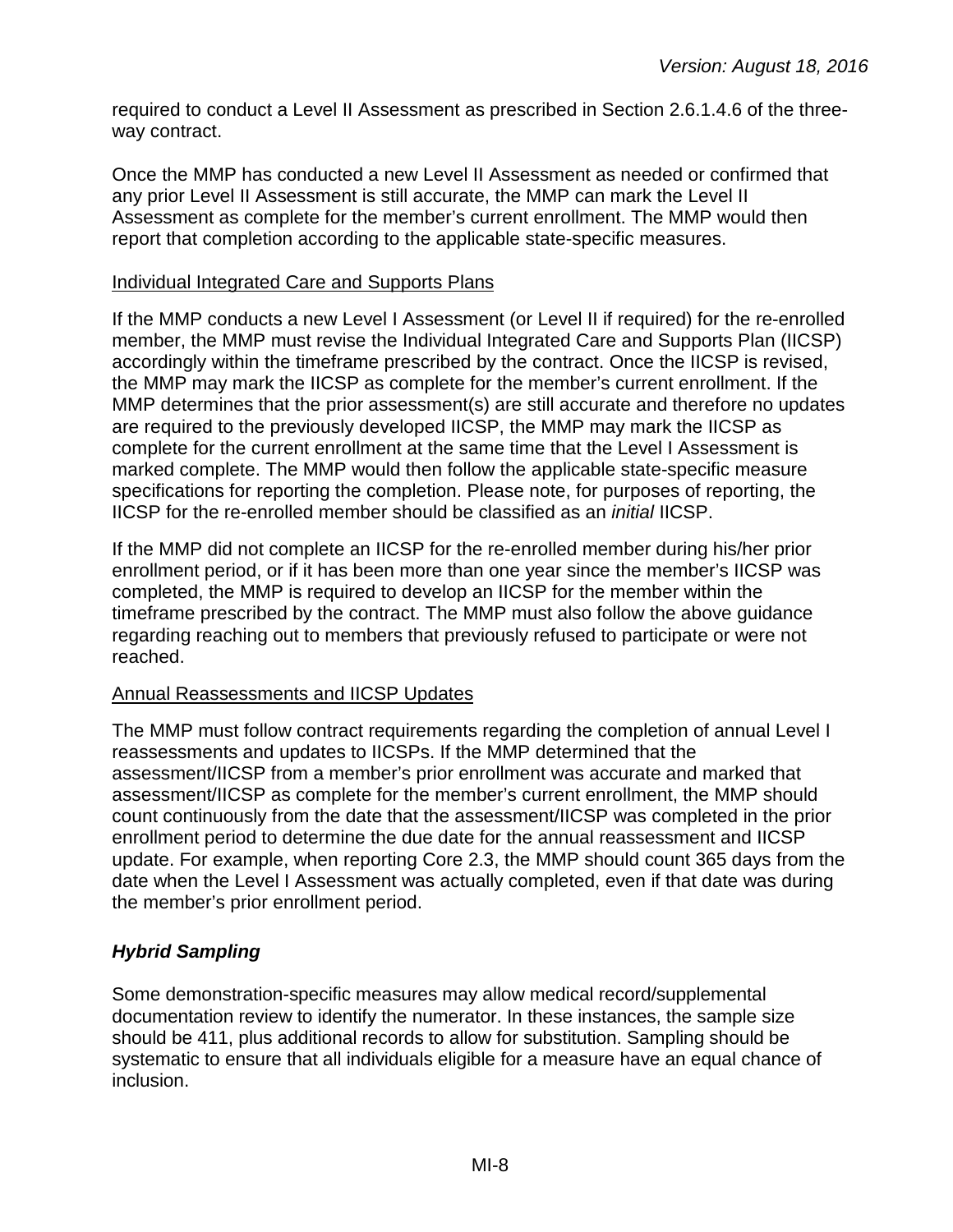MMPs should complete the following steps for each measure that requires medical record review:

- **Step 1:** Determine the eligible population. Create a list of eligible members, including full name, date of birth, and event (if applicable).
- **Step 2:** Determine the final sample size. The final sample size will be 411 plus an adequate number of additional records to make substitutions. Oversample only enough to guarantee that the targeted sample size of 411 is met. The following oversampling rates are acceptable: 5 percent, 10 percent, 15 percent, or 20 percent. If oversampling, round up to the next whole number when determining the final sample size.
- **Step 3:** If the eligible population exceeds the final sample size as determined in Step 2, proceed to Step 5. If the eligible population is less than or equal to the final sample size as determined in Step 2, proceed to Step 4.
- **Step 4:** If the eligible population is less than or equal to the final sample size as determined in Step 2, the sample size can be reduced from 411 cases to a reduced final sample size by using the following formula:

 $Reduced Final Sample Size = \frac{Original Final Sample Size}{(Original Final Sample)}$  $1 + \left(\frac{Original\;Final\;Sample\;Size}{Eligible\; Population}\right)$ 

Where the *Original Final Sample Size* is the number derived from Step 2, and the *Eligible Population* is the number derived from Step 1.

**Step 5:** Sort the list of eligible members in alphabetical order by last name, first name, date of birth, and event (if applicable). Sort this list by last name from A to Z during even reporting periods and from Z to A in odd reporting periods (i.e., name will be sorted from A to Z in 2014, 2016, and 2018 and from Z to A in 2015, 2017, and 2019).

**Note**: Sort order applies to all components. For example, for reporting period 2014, the last name, first name, date of birth, and events will be ascending.

**Step 6**: Calculate *N*, which will determine which member will start your sample. Round down to the nearest whole number.

$$
N = \frac{\text{Eligible Population}}{\text{Final Sample Size}}
$$

Where the *Eligible Population* is the number derived from Step 1. The *Final Sample Size* is either:

o The number derived from Step 2, for instances in which the eligible population exceeds the final sample size as determined in Step 2. OR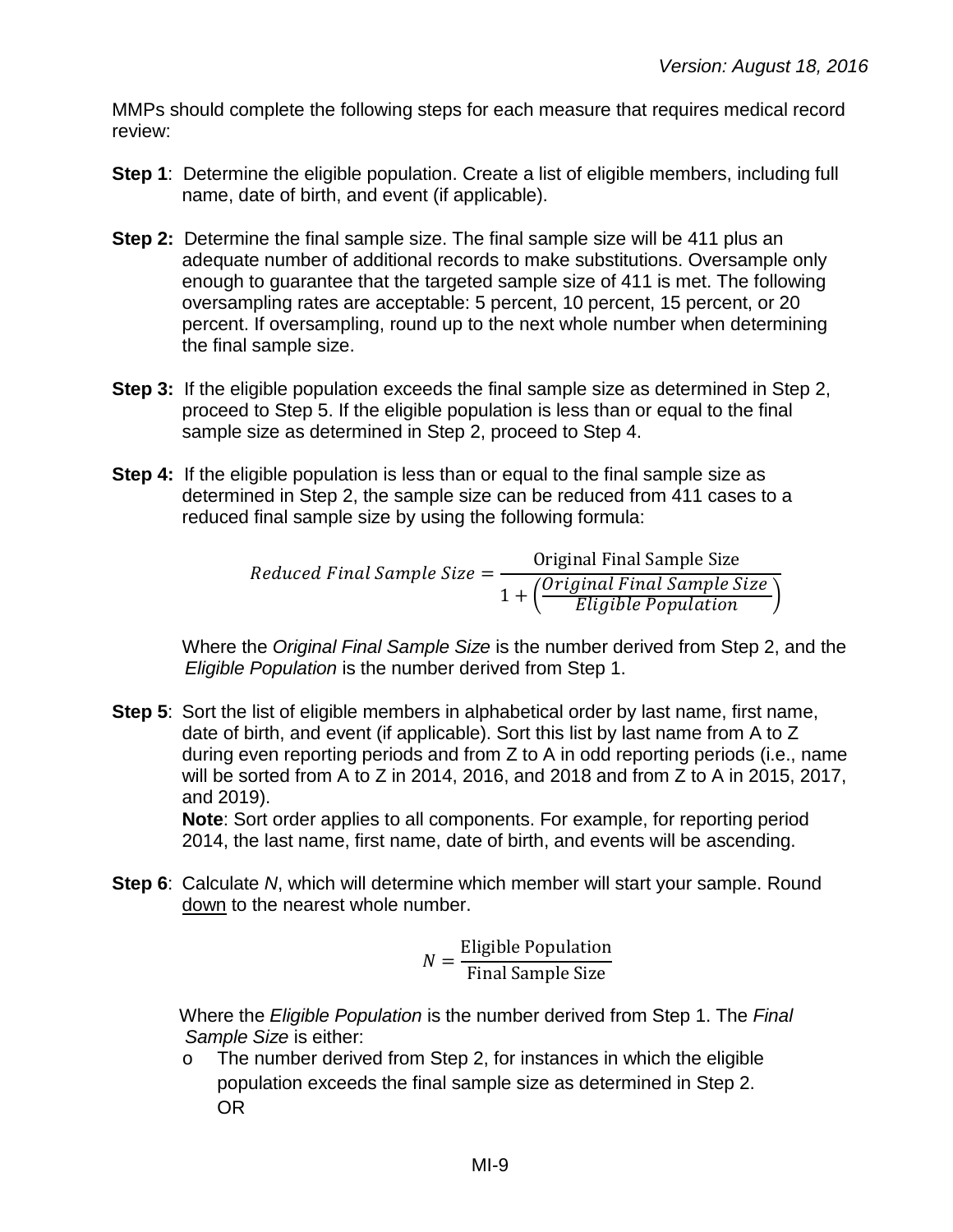- o The number derived in Step 4, for instances in which the eligible population was less than or equal to the number derived from Step 2.
- **Step 7**: Randomly select starting point, *K*, by choosing a number between one and *N* using a table of random numbers or a computer-generated random number.
- **Step 8**: Select every *Kth* record thereafter until the selection of the sample size is completed.

# <span id="page-9-0"></span>*Value Sets*

The measure specifications in this document refer to code value sets that must be used to determine and report measure data element values. A value set is the complete set of codes used to identify a service or condition included in a measure. The Michigan State-Specific Value Sets Workbook includes value sets and codes needed to report certain measures included in the Michigan-Specific Reporting Requirements and is intended to be used in conjunction with the measure specifications outlined in this document. The Michigan State-Specific Value Sets Workbook can be found on the CMS website at the following address: [http://www.cms.gov/Medicare-Medicaid-Coordination/Medicare-and-](http://www.cms.gov/Medicare-Medicaid-Coordination/Medicare-and-Medicaid-Coordination/Medicare-Medicaid-Coordination-Office/FinancialAlignmentInitiative/InformationandGuidanceforPlans.html)[Medicaid-Coordination/Medicare-Medicaid-Coordination-](http://www.cms.gov/Medicare-Medicaid-Coordination/Medicare-and-Medicaid-Coordination/Medicare-Medicaid-Coordination-Office/FinancialAlignmentInitiative/InformationandGuidanceforPlans.html)[Office/FinancialAlignmentInitiative/InformationandGuidanceforPlans.html.](http://www.cms.gov/Medicare-Medicaid-Coordination/Medicare-and-Medicaid-Coordination/Medicare-Medicaid-Coordination-Office/FinancialAlignmentInitiative/InformationandGuidanceforPlans.html)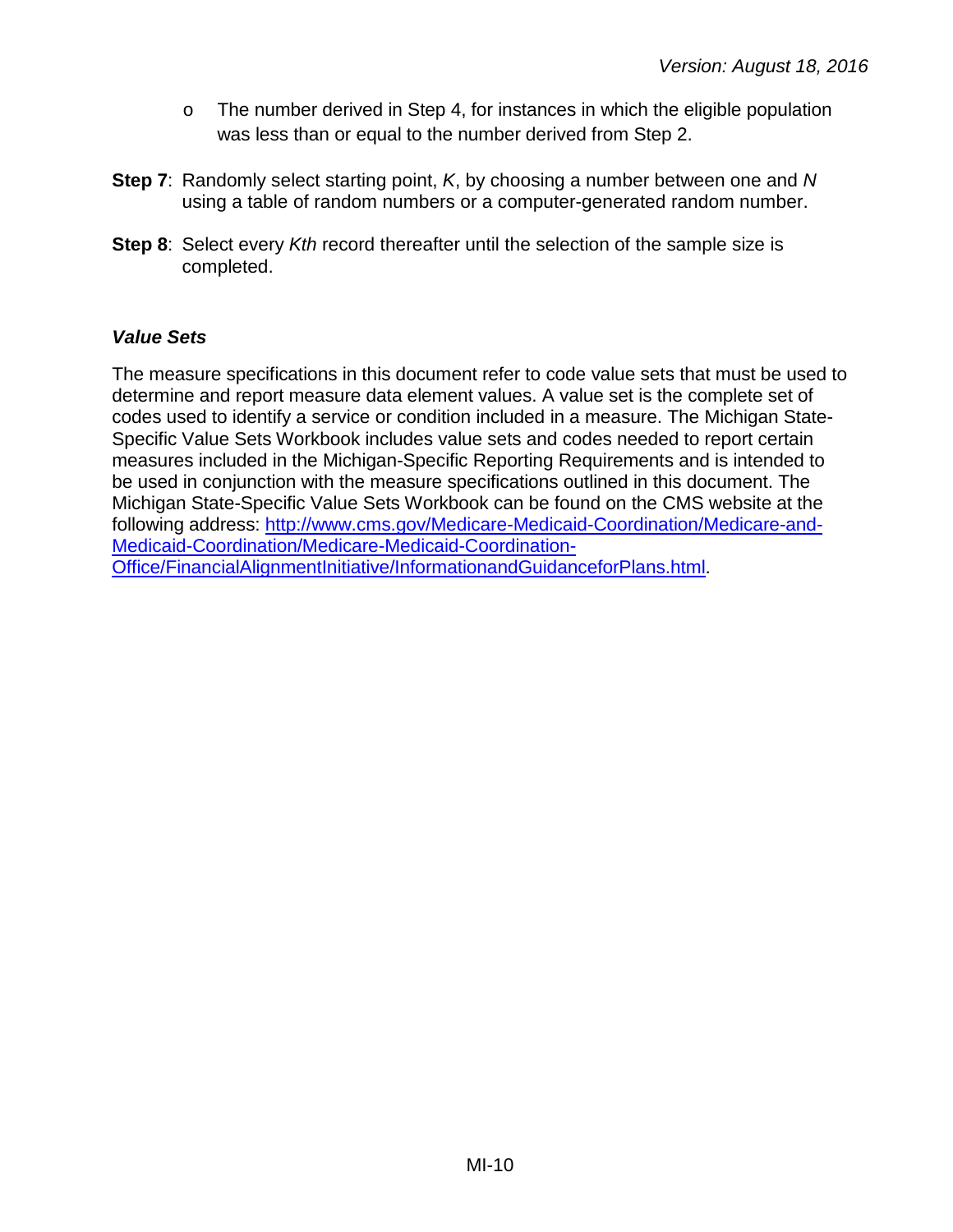| <b>Demonstration Year 1</b> |                       |                                          |                                                                                                    |  |
|-----------------------------|-----------------------|------------------------------------------|----------------------------------------------------------------------------------------------------|--|
|                             | <b>Phase</b>          | <b>Dates</b>                             | <b>Explanation</b>                                                                                 |  |
|                             | Implementation        | Phase 1 MMPs:<br>3-1-15 through 09-30-15 | Phase 1: From the first<br>effective enrollment date<br>through the end of September.              |  |
| Continuous<br>Reporting     | Period                | Phase 2 MMPs:<br>5-1-15 through 12-31-15 | Phase 2: From the first<br>effective enrollment date<br>through the end of December.               |  |
|                             | <b>Ongoing Period</b> | 3-1-15 through 12-31-16                  | From the first effective<br>enrollment date through the<br>end of the first demonstration<br>year. |  |
|                             |                       | <b>Demonstration Year 2</b>              |                                                                                                    |  |
| Continuous<br>Reporting     | <b>Ongoing Period</b> | 1-1-17 through 12-31-17                  | From January 1st through the<br>end of the second<br>demonstration year.                           |  |
| <b>Demonstration Year 3</b> |                       |                                          |                                                                                                    |  |
| Continuous<br>Reporting     | <b>Ongoing Period</b> | 1-1-18 through 12-31-18                  | From January 1st through the<br>end of the third demonstration<br>year.                            |  |

# <span id="page-10-0"></span>*Michigan's Implementation, Ongoing, and Continuous Reporting Periods*

# <span id="page-10-1"></span>*Data Submission*

All MMPs will submit state-specific measure data through the web-based Financial Alignment Initiative (FAI) Data Collection System (unless otherwise specified in the measure description). All data submissions must be submitted to this site by 5:00p.m. ET on the applicable due date. This site can be accessed at the following web address: [https://Financial-Alignment-Initiative.NORC.org](https://financial-alignment-initiative.norc.org/) 

(Note: Prior to the first use of the system, all MMPs will receive an email notification with the username and password that has been assigned to their MMP. This information will be used to log in to the FAI system and complete the data submission.)

All MMPs will submit core measure data in accordance with the Core Reporting Requirements. Submission requirements vary by measure, but most core measures are reported through the Health Plan Management System (HPMS).

Please note, late submissions may result in compliance action from CMS.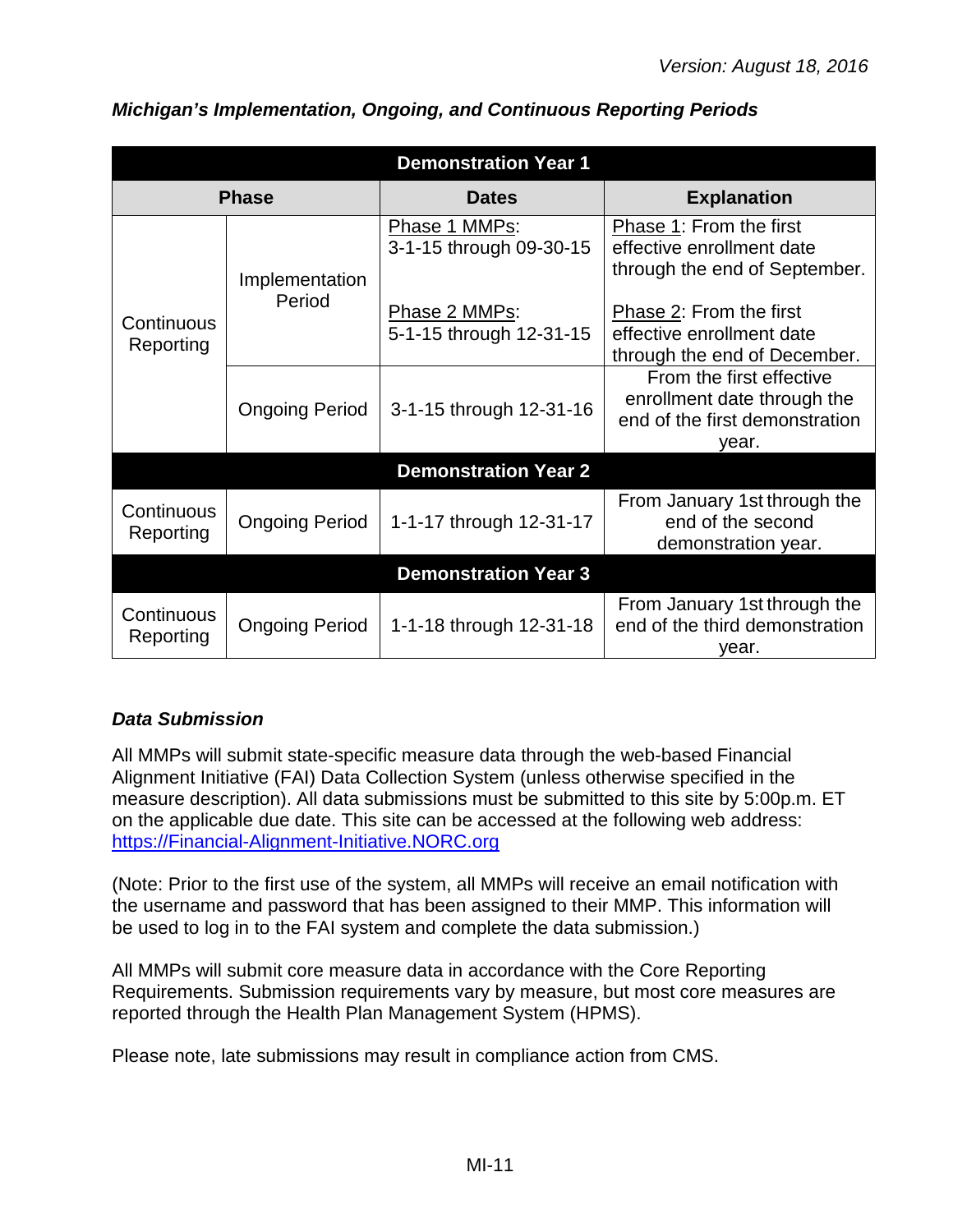#### <span id="page-11-0"></span>*Resubmission of Data*

MMPs must comply with the following steps to resubmit data after an established due date:

- 1. Email the MI HelpDesk [\(MIHelpDesk@norc.org\)](mailto:MIHelpDesk@norc.org) to request resubmission.
	- o Specify in the email which measures need resubmission;
	- o Specify for which reporting period(s) the resubmission is needed; and
	- o Provide a brief explanation for why the data need to be resubmitted.
- 2. After review of the request, the MI HelpDesk will notify the MMP once the FAI Data Collection System and/or HPMS has been re-opened.
- 3. Resubmit data through the applicable reporting system.
- 4. Notify the MI HelpDesk again after resubmission has been completed.

Please note, requests for resubmission after an established due date may result in compliance action from CMS.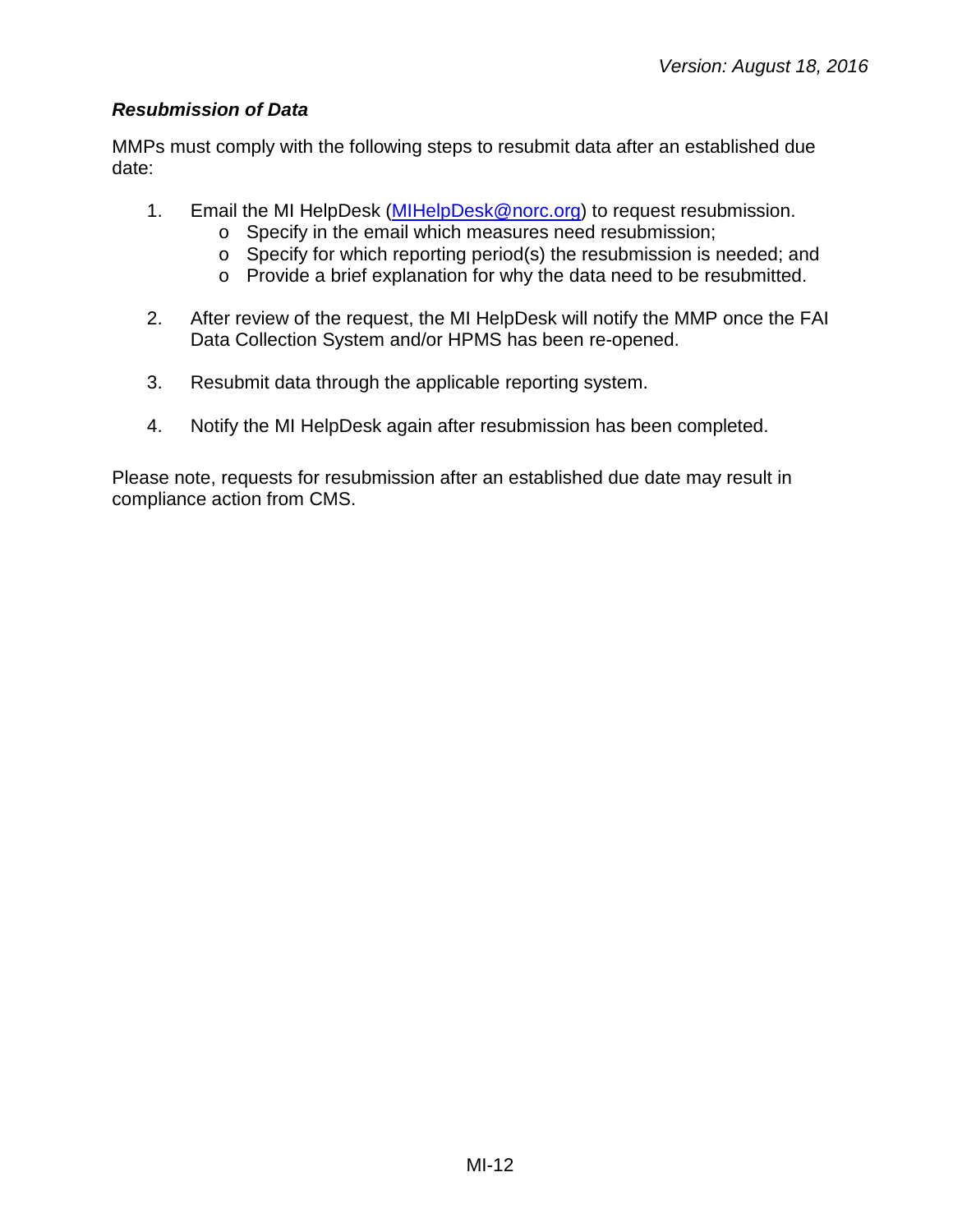# <span id="page-12-0"></span>**Section MI I. Assessment**

| <b>IMPLEMENTATION</b>              |                                        |                |                                                                                                     |                                                                                        |
|------------------------------------|----------------------------------------|----------------|-----------------------------------------------------------------------------------------------------|----------------------------------------------------------------------------------------|
| <b>Reporting</b><br><b>Section</b> | <b>Reporting</b><br><b>Frequency</b>   | Level          | <b>Reporting</b><br><b>Period</b>                                                                   | <b>Due Date</b>                                                                        |
| MI1.<br>Assessment                 | Monthly,<br>beginning<br>after 60 days | Contract       | <b>Current Month</b><br>Ex:<br>$1/1 - 1/31$                                                         | By the end of the second<br>month following the last<br>day of the reporting<br>period |
|                                    |                                        | <b>ONGOING</b> |                                                                                                     |                                                                                        |
| <b>Reporting</b><br><b>Section</b> | <b>Reporting</b><br><b>Frequency</b>   | Level          | <b>Reporting</b><br><b>Periods</b>                                                                  | <b>Due Date</b>                                                                        |
| MI1.<br>Assessment                 | Quarterly                              | Contract       | Current<br>Calendar<br>Quarter<br>Ex:<br>$1/1 - 3/31$<br>$4/1 - 6/30$<br>$7/1 - 9/30$<br>10/1-12/31 | By the end of the second<br>month following the last<br>day of the reporting<br>period |

MI1.1 Level I and Level II Assessment Completion for persons with intellectual/developmental disabilities.

| <b>Element</b><br><b>Letter</b> | <b>Element Name</b>                                                                                                 | <b>Definition</b>                                                                                                                                                                                            | <b>Allowable</b><br><b>Values</b> |
|---------------------------------|---------------------------------------------------------------------------------------------------------------------|--------------------------------------------------------------------------------------------------------------------------------------------------------------------------------------------------------------|-----------------------------------|
| А.                              | Total number of<br>members identified with<br>intellectual/ development<br>disabilities (I/DD).                     | Total number of members<br>identified with I/DD who<br>were continuously enrolled<br>in the MMP for at least 60<br>days and who were<br>currently enrolled as of the<br>last day of the reporting<br>period. | Field Type: Numeric               |
| B.                              | Total number of<br>members with I/DD<br>whose 60th day of<br>enrollment occurred<br>within the reporting<br>period. | Total number of members<br>with I/DD whose 60th day<br>of enrollment occurred<br>within the reporting period.                                                                                                | Field Type: Numeric               |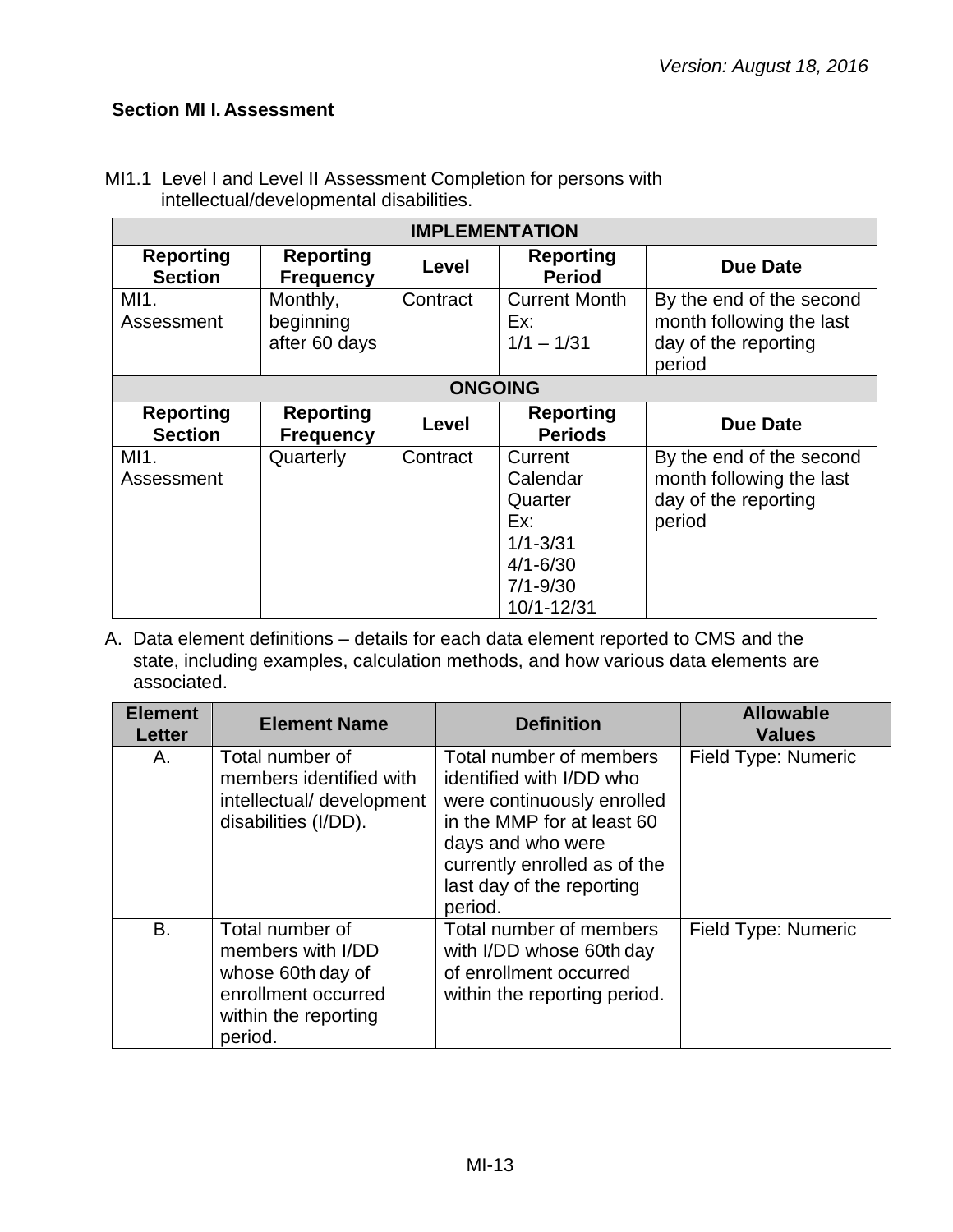| <b>Element</b><br><b>Letter</b> | <b>Element Name</b>                                                                                                                                                                      | <b>Definition</b>                                                                                                                                                                                                                                                | <b>Allowable</b><br><b>Values</b>              |
|---------------------------------|------------------------------------------------------------------------------------------------------------------------------------------------------------------------------------------|------------------------------------------------------------------------------------------------------------------------------------------------------------------------------------------------------------------------------------------------------------------|------------------------------------------------|
| C.                              | Total number of<br>members with I/DD who<br>were documented as<br>unwilling to complete a<br><b>Level I Assessment</b><br>within 45 days of<br>enrollment.                               | Of the total reported in B,<br>the number of members<br>with I/DD who were<br>documented as unwilling to<br>complete a Level I<br>Assessment within 45 days<br>of enrollment.                                                                                    | Field Type: Numeric<br>Note: Is a subset of B. |
| D.                              | Total number of<br>members with I/DD the<br>MMP was unable to<br>reach, following five<br>documented attempts<br>within 45 days of<br>enrollment.                                        | Of the total reported in B,<br>the number of members<br>with I/DD the MMP was<br>unable to reach, following<br>five documented attempts<br>within 45 days of<br>enrollment.                                                                                      | Field Type: Numeric<br>Note: Is a subset of B. |
| Ε.                              | Total number of<br>members with I/DD with<br>a Level I Assessment<br>completed within 45<br>days of enrollment.                                                                          | Of the total reported in B,<br>the number of members<br>with I/DD with a Level I<br>Assessment completed<br>within 45 days of<br>enrollment.                                                                                                                     | Field Type: Numeric<br>Note: Is a subset of B. |
| F.                              | Total number of<br>members with I/DD with<br>a Level I Assessment<br>completed as of the last<br>day of the reporting<br>period.                                                         | Of the total reported in B,<br>the number of members<br>with I/DD with a Level I<br>Assessment completed as<br>of the last day of the<br>reporting period who were<br>continuously enrolled for<br>20 days after the<br>completion of the Level I<br>Assessment. | Field Type: Numeric<br>Note: Is a subset of B. |
| G.                              | Total number of<br>members with I/DD who<br>were documented as<br>unwilling to complete a<br><b>Level II Assessment</b><br>within 20 days of<br>completion of the Level I<br>Assessment. | Of the total reported in F,<br>the number of members<br>with I/DD who were<br>documented as unwilling to<br>complete a Level II<br>Assessment within 20 days<br>of completion of the Level I<br>Assessment.                                                      | Field Type: Numeric<br>Note: Is a subset of F. |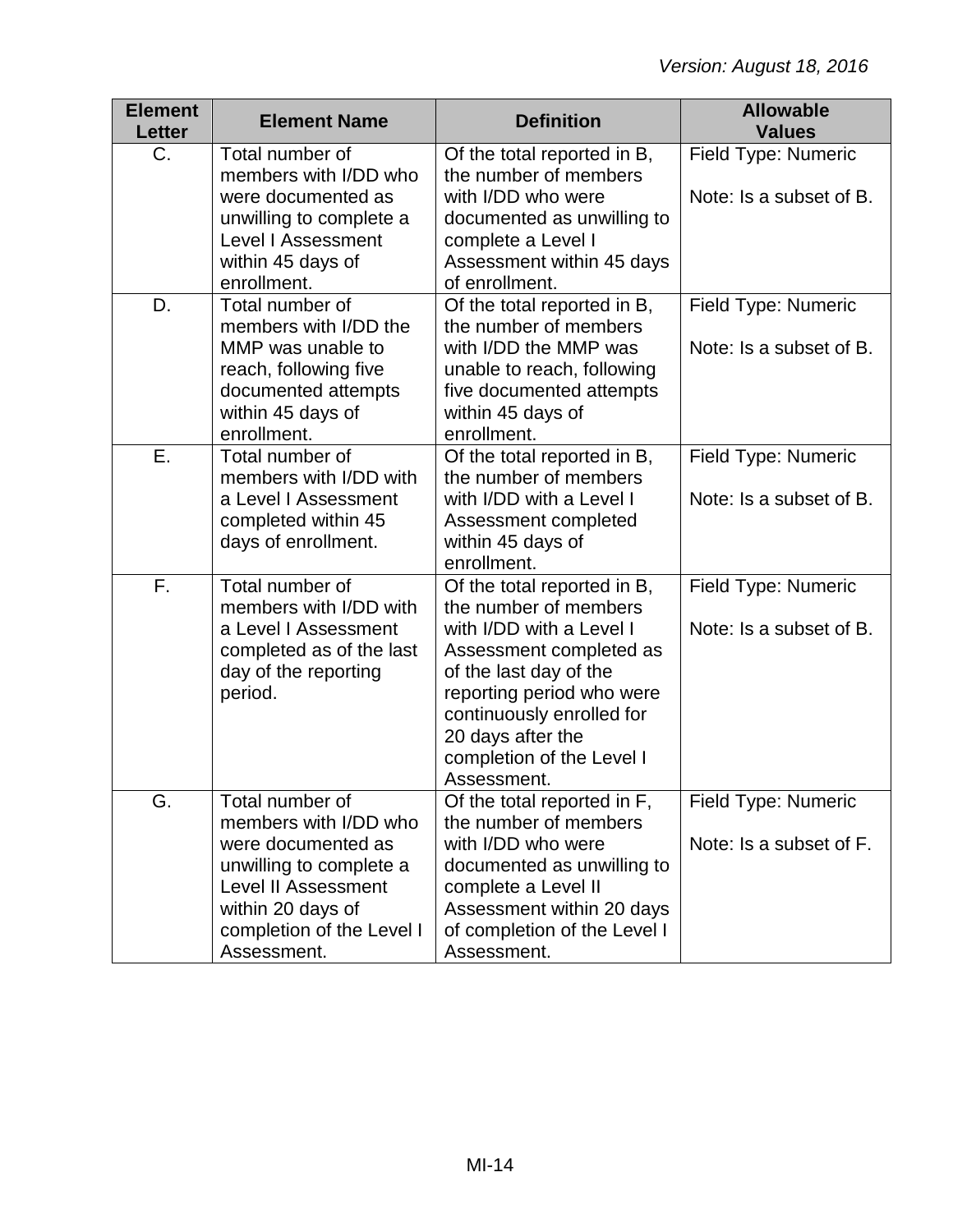| <b>Element</b><br><b>Letter</b> | <b>Element Name</b>                                                                                                                                              | <b>Definition</b>                                                                                                                                                                          | <b>Allowable</b><br><b>Values</b>              |
|---------------------------------|------------------------------------------------------------------------------------------------------------------------------------------------------------------|--------------------------------------------------------------------------------------------------------------------------------------------------------------------------------------------|------------------------------------------------|
| Η.                              | Total number of<br>members with I/DD the<br>MMP was unable to<br>reach, following three<br>documented attempts<br>within 20 days of<br>completion of the Level I | Of the total reported in F,<br>the number of members<br>with I/DD the MMP was<br>unable to reach, following<br>three documented attempts<br>within 20 days of<br>completion of the Level I | Field Type: Numeric<br>Note: Is a subset of F. |
| $\mathbf{I}$                    | Assessment.<br>Total number of<br>members with I/DD with<br>a Level II Assessment<br>completed within 20<br>days of completion of<br>the Level I Assessment.     | Assessment.<br>Of the total reported in F,<br>the number of members<br>with I/DD with a Level II<br>Assessment completed<br>within 20 days of<br>completion of the Level I<br>Assessment.  | Field Type: Numeric<br>Note: Is a subset of F. |
| J.                              | Total number of<br>members with I/DD with<br>a Level I Assessment<br>completed.                                                                                  | Of the total reported in A,<br>the number of members<br>with I/DD with a Level I<br>Assessment completed as<br>of the end of the reporting<br>period.                                      | Field Type: Numeric<br>Note: Is a subset of A. |
| K.                              | Total number of<br>members with I/DD with<br>a Level II Assessment<br>completed.                                                                                 | Of the total reported in J,<br>the number of members<br>with I/DD with a Level II<br>Assessment completed as<br>of the end of the reporting<br>period.                                     | Field Type: Numeric<br>Note: Is a subset of J. |

- B. QA Checks/Thresholds procedures used by CMS and the state to establish benchmarks in order to identify outliers or data that are potentially erroneous.
	- CMS and the state will perform an outlier analysis.
	- As data are received from MMPs over time, CMS and the state will apply threshold checks.
- C. Edits and Validation checks validation checks that should be performed by each MMP prior to data submission.
	- Confirm those data elements listed above as subsets of other elements.  $\bullet$
	- $\bullet$ MMPs should validate that data element J is less than or equal to data element A.
	- $\bullet$ MMPs should validate that data elements C, D, E, and F are less than or equal to data element B.
	- $\bullet$ MMPs should validate the data elements G, H, and I are less than or equal to data element F.
	- $\bullet$ MMPs should validate that data element K is less than or equal to data element J.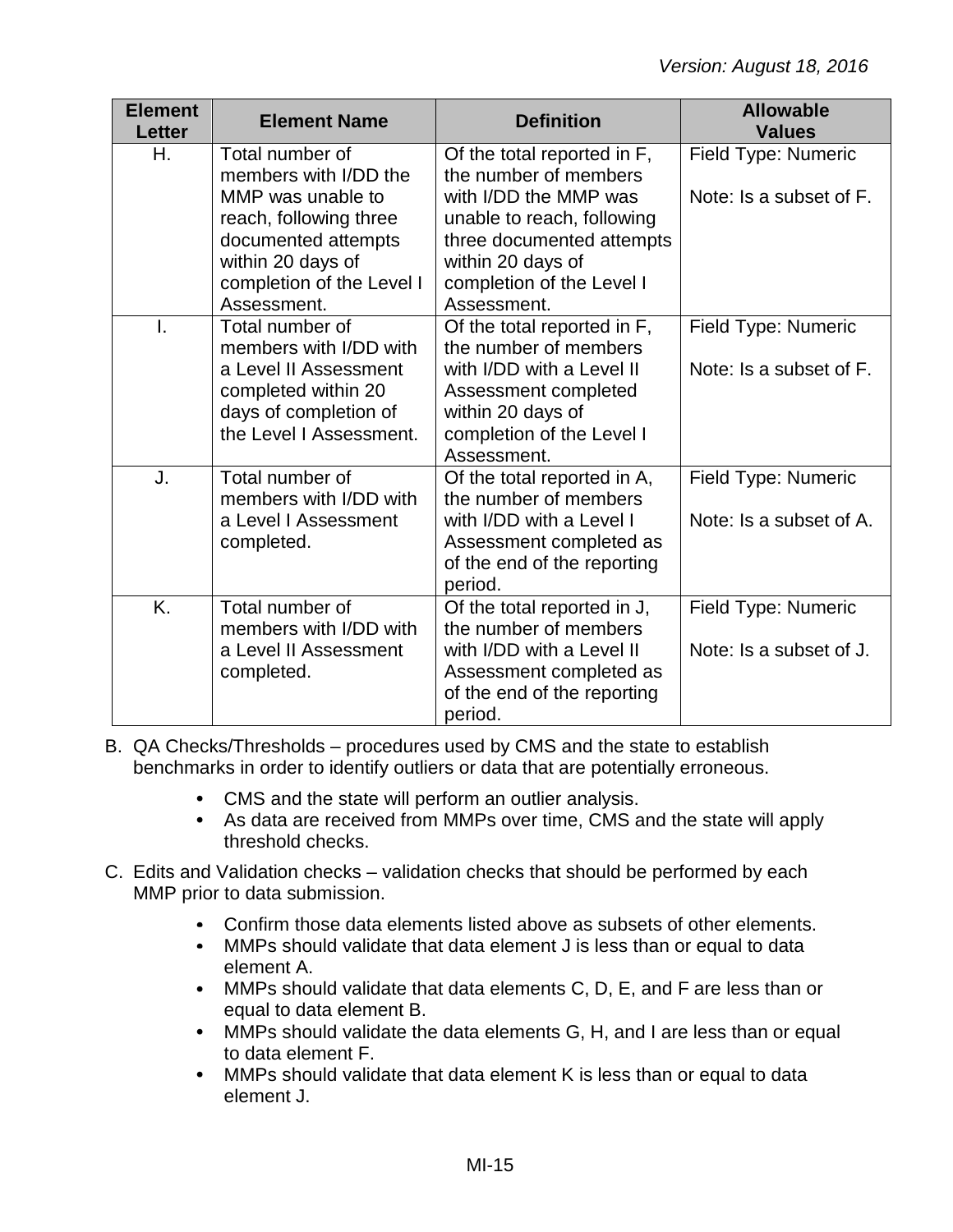- All data elements should be positive values.
- D. Analysis how CMS and the state will evaluate reported data, as well as how other data sources may be monitored. CMS and the state will evaluate the percentage of members identified with I/DD whose 60th day of enrollment occurred during the reporting period who:
	- $\bullet$ Refused to have an Level I Assessment completed within 45 days of enrollment.
	- Were unable to be reached to have a Level I Assessment completed within 45 days of enrollment.
	- Had a Level I Assessment completed within 45 days of enrollment.
	- Were willing to participate and who could be reached who had a Level I Assessment completed within 45 days of enrollment.
	- Refused to have a Level II Assessment completed within 20 days of the completion of the Level I Assessment.
	- Were unable to be reached to have a Level II Assessment completed within 20 days of the completion of the Level I Assessment.
	- $\bullet$ Had a Level I Assessment completed as of the last day of the reporting period who had a Level II Assessment completed within 20 days of the completion of the Level I Assessment.
	- Were willing to participate and who could be reached who had a Level II Assessment completed within 20 days of the completion of the Level I Assessment.

CMS and the state will evaluate the percentage of members identified with I/DD who were continuously enrolled for at least 60 days during the reporting period and who were currently enrolled as of the last day of the reporting period who had a:

- Level I Assessment completed as of the end of the reporting period.
- Level I Assessment completed as of the end of the reporting period who  $\bullet$ also had a Level II Assessment completed as of the end of the reporting period.
- E. Notes additional clarifications to a reporting section. This section incorporates previously answered frequently asked questions.
	- $\bullet$ MMPs should include all members regardless of whether the member was enrolled through passive enrollment or opt-in enrollment. Medicaid-only members should not be included.
	- $\bullet$ The 60th day of enrollment should be based on each member's enrollment effective date. For the purposes of reporting this measure, 60 days of enrollment will be equivalent to two full calendar months.
	- $\bullet$ MMPs should refer to the Michigan three-way contract for specific requirements pertaining to a Level I and a Level II Assessment.
	- Members reported in data elements C, D and E (regarding completion of  $\bullet$ the Level I Assessment) and G, H and I (regarding completion of the Level II Assessment) must also be reported in data elements B (for Level I) or F (for Level II), respectively, since these data elements are each subsets of data elements B and F. Additionally, subset data elements should be mutually exclusive (e.g. a member reported in element C or D should not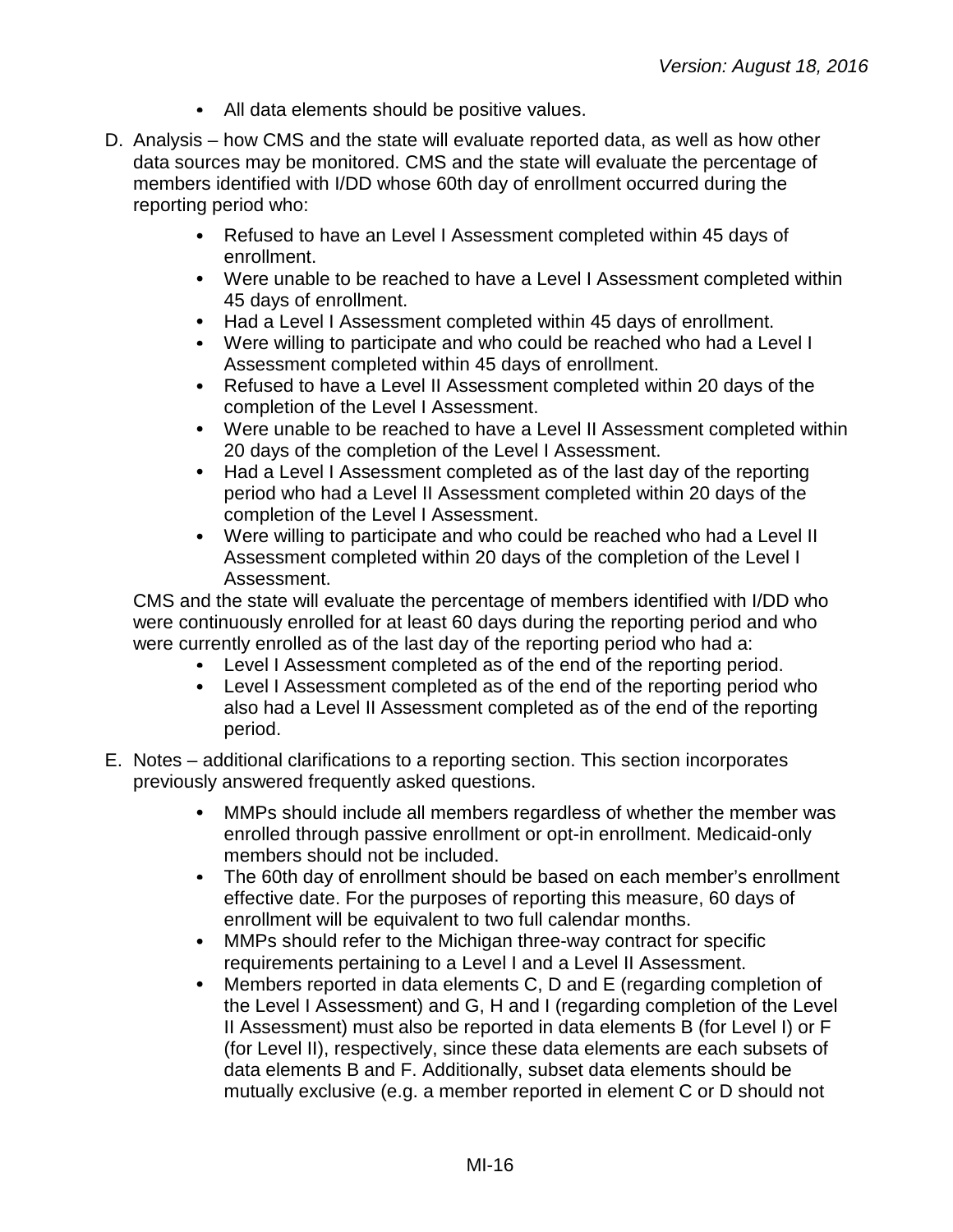also be reported in element E). This is true for data elements C, D and E for Level I Assessment completion and data elements G, H and I for Level II Assessment completion. If a member could meet the criteria for multiple data elements, use the following guidance to ensure the member is included in only one of those three elements:

- o If a member initially refused the assessment or could not be reached after the requisite number of outreach attempts, but then subsequently has a Level I or Level II Assessment completed within the specified timeframe, the member should be classified in data element E (for a Level I Assessment) or I (for a Level II Assessment).
- o If a member was not reached after the requisite number of outreach attempts, but then subsequently is reached and refuses to participate in the assessment within the specified timeframe, the member should be classified in data element C (Level I) or G (Level II).
- For data element A, MMPs should use the I/DD designation in the PIHP QI file to identify the number of members identified with I/DD. The QI file is restricted in use to the PIHPs. MMPs should consult with the corresponding PIHPs to obtain the relevant information in the QI file.
- For data element F, MMPs should look 20 days past the end of the reporting  $\bullet$ period to identify Level II Assessments, where Level I Assessments occurred less than 20 days before the end of the reporting period.
- For data elements G, H, and I, the 20-day timeframe between the  $\bullet$ completion of Level I and Level II Assessments reflects a five-day period following the completion of the Level I Assessment for referral to the Level II Assessment, and 15 days for completion of the Level II Assessment following referral.
- The assessments reported in data elements J and K could have been completed at any time, not necessarily during the reporting period.
- For data elements C and G, MMPs should report the number of members  $\bullet$ who were unwilling to participate in the assessment if a member (or his or her authorized representative):
	- o Affirmatively declines to participate in the assessment. Member communicates this refusal by phone, mail, fax, or in person.
	- o Expresses willingness to complete the assessment but asks for it to be conducted after 45 (Level I) or 20 days (Level II) (despite being offered a reasonable opportunity to complete the assessment within that timeframe). Discussions with the member must be documented by the MMP.
	- o Expresses willingness to complete the assessment, but reschedules or is a no-show and then is subsequently non-responsive. Attempts to contact the member must be documented by the MMP.
	- o Initially agrees to complete the assessment, but then declines to answer a majority of the questions in the assessment.
- For data elements D and H, MMPs should report the number of members the MMP was unable to reach after the requisite number of attempts to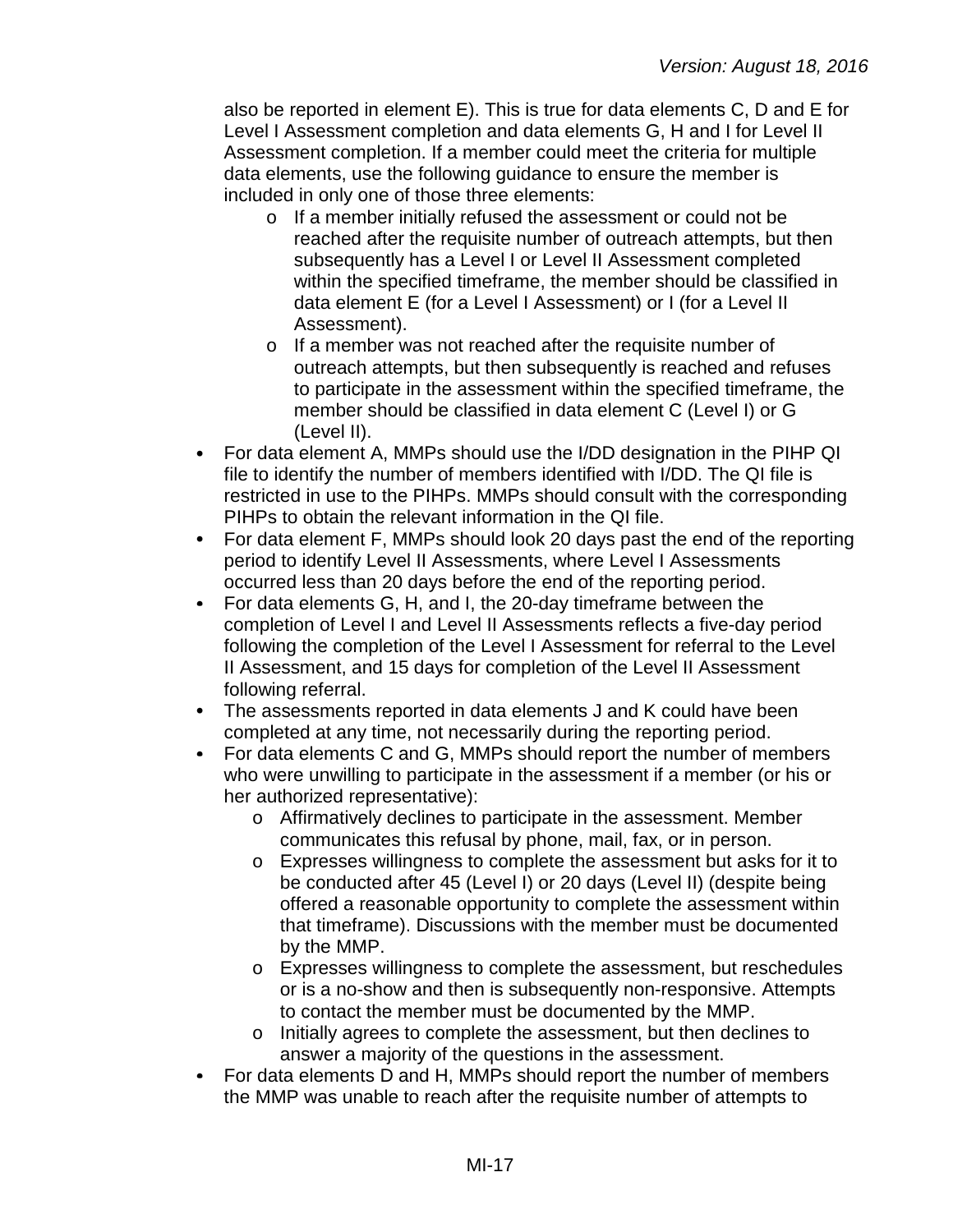contact the member. MMPs should refer to the Michigan three-way contract or state guidance for any specific requirements pertaining to the method of outreach to members. MMPs must document each attempt to reach the member, including the method of the attempt (i.e., phone, mail, or email), as CMS and the state may validate this number. There may be instances when the MMP has a high degree of confidence that a member's contact information is correct, yet that member is not responsive to the MMP's outreach efforts. So long as the MMP follows the guidance regarding outreach attempts, these members may be included in the count for this data element.

- There may be certain circumstances that make it impossible or inappropriate to complete an assessment within the required timeframes. For example, a member may be medically unable to respond and have no authorized representative to do so on their behalf, or a member may be experiencing an acute medical or behavioral health crisis that requires immediate attention and outweighs the need for an assessment. However, MMPs should not include such members in the counts for data elements C, D, G, or H.
- If a member reaches their 60th day of enrollment and a Level I Assessment  $\bullet$ was started but not completed within 45 days of enrollment, then the Level I Assessment should not be considered complete and, therefore, would not be counted in data elements C, D, or E. However, this member would be included in data elements A and B. Likewise, if a member's Level II Assessment was started but not completed within 20 days of the Level I Assessment, then the Level II Assessment should not be considered complete and, therefore, would not be counted in data elements G, H, or I.
- If a Level II Assessment was completed prior to or concurrent to a Level I  $\bullet$ Assessment, the MMP must review the Level II Assessment to determine that it is complete, accurate, and appropriate for the member's current status based on the results of the Level I Assessment. If the Level II Assessment was reviewed and determined to be accurate within 20 days of the Level I Assessment completion, the member should be included in both data elements I and K. If the Level II Assessment was reviewed and determined to be accurate, but the review was more than 20 days after the Level I Assessment completion, the member would only be included in data element K. If the MMP did not review the Level II Assessment for accuracy based on the results of the Level I Assessment, the Level II Assessment would not be counted in any data elements. Similarly, if the Level I Assessment was not completed, an existing Level II Assessment cannot be reviewed to confirm accuracy and, therefore, would not be counted in any data elements.
- F. Data Submission how MMPs will submit data collected to CMS and the state.
	- MMPs will submit data collected for this measure in the above specified format through a secure data collection site established by CMS. This site can be accessed at the following web address: [https://Financial-Alignment-](https://financial-alignment-initiative.norc.org/)[Initiative.NORC.org](https://financial-alignment-initiative.norc.org/)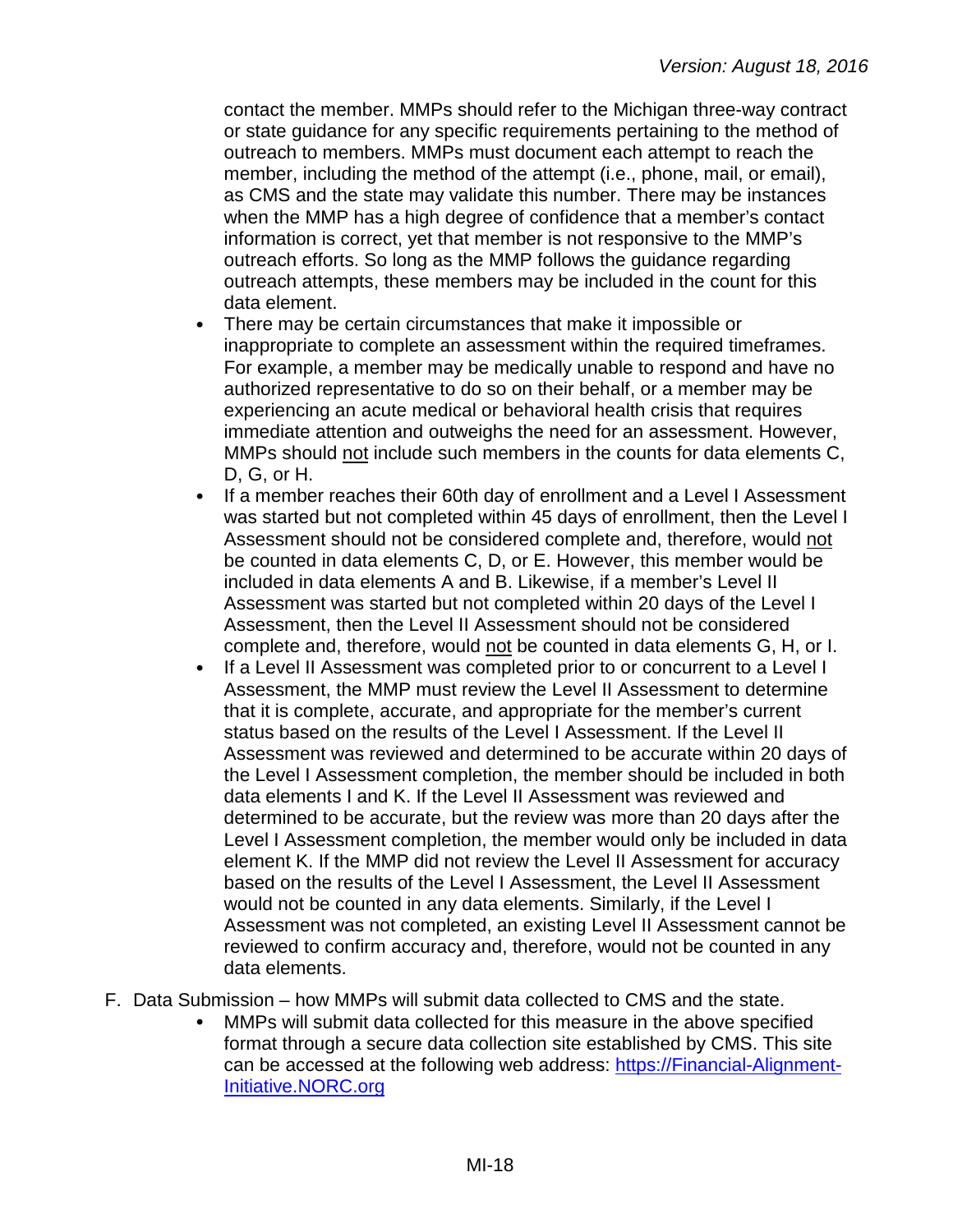MI1.2 Level I and Level II Assessment Completion for persons with mental illness.

| <b>IMPLEMENTATION</b>              |                                        |          |                                                                                                     |                                                                                        |
|------------------------------------|----------------------------------------|----------|-----------------------------------------------------------------------------------------------------|----------------------------------------------------------------------------------------|
| <b>Reporting</b><br><b>Section</b> | <b>Reporting</b><br><b>Frequency</b>   | Level    | <b>Reporting</b><br><b>Period</b>                                                                   | <b>Due Date</b>                                                                        |
| MI1.<br>Assessment                 | Monthly,<br>beginning<br>after 60 days | Contract | <b>Current Month</b><br>Ex:<br>$1/1 - 1/31$                                                         | By the end of the second<br>month following the last<br>day of the reporting<br>period |
|                                    | <b>ONGOING</b>                         |          |                                                                                                     |                                                                                        |
| <b>Reporting</b><br><b>Section</b> | <b>Reporting</b><br><b>Frequency</b>   | Level    | <b>Reporting</b><br><b>Periods</b>                                                                  | Due Date                                                                               |
| MI1.<br>Assessment                 | Quarterly                              | Contract | Current<br>Calendar<br>Quarter<br>Ex:<br>$1/1 - 3/31$<br>$4/1 - 6/30$<br>$7/1 - 9/30$<br>10/1-12/31 | By the end of the second<br>month following the last<br>day of the reporting<br>period |

| <b>Element</b><br><b>Letter</b> | <b>Element Name</b>                                                                                                           | <b>Definition</b>                                                                                                                                                                                                         | <b>Allowable</b><br><b>Values</b> |
|---------------------------------|-------------------------------------------------------------------------------------------------------------------------------|---------------------------------------------------------------------------------------------------------------------------------------------------------------------------------------------------------------------------|-----------------------------------|
| А.                              | Total number of<br>members identified with<br>mental illness.                                                                 | Total number of members<br>identified with mental<br>illness who were<br>continuously enrolled in<br>the MMP for at least 60<br>days and who were<br>currently enrolled as of<br>the last day of the<br>reporting period. | Field Type: Numeric               |
| Β.                              | Total number of<br>members with mental<br>illness whose 60th day of<br>enrollment occurred<br>within the reporting<br>period. | Total number of members<br>with mental illness whose<br>60th day of enrollment<br>occurred within the<br>reporting period.                                                                                                | Field Type: Numeric               |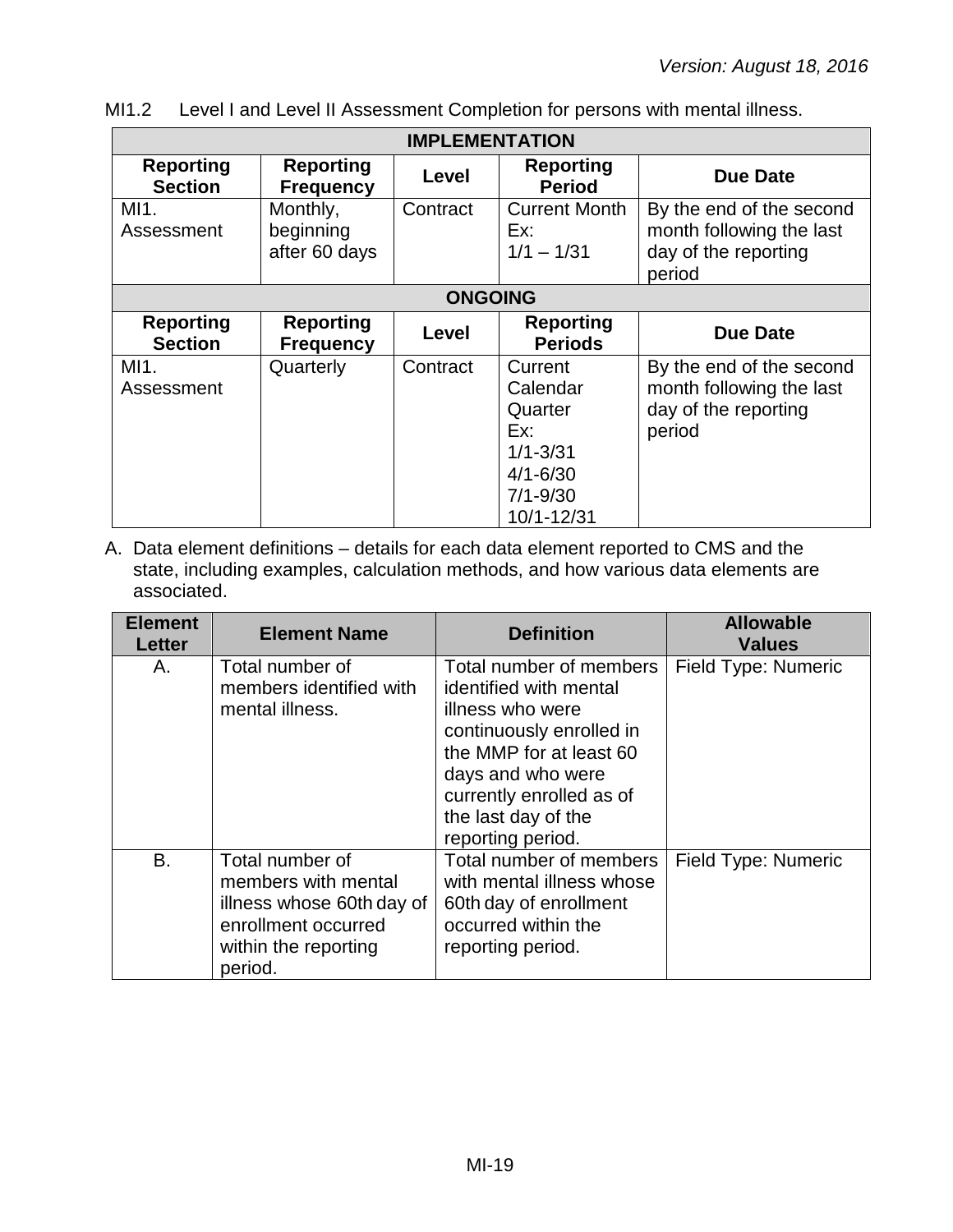| <b>Element</b><br><b>Letter</b> | <b>Element Name</b>                                                                                                                                                                                | <b>Definition</b>                                                                                                                                                                                                                                                             | <b>Allowable</b><br><b>Values</b>              |
|---------------------------------|----------------------------------------------------------------------------------------------------------------------------------------------------------------------------------------------------|-------------------------------------------------------------------------------------------------------------------------------------------------------------------------------------------------------------------------------------------------------------------------------|------------------------------------------------|
| $C_{\cdot}$                     | Total number of<br>members with mental<br>illness who were<br>documented as unwilling<br>to complete a Level I<br>Assessment within 45<br>days of enrollment.                                      | Of the total reported in B,<br>the number of members<br>with mental illness who<br>were documented as<br>unwilling to complete a<br>Level I Assessment<br>within 45 days of<br>enrollment.                                                                                    | Field Type: Numeric<br>Note: Is a subset of B. |
| D.                              | Total number of<br>members with mental<br>illness the MMP was<br>unable to reach,<br>following five<br>documented attempts<br>within 45 days of<br>enrollment.                                     | Of the total reported in B,<br>the number of members<br>with mental illness the<br>MMP was unable to<br>reach, following five<br>documented attempts<br>within 45 days of<br>enrollment.                                                                                      | Field Type: Numeric<br>Note: Is a subset of B. |
| Е.                              | Total number of<br>members with mental<br>illness with a Level I<br>Assessment completed<br>within 45 days of<br>enrollment.                                                                       | Of the total reported in B,<br>the number of members<br>with mental illness with a<br>Level I Assessment<br>completed within 45 days<br>of enrollment.                                                                                                                        | Field Type: Numeric<br>Note: Is a subset of B. |
| F.                              | Total number of<br>members with mental<br>illness with a Level I<br>Assessment completed<br>as of the last day of the<br>reporting period.                                                         | Of the total reported in B,<br>the number of members<br>with mental illness with a<br>Level I Assessment<br>completed as of the last<br>day of the reporting<br>period who were<br>continuously enrolled for<br>20 days after the<br>completion of the Level I<br>Assessment. | Field Type: Numeric<br>Note: Is a subset of B. |
| G.                              | Total number of<br>members with mental<br>illness who were<br>documented as unwilling<br>to complete a Level II<br>Assessment within 20<br>days of the completion<br>of the Level I<br>Assessment. | Of the total reported in F,<br>the number of members<br>with mental illness who<br>were documented as<br>unwilling to complete a<br>Level II Assessment<br>within 20 days of the<br>completion of the Level I<br>Assessment.                                                  | Field Type: Numeric<br>Note: Is a subset of F. |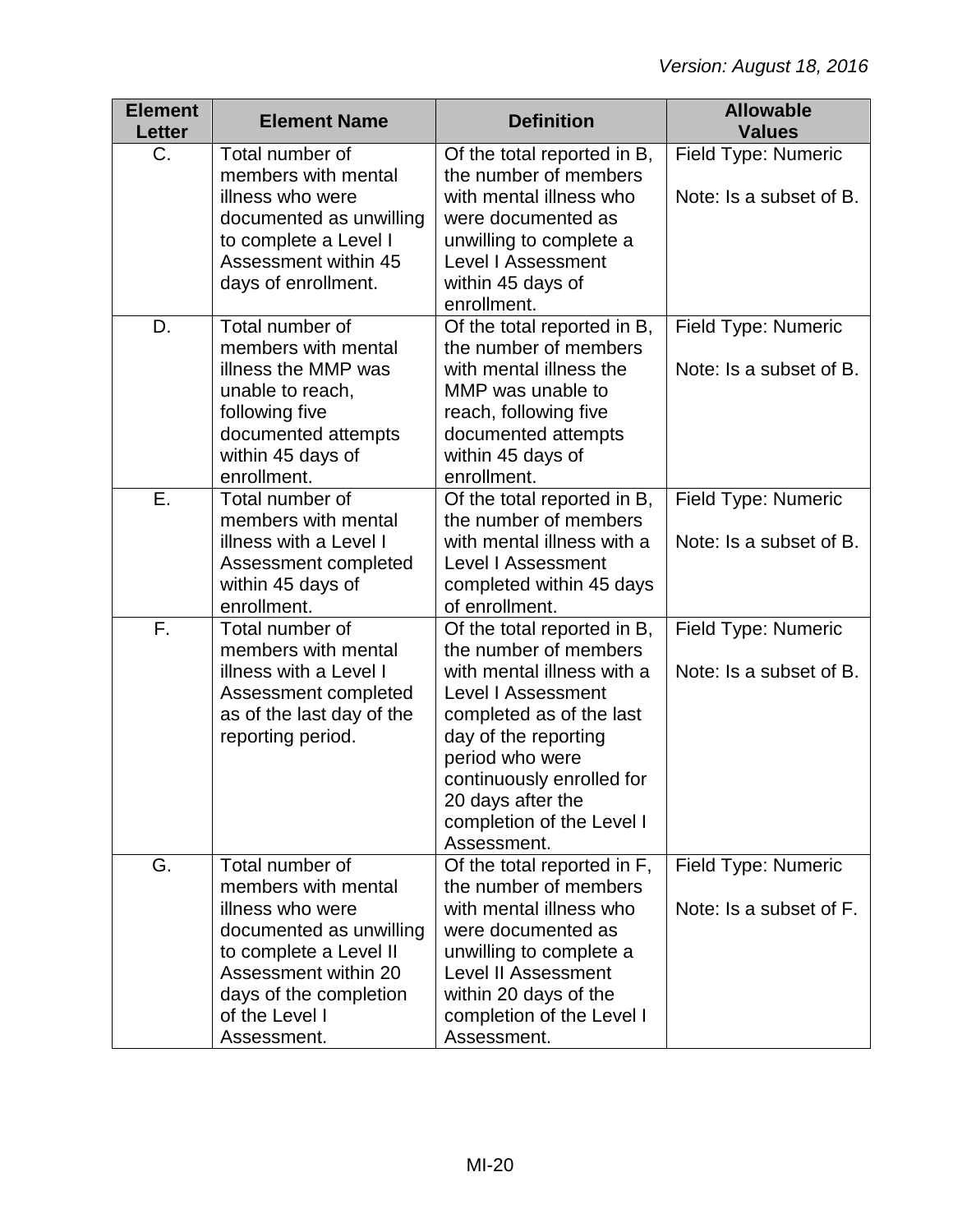| <b>Element</b><br><b>Letter</b> | <b>Element Name</b>                                                                                                                                                                          | <b>Definition</b>                                                                                                                                                                                                      | <b>Allowable</b><br><b>Values</b>              |
|---------------------------------|----------------------------------------------------------------------------------------------------------------------------------------------------------------------------------------------|------------------------------------------------------------------------------------------------------------------------------------------------------------------------------------------------------------------------|------------------------------------------------|
| Η.                              | Total number of<br>members with mental<br>illness the MMP was<br>unable to reach,<br>following three<br>documented attempts<br>within 20 days of<br>completion of the Level I<br>Assessment. | Of the total reported in F,<br>the number of members<br>with mental illness the<br>MMP was unable to<br>reach, following three<br>documented attempts<br>within 20 days of<br>completion of the Level I<br>Assessment. | Field Type: Numeric<br>Note: Is a subset of F. |
| I.                              | Total number of<br>members with mental<br>illness with a Level II<br>Assessment completed<br>within 20 days of the<br>completion of the Level I<br>Assessment.                               | Of the total reported in F,<br>the number of members<br>with mental illness with a<br><b>Level II Assessment</b><br>completed within 20 days<br>of the completion of the<br>Level I Assessment.                        | Field Type: Numeric<br>Note: Is a subset of F. |
| J.                              | Total number of<br>members with mental<br>illness with a Level I<br>Assessment completed.                                                                                                    | Of the total reported in A,<br>the number of members<br>with mental illness with a<br><b>Level I Assessment</b><br>completed as of the end<br>of the reporting period.                                                 | Field Type: Numeric<br>Note: Is a subset of A. |
| K.                              | Total number of<br>members with mental<br>illness with a Level II<br>Assessment completed.                                                                                                   | Of the total reported in J,<br>the number of members<br>with mental illness with a<br><b>Level II Assessment</b><br>completed as of the end<br>of the reporting period.                                                | Field Type: Numeric<br>Note: Is a subset of J. |

- B. QA Checks/Thresholds procedures used by CMS and the state to establish benchmarks in order to identify outliers or data that are potentially erroneous.
	- CMS and the state will perform an outlier analysis.
	- As data are received from MMPs over time, CMS and the state will apply threshold checks.
- C. Edits and Validation checks validation checks that should be performed by each MMP prior to data submission.
	- Confirm those data elements listed above as subsets of other elements.  $\bullet$
	- MMPs should validate that data element J is less than or equal to data element A.
	- MMPs should validate that data elements C, D, E, and F are less than or equal to data element B.
	- MMPs should validate the data elements G, H, and I are less than or equal to data element F.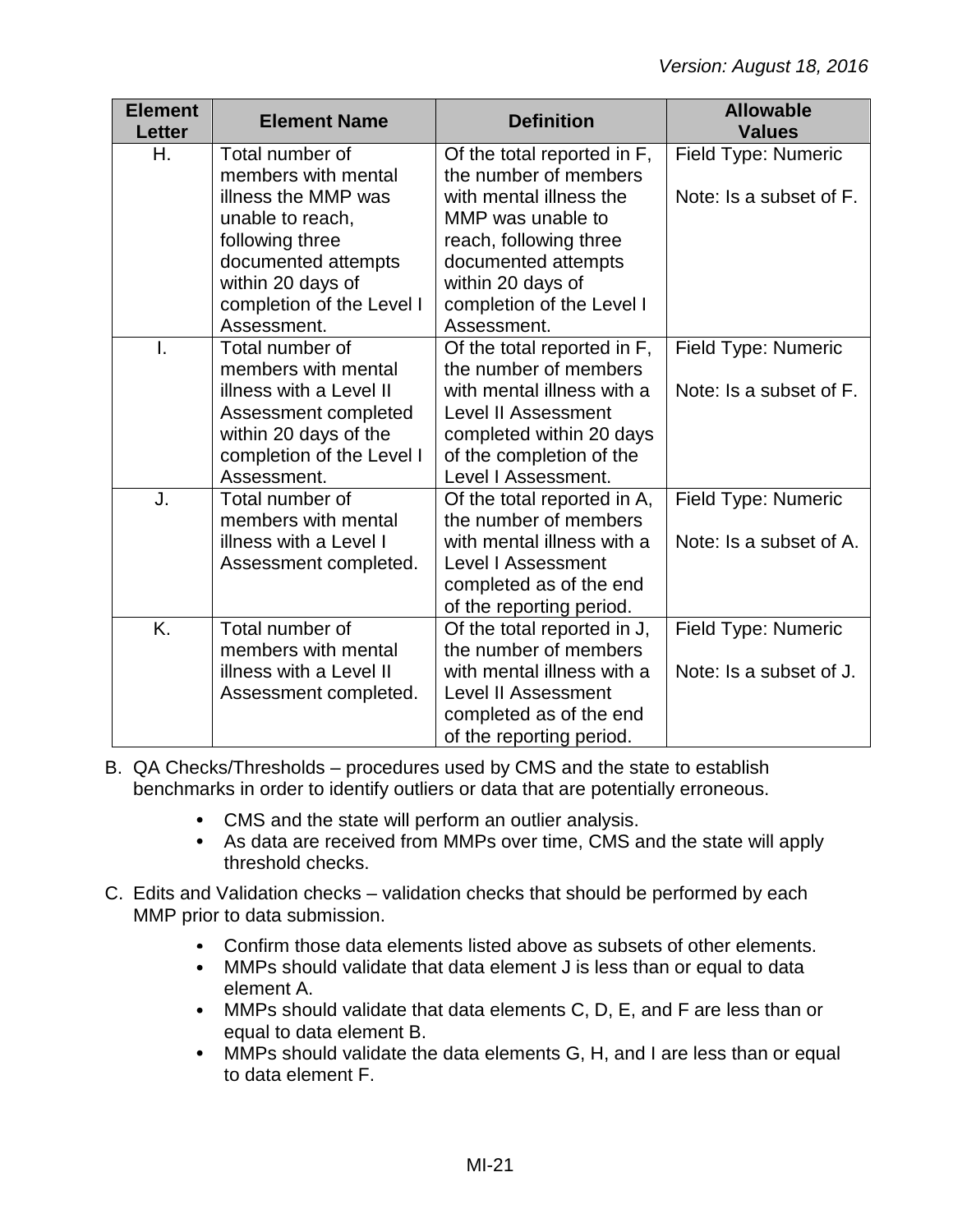- MMPs should validate that data element K is less than or equal to data element J.
- All data elements should be positive values.
- D. Analysis how CMS and the state will evaluate reported data, as well as how other data sources may be monitored. CMS and the state will evaluate the percentage of members with mental illness whose 60th day of enrollment occurred during the reporting period who:
	- Refused to have an Level I Assessment completed within 45 days of enrollment.
	- Were unable to be reached to have a Level I Assessment completed within 45 days of enrollment.
	- Had a Level I Assessment completed within 45 days of enrollment.
	- Were willing to participate and who could be reached who had a Level I Assessment completed within 45 days of enrollment.
	- Refused to have a Level II Assessment completed within 20 days of the completion of the Level I Assessment.
	- Were unable to be reached to have a Level II Assessment completed within 20 days of the completion of the Level I Assessment.
	- Had a Level I Assessment completed as of the last day of the reporting period who had a Level II Assessment completed within 20 days of the completion of the Level I Assessment.
	- Were willing to participate and who could be reached who had a Level II Assessment completed within 20 days of the completion of the Level I Assessment.

CMS and the state will evaluate the percentage of members identified with mental illness who were continuously enrolled for at least 60 days during the reporting period and who were currently enrolled as of the last day of the reporting period who had a:

- Level I Assessment completed as of the end of the reporting period.
- Level I Assessment completed as of the end of the reporting period who also had a Level II Assessment completed as of the end of the reporting period.
- E. Notes additional clarifications to a reporting section. This section incorporates previously answered frequently asked questions.
	- MMPs should include all members regardless of whether the member was  $\bullet$ enrolled through passive enrollment or opt-in enrollment. Medicaid-only members should not be included.
	- The 60th day of enrollment should be based on each member's enrollment effective date. For the purposes of reporting this measure, 60 days of enrollment will be equivalent to two full calendar months.
	- MMPs should refer to the Michigan three-way contract for specific  $\bullet$ requirements pertaining to a Level I and a Level II Assessment.
	- $\bullet$ Members reported in data elements C, D and E (regarding completion of the Level I Assessment) and G, H and I (regarding completion of the Level II Assessment) must also be reported in data elements B (for Level I) or F (for Level II), respectively, since these data elements are each subsets of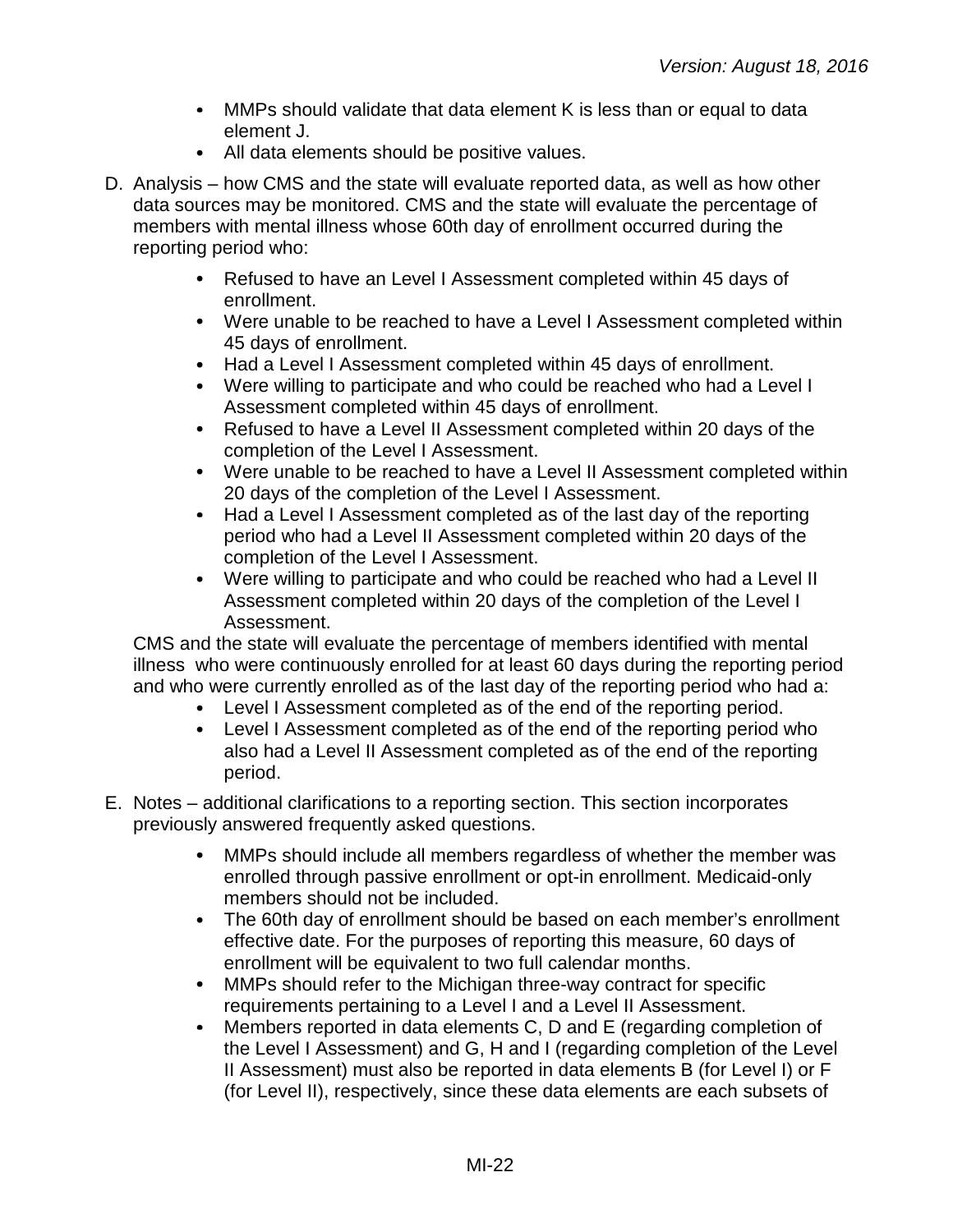data elements B and F. Additionally, subset data elements should be mutually exclusive (e.g. a member reported in element C or D should not also be reported in element E). This is true for data elements C, D and E for Level I Assessment completion and data elements G, H and I for Level II Assessment completion. If a member could meet the criteria for multiple data elements, use the following guidance to ensure the member is included in only one of those three elements:

- o If a member initially refused the assessment or could not be reached after the requisite number of outreach attempts, but then subsequently has a Level I or Level II Assessment completed within the specified timeframe, the member should be classified in data element E (for a Level I Assessment) or I (for a Level II Assessment).
- o If a member was not reached after the requisite number of outreach attempts, but then subsequently is reached and refuses to participate in the assessment within the specified timeframe, the member should be classified in data element C (Level I) or G (Level II).
- For data element A, MMPs should use the MI designation in the PIHP QI  $\bullet$ field to identify the number of members identified with mental illness. The QI file is restricted in use to the PIHPs. MMPs should consult with the corresponding PIHPs to obtain the relevant information in the QI file.
- For data element F, MMPs should look 20 days past the end of the reporting period to identify Level II Assessments, where Level I Assessments occurred less than 20 days before the end of the reporting period.
- For data elements G, H, and I, the 20-day timeframe between the completion of Level I and Level II Assessments reflects a five-day period following the completion of the Level I Assessment for referral to the Level II Assessment and 15 days for completion of the Level II Assessment following referral.
- The assessments reported in elements J and K could have been completed at any time, not necessarily during the reporting period.
- MMPs should refer to the Michigan three-way contract for specific  $\bullet$ requirements pertaining to a Level I and Level II Assessment.
- For data elements C and G, MMPs should report the number of members  $\bullet$ who were unwilling to participate in the assessment if a member (or his or her authorized representative):
	- o Affirmatively declines to participate in the assessment. Member communicates this refusal by phone, mail, fax, or in person.
	- o Expresses willingness to complete the assessment but asks for it to be conducted after 45 (Level I) or 20 days (Level II) (despite being offered a reasonable opportunity to complete the assessment within that timeframe). Discussions with the member must be documented by the MMP.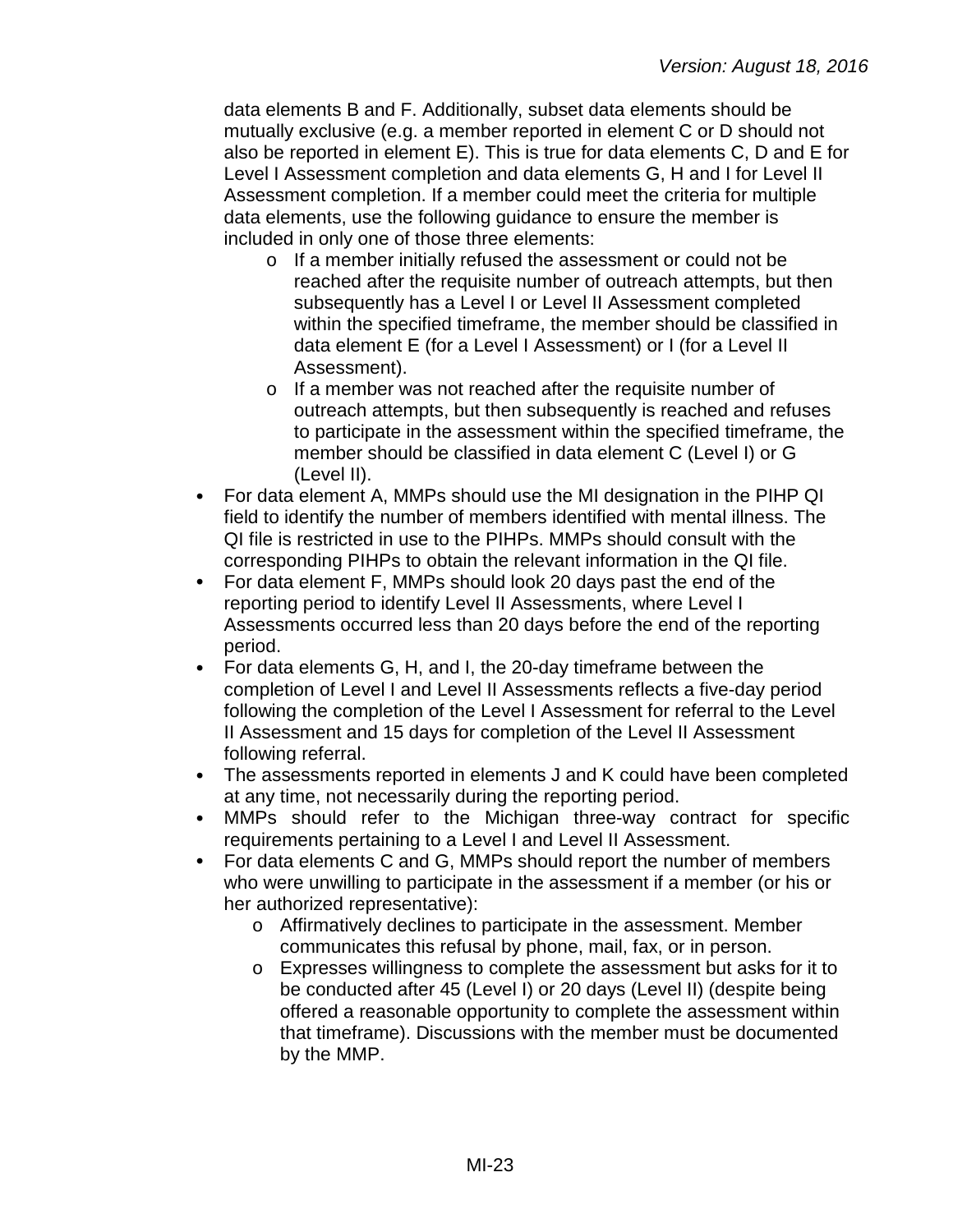- o Expresses willingness to complete the assessment, but reschedules or is a no-show and then is subsequently non-responsive. Attempts to contact the member must be documented by the MMP.
- o Initially agrees to complete the assessment, but then declines to answer a majority of the questions in the assessment.
- For data elements D and H, MMPs should report the number of members  $\bullet$ the MMP was unable to reach after the requisite number of attempts to contact the member. MMPs should refer to the Michigan three-way contract or state guidance for any specific requirements pertaining to the method of outreach to members. MMPs must document each attempt to reach the member, including the method of the attempt (i.e., phone, mail, or email), as CMS and the state may validate this number. There may be instances when the MMP has a high degree of confidence that a member's contact information is correct, yet that member is not responsive to the MMP's outreach efforts. So long as the MMP follows the guidance regarding outreach attempts, these members may be included in the count for this data element.
- There may be certain circumstances that make it impossible or  $\bullet$ inappropriate to complete an assessment within the required timeframes. For example, a member may be medically unable to respond and have no authorized representative to do so on their behalf, or a member may be experiencing an acute medical or behavioral health crisis that requires immediate attention and outweighs the need for an assessment. However, MMPs should not include such members in the counts for data elements C, D, G, or H.
- $\bullet$ If a member reaches their 60th day of enrollment and a Level I Assessment was started but not completed within 45 days of enrollment, then the Level I Assessment should not be considered complete and, therefore, would not be counted in data elements C, D, or E. However, this member would be included in data elements A and B. Likewise, if a member's Level II Assessment was started but not completed within 20 days of the Level I Assessment, then the Level II Assessment should not be considered complete and, therefore, would not be counted in data elements G, H, or I.
- If a Level II Assessment was completed prior to or concurrent to a Level I  $\bullet$ Assessment, the MMP must review the Level II Assessment to determine that it is complete, accurate, and appropriate for the member's current status based on the results of the Level I Assessment. If the Level II Assessment was reviewed and determined to be accurate within 20 days of the Level I Assessment completion, the member should be included in both data elements I and K. If the Level II Assessment was reviewed and determined to be accurate, but the review was more than 20 days after the Level I Assessment completion, the member would only be included in data element K. If the MMP did not review the Level II Assessment for accuracy based on the results of the Level I Assessment, the Level II Assessment would not be counted in any data elements. Similarly, if the Level I Assessment was not completed, an existing Level II Assessment cannot be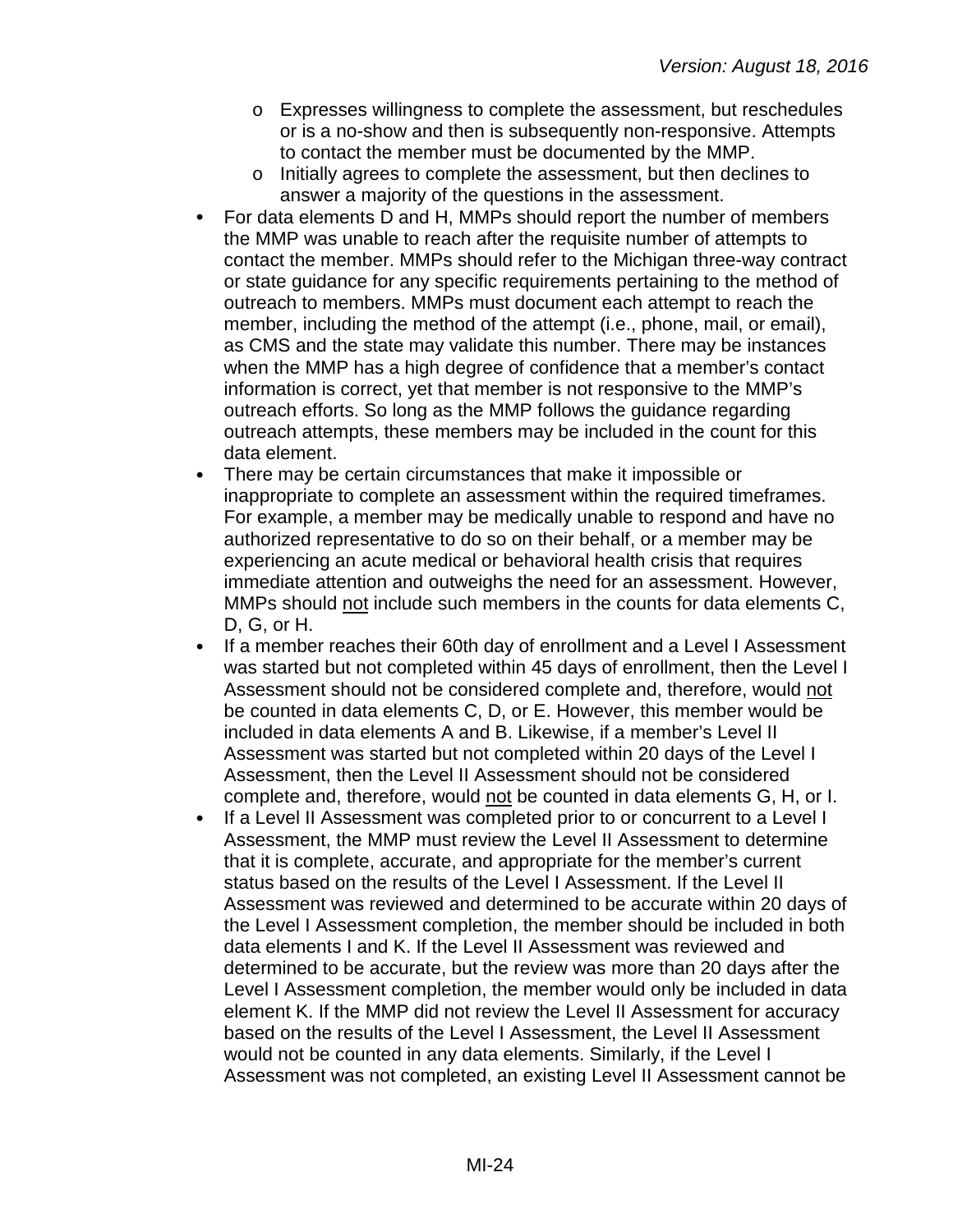reviewed to confirm accuracy and, therefore, would not be counted in any data elements.

- F. Data Submission how MMPs will submit data collected to CMS and the state.
	- MMPs will submit data collected for this measure in the above specified  $\bullet$ format through a secure data collection site established by CMS. This site can be accessed at the following web address: [https://Financial-Alignment-](https://financial-alignment-initiative.norc.org/)[Initiative.NORC.org](https://financial-alignment-initiative.norc.org/)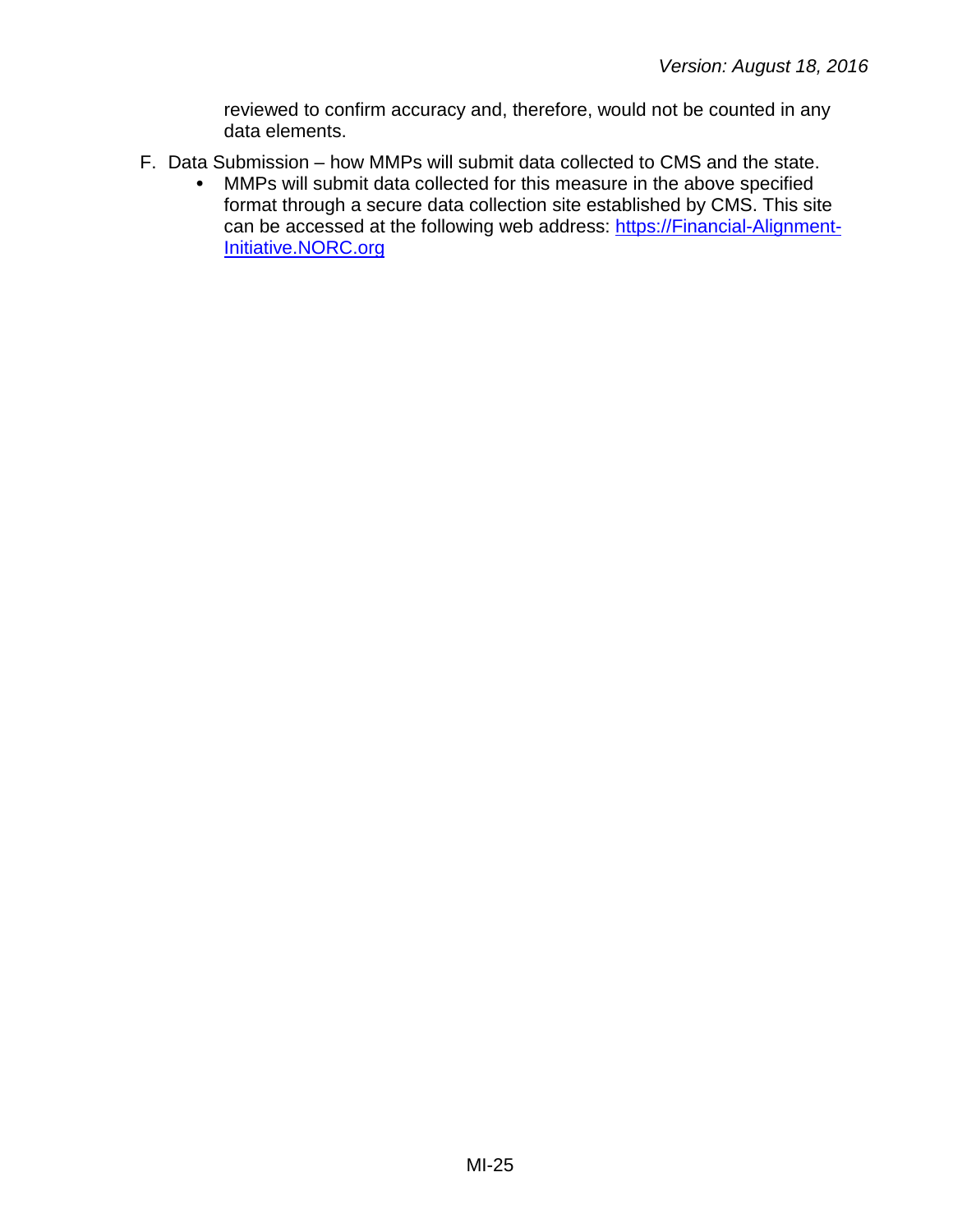# <span id="page-25-0"></span>**Section MI II. Care Coordination**

| MI2.1 | Members with an Individual Integrated Care and Supports Plan (IICSP) within 90<br>days of enrollment.<br><b>IMPI EMENTATION</b> |
|-------|---------------------------------------------------------------------------------------------------------------------------------|
|       |                                                                                                                                 |

| <b>IMPLEMENTATION</b>              |                                      |                |                                    |                           |
|------------------------------------|--------------------------------------|----------------|------------------------------------|---------------------------|
| <b>Reporting</b><br><b>Section</b> | <b>Reporting</b><br><b>Frequency</b> | Level          | <b>Reporting</b><br><b>Period</b>  | <b>Due Date</b>           |
| MI2. Care                          | Monthly,                             | Contract       | <b>Current Month</b>               | By the end of the month   |
| Coordination                       | beginning                            |                | Ex:                                | following the last day of |
|                                    | after 90 days                        |                | $1/1 - 1/31$                       | the reporting period      |
|                                    |                                      | <b>ONGOING</b> |                                    |                           |
| <b>Reporting</b><br><b>Section</b> | <b>Reporting</b><br><b>Frequency</b> | Level          | <b>Reporting</b><br><b>Periods</b> | <b>Due Date</b>           |
| MI2. Care                          | Quarterly                            | Contract       | Current                            | By the end of the second  |
| Coordination                       |                                      |                | Calendar                           | month following the last  |
|                                    |                                      |                | Quarter                            | day of the reporting      |
|                                    |                                      |                | Ex:                                | period                    |
|                                    |                                      |                | $1/1 - 3/31$                       |                           |
|                                    |                                      |                | $4/1 - 6/30$                       |                           |
|                                    |                                      |                | $7/1 - 9/30$                       |                           |
|                                    |                                      |                | 10/1-12/31                         |                           |

| <b>Element</b><br><b>Letter</b> | <b>Element Name</b>                                                                                                        | <b>Definition</b>                                                                                                                                    |                                                |
|---------------------------------|----------------------------------------------------------------------------------------------------------------------------|------------------------------------------------------------------------------------------------------------------------------------------------------|------------------------------------------------|
| А.                              | Total number of<br>members enrolled<br>whose 90th day of<br>enrollment occurred<br>within the reporting<br>period.         | Total number of members<br>enrolled whose 90th day<br>of enrollment occurred<br>within the reporting<br>period.                                      | Field Type: Numeric                            |
| <b>B.</b>                       | Total number of<br>members who were<br>documented as unwilling<br>to complete an IICSP<br>within 90 days of<br>enrollment. | Of the total reported in A,<br>the number of members<br>who were documented as<br>unwilling to complete an<br>IICSP within 90 days of<br>enrollment. | Field type: Numeric<br>Note: Is a subset of A. |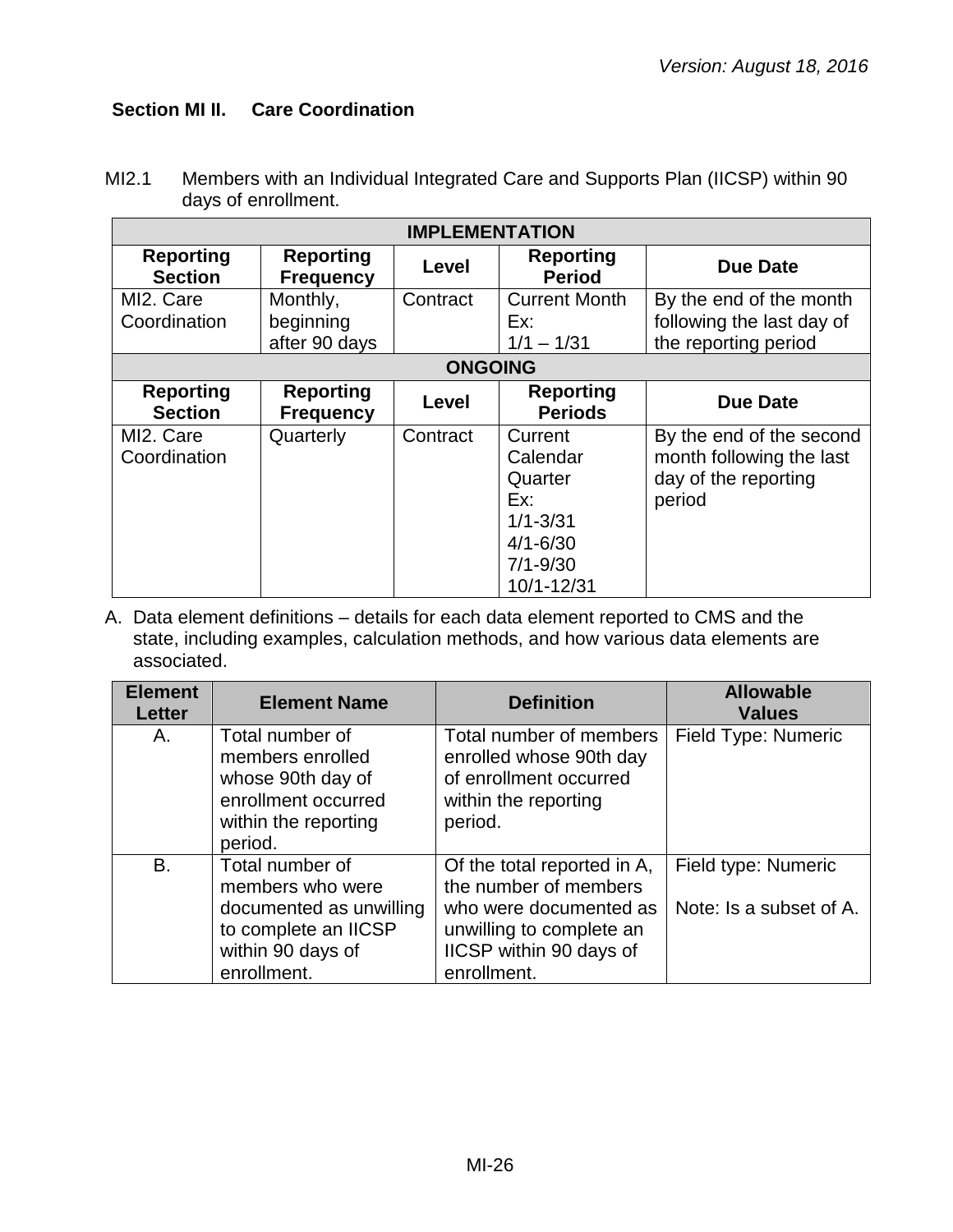| <b>Element</b><br><b>Letter</b> | <b>Element Name</b>                                                                           | <b>Definition</b>                                                                                                   | <b>Allowable</b><br><b>Values</b>              |
|---------------------------------|-----------------------------------------------------------------------------------------------|---------------------------------------------------------------------------------------------------------------------|------------------------------------------------|
| C.                              | Total number of<br>members the MMP was                                                        | Of the total reported in A,<br>the number of members                                                                | Field type: Numeric                            |
|                                 | unable to reach,<br>following five<br>documented attempts<br>within 90 days of<br>enrollment. | the MMP was unable to<br>reach, following five<br>documented attempts<br>within 90 days of<br>enrollment.           | Note: Is a subset of A.                        |
| D.                              | Total number of<br>members with an IICSP<br>completed within 90<br>days of enrollment.        | Of the total reported in A,<br>the number of members<br>with an IICSP completed<br>within 90 days of<br>enrollment. | Field Type: Numeric<br>Note: Is a subset of A. |

- B. QA Checks/Thresholds procedures used by CMS and the state to establish benchmarks in order to identify outliers or data that are potentially erroneous.
	- CMS and the state will perform an outlier analysis.
	- As data are received from MMPs over time, CMS and the state will apply threshold checks.
- C. Edits and Validation checks validation checks that should be performed by each MMP prior to data submission.
	- Confirm those data elements listed above as subsets of other elements.
	- MMPs should validate that data elements B, C, and D are less than or equal to data element A.
	- All data elements should be positive values.
- D. Analysis how CMS and the state will evaluate reported data, as well as how other data sources may be monitored. CMS and the state will evaluate the percentage of members who:
	- Refused to have an IICSP completed within 90 days of enrollment.
	- Were unable to be reached to have an IICSP completed within 90 days of enrollment.
	- Had an IICSP completed within 90 days of enrollment.
	- Were willing to participate and who could be reached who had an IICSP completed within 90 days of enrollment.
- E. Notes additional clarifications to a reporting section. This section incorporates previously answered frequently asked questions.
	- MMPs should include all members regardless of whether the member was  $\bullet$ enrolled through passive enrollment or opt-in enrollment. Medicaid-only members should not be included.
	- MMPs should include all members who meet the criteria outlined in  $\bullet$ Element A, regardless if they are disenrolled as of the end of the reporting period (i.e., include all members regardless if they are currently enrolled or disenrolled as of the last day of the reporting period).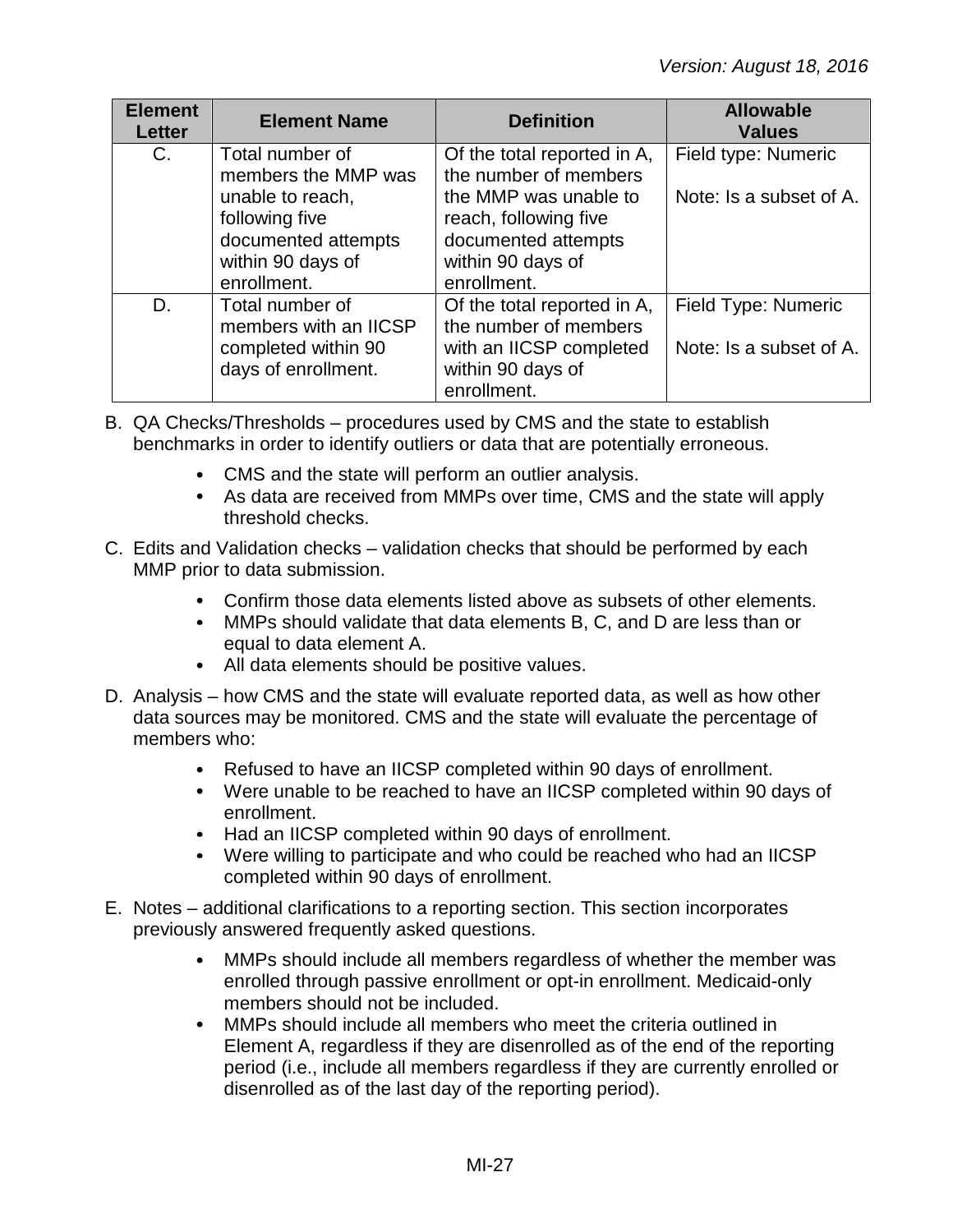- $\bullet$ The 90th day of enrollment should be based on each member's effective enrollment date. For the purposes of reporting this measure, 90 days of enrollment will be equivalent to three full calendar months.
- The effective enrollment date is the first date of the member's coverage through the MMP.
- $\bullet$ MMPs should refer to the Michigan three-way contract for specific requirements pertaining to an IICSP.
- Members reported in data elements B, C, and D must also be reported in  $\bullet$ data element A since these data elements are subsets of data element A. Additionally, data elements B, C, and D should be mutually exclusive (e.g. a member reported in element B or C should not also be reported in element D). If a member could meet the criteria for multiple data elements (B, C, or D) use the following guidance to ensure the member is included in only one of those three elements:
	- o If a member initially refused to participate in the IICSP or could not be reached after five outreach attempts, but then subsequently completes the IICSP within 90 days of enrollment, the member should be classified in data element D.
	- o If a member was not reached after five outreach attempts, but then subsequently is reached and refuses the IICSP within 90 days of enrollment, the member should be classified in data element B.
- For data element B, MMPs should report the number of members who were  $\bullet$ unwilling to complete an IICSP if a member (or his or her authorized representative):
	- o Affirmatively declines to participate in the development of the IICSP. Member communicates this refusal by phone, mail, fax, or in person.
	- o Expresses willingness to complete the IICSP but asks for it to be conducted after 90 days (despite being offered a reasonable opportunity to complete the assessment within 90 days). Discussions with the member must be documented by the MMP.
	- o Expresses willingness to complete the IICSP, but reschedules or is a no-show and then is subsequently non-responsive. Attempts to contact the member must be documented by the MMP.
	- o Initially agrees to complete the IICSP, but then declines to participate.
- For data element C, MMPs should report the number of members the MMP was unable to reach after five attempts to contact the member. MMPs should refer to the Michigan three-way contract or state guidance for any specific requirements pertaining to the method of outreach to members. MMPs must document each attempt to reach the member, including the method of the attempt (i.e., phone, mail, or email), as CMS and the state may validate this number. There may be instances when the MMP has a high degree of confidence that a member's contact information is correct, yet that member is not responsive to the MMP's outreach efforts. So long as the MMP follows the guidance regarding outreach attempts, these members may be included in the count for this data element.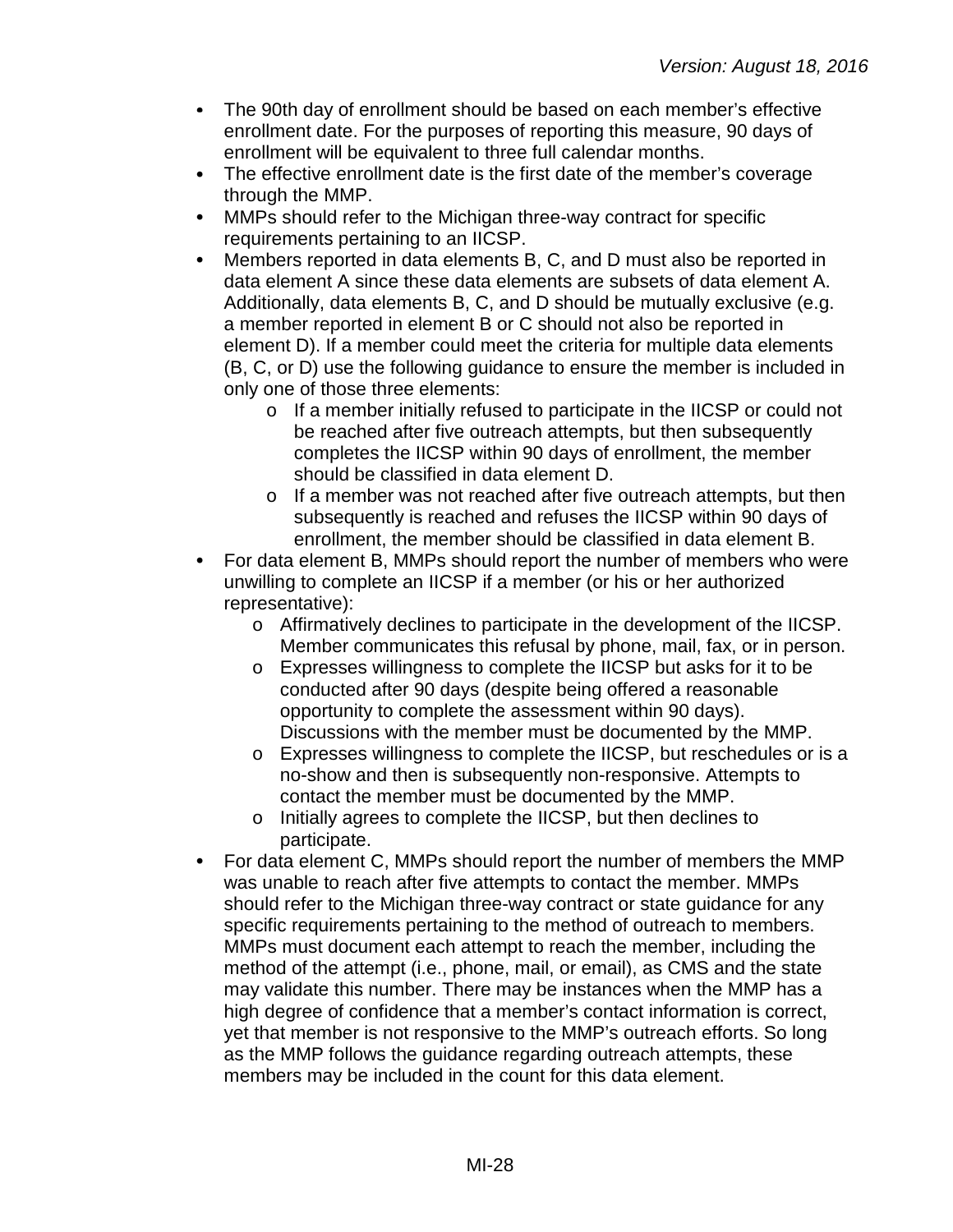- $\bullet$ There may be certain circumstances that make it impossible or inappropriate to complete an IICSP within 90 days of enrollment. For example, a member may be medically unable to respond and have no authorized representative to do so on their behalf, or a member may be experiencing an acute medical or behavioral health crisis that requires immediate attention and outweighs the need for an IICSP. However, MMPs should not include such members in the counts for data elements B and C.
- For data element D, only count members with a complete IICSP that  $\bullet$ includes the requisite member signature or proxy for the signature. For more information, refer to the IICSP Signature Requirements document.
- If a member's IICSP was started but not completed within 90 days of  $\bullet$ enrollment, then the IICSP should not be considered complete and, therefore, would not be counted in data elements B, C, or D. However, this member would be included in data element A.

Data Submission – how MMPs will submit data collected to CMS and the state.

MMPs will submit data collected for this measure in the above specified format through a secure data collection site established by CMS. This site can be accessed at the following web address: [https://Financial-Alignment-](https://financial-alignment-initiative.norc.org/)[Initiative.NORC.org](https://financial-alignment-initiative.norc.org/)

| <b>IMPLEMENTATION</b>              |                                        |                |                                                                                                     |                                                                                        |
|------------------------------------|----------------------------------------|----------------|-----------------------------------------------------------------------------------------------------|----------------------------------------------------------------------------------------|
| <b>Reporting</b><br><b>Section</b> | <b>Reporting</b><br><b>Frequency</b>   | Level          | <b>Reporting</b><br><b>Period</b>                                                                   | <b>Due Date</b>                                                                        |
| MI2. Care<br>Coordination          | Monthly,<br>beginning<br>after 90 days | Contract       | <b>Current Month</b><br>Ex:<br>$1/1 - 1/31$                                                         | By the end of the month<br>following the last day of<br>the reporting period           |
|                                    |                                        | <b>ONGOING</b> |                                                                                                     |                                                                                        |
| <b>Reporting</b><br><b>Section</b> | <b>Reporting</b><br><b>Frequency</b>   | Level          | <b>Reporting</b><br><b>Periods</b>                                                                  | <b>Due Date</b>                                                                        |
| MI2. Care<br>Coordination          | Quarterly                              | Contract       | Current<br>Calendar<br>Quarter<br>Ex:<br>$1/1 - 3/31$<br>$4/1 - 6/30$<br>$7/1 - 9/30$<br>10/1-12/31 | By the end of the<br>second month following<br>the last day of the<br>reporting period |

# MI2.2 Members with IICSPs completed.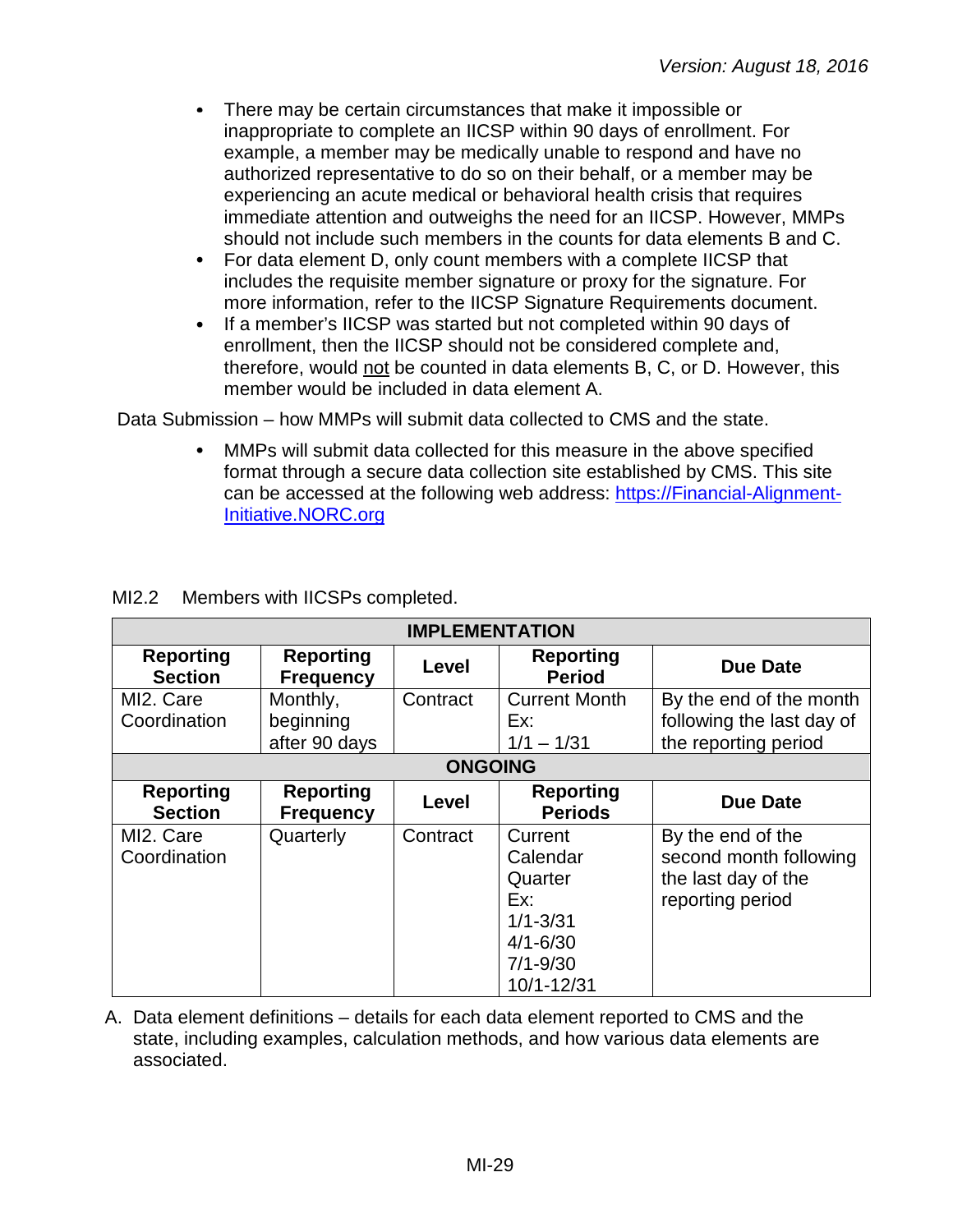| <b>Element</b><br><b>Letter</b> | <b>Element Name</b>                                                                                       | <b>Definition</b>                                                                                                                                                                         | <b>Allowable</b><br><b>Values</b>              |
|---------------------------------|-----------------------------------------------------------------------------------------------------------|-------------------------------------------------------------------------------------------------------------------------------------------------------------------------------------------|------------------------------------------------|
| А.                              | Total number of<br>members enrolled for<br>90 days or longer as of<br>the end of the reporting<br>period. | Total number of<br>members enrolled for 90<br>days or longer as of the<br>end of the reporting<br>period who were<br>currently enrolled as of<br>the last day of the<br>reporting period. | Field Type: Numeric                            |
| B.                              | Total number of<br>members who had an<br>IICSP completed as of<br>the end of the reporting<br>period.     | Of the total reported in<br>A, the number of<br>members who had an<br>IICSP completed as of<br>the end of the reporting<br>period.                                                        | Field type: Numeric<br>Note: Is a subset of A. |

- B. QA Checks/Thresholds procedures used by CMS and the state to establish benchmarks in order to identify outliers or data that are potentially erroneous.
	- CMS and the state will perform an outlier analysis.
	- As data are received from MMPs over time, CMS and the state will apply threshold checks.
- C. Edits and Validation checks validation checks that should be performed by each MMP prior to data submission.
	- Confirm those data elements listed above as subsets of other elements.
	- MMPs should validate that data element B is less than or equal to data element A.
	- All data elements should be positive values.
- D. Analysis how CMS and the state will evaluate reported data, as well as how other data sources may be monitored.
	- CMS and the state will evaluate the percentage of members enrolled for 90  $\bullet$ days or longer who had an IICSP completed as of the end of the reporting period.
- E. Notes additional clarifications to a reporting section. This section incorporates previously answered frequently asked questions.
	- $\bullet$ MMPs should include all Medicare-Medicaid members regardless of whether the member was enrolled through passive enrollment or opt-in enrollment. Medicaid-only members should not be included.
	- $\bullet$ The 90th day of enrollment should be based on each member's effective enrollment date. For the purposes of reporting this measure, 90 days of enrollment will be equivalent to three full calendar months.
	- $\bullet$ The effective enrollment date is the first date of the member's coverage through the MMP.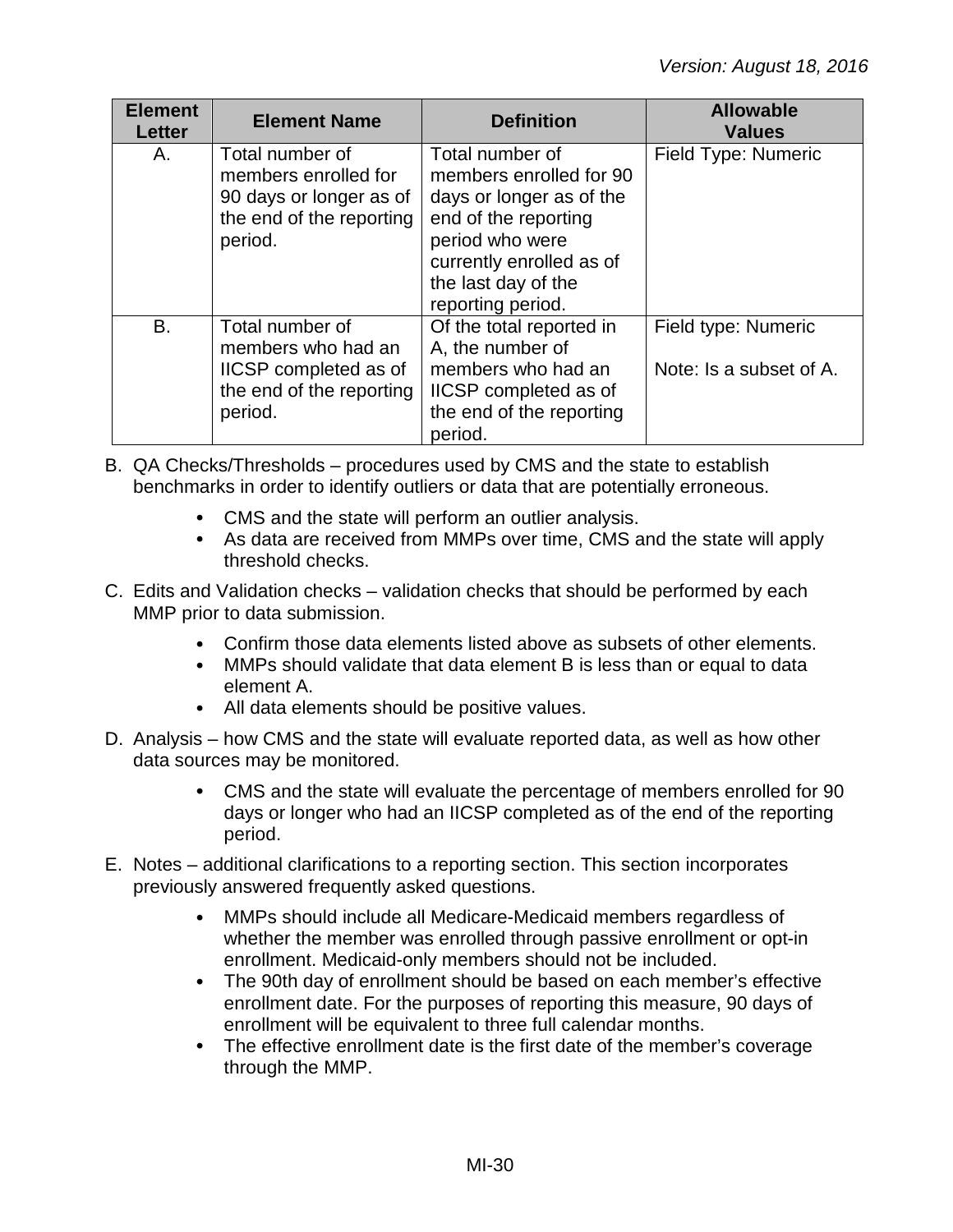- $\bullet$ For data element B, only count members with a complete IICSP that includes the requisite member signature or proxy for the signature. For more information, refer to the IICSP Signature Requirements document.
- The IICSPs reported in element B could have been completed at any time, not necessarily during the reporting period.
- $\bullet$ MMPs should refer to the Michigan three-way contract for specific requirements pertaining to a care plan.
- F. Data Submission how MMPs will submit data collected to CMS and the state.
	- MMPs will submit data collected for this measure in the above specified  $\bullet$ format through a secure data collection site established by CMS. This site can be accessed at the following web address: [https://Financial-Alignment-](https://financial-alignment-initiative.norc.org/)[Initiative.NORC.org](https://financial-alignment-initiative.norc.org/)

|                                    | <b>IMPLEMENTATION</b>                |          |                                                                                                     |                                                                                     |  |
|------------------------------------|--------------------------------------|----------|-----------------------------------------------------------------------------------------------------|-------------------------------------------------------------------------------------|--|
| <b>Reporting</b><br><b>Section</b> | <b>Reporting</b><br><b>Frequency</b> | Level    | <b>Reporting</b><br><b>Period</b>                                                                   | Due Date                                                                            |  |
| MI2. Care<br>Coordination          | Monthly                              | Contract | Current<br>Month<br>Ex:<br>$1/1 - 1/31$                                                             | By the end of the month<br>following the last day of<br>the reporting period        |  |
|                                    | <b>ONGOING</b>                       |          |                                                                                                     |                                                                                     |  |
| <b>Reporting</b><br><b>Section</b> | <b>Reporting</b><br><b>Frequency</b> | Level    | <b>Reporting</b><br><b>Periods</b>                                                                  | Due Date                                                                            |  |
| MI2. Care<br>Coordination          | Quarterly                            | Contract | Current<br>Calendar<br>Quarter<br>Ex:<br>$1/1 - 3/31$<br>$4/1 - 6/30$<br>$7/1 - 9/30$<br>10/1-12/31 | By the end of the second<br>month following the last<br>day of the reporting period |  |

MI2.3 Members with documented discussions of care goals.<sup>i</sup>

| <b>Element</b><br><b>Letter</b> | <b>Element Name</b>                                                   | <b>Definition</b>                                                                                                   | <b>Allowable</b><br><b>Values</b> |
|---------------------------------|-----------------------------------------------------------------------|---------------------------------------------------------------------------------------------------------------------|-----------------------------------|
| А.                              | Total number of<br>members with an initial<br><b>IICSP</b> completed. | Total number of members   Field Type: Numeric<br>with an initial IICSP<br>completed during the<br>reporting period. |                                   |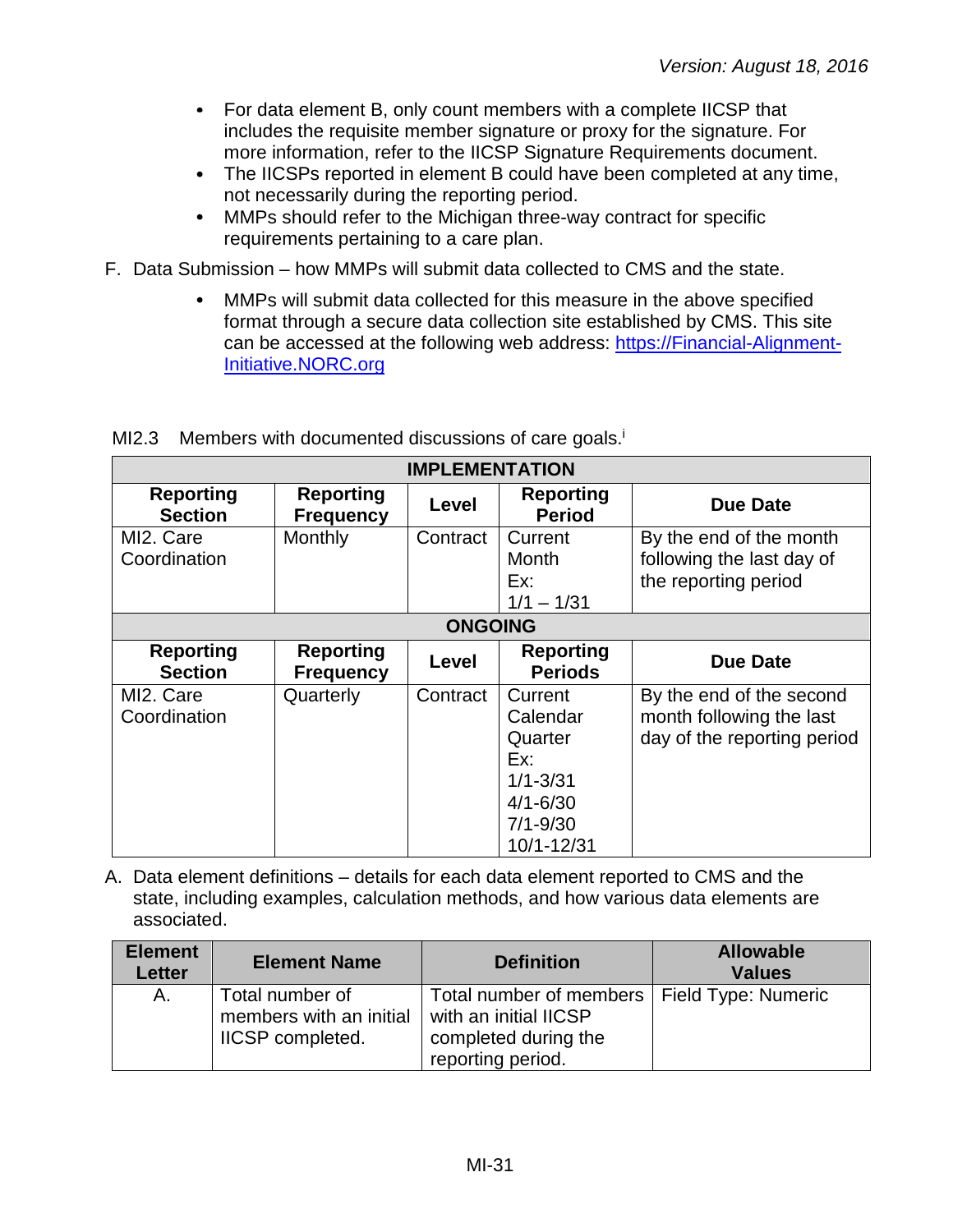| <b>Element</b><br><b>Letter</b> | <b>Element Name</b>                                                                                               | <b>Definition</b>                                                                                                                                     | <b>Allowable</b><br><b>Values</b>              |
|---------------------------------|-------------------------------------------------------------------------------------------------------------------|-------------------------------------------------------------------------------------------------------------------------------------------------------|------------------------------------------------|
| B.                              | Total number of<br>members with at least<br>one documented<br>discussion of care<br>goals in the initial          | Of the total reported in A,<br>the number of members<br>with at least one<br>documented discussion<br>of care goals in the initial                    | Field Type: Numeric<br>Note: Is a subset of A. |
| $C$ .                           | IICSP.<br>Total number of<br>existing IICSPs<br>revised.                                                          | IICSP.<br>Total number of existing<br><b>IICSPs revised during the</b><br>reporting period.                                                           | Field Type: Numeric                            |
| D.                              | Total number of<br>revised IICSPs with at<br>least one documented<br>discussion of new or<br>existing care goals. | Of the total reported in C,<br>the number of revised<br><b>IICSPs with at least one</b><br>documented discussion<br>of new or existing care<br>goals. | Field Type: Numeric<br>Note: Is a subset of C. |

- B. QA Checks/Thresholds procedures used by CMS and the state to establish benchmarks in order to identify outliers or data that are potentially erroneous.
	- The quality withhold benchmark for DY 1 is 75%. For withhold purposes, the measure is calculated as follows:
		- o Denominator: Total number of members with an initial IICSP completed during the reporting period (data element A) summed over the applicable number of quarters.
		- o Numerator: Total number of members with at least one documented discussion of care goals in the initial IICSP (data element B) summed over the applicable number of quarters.
	- For more information, refer to the Quality Withhold Technical Notes (DY 1): Michigan-Specific Measures.
- C. Edits and Validation checks validation checks that should be performed by each MMP prior to data submission.
	- $\bullet$ Confirm those data elements listed above as subsets of other elements.
	- MMPs should validate that data element B is less than or equal to data  $\bullet$ element A.
	- MMPs should validate that data element D is less than or equal to data element C.
	- All data elements should be positive values.
- D. Analysis how CMS and the state will evaluate reported data, as well as how other data sources may be monitored. CMS and the state will evaluate the percentage of:
	- Members who had an initial IICSP completed during the reporting period who had at least one documented discussion of care goals in the initial IICSP.
	- IICSPs revised during the reporting period that had at least one documented discussion of new or existing care goals.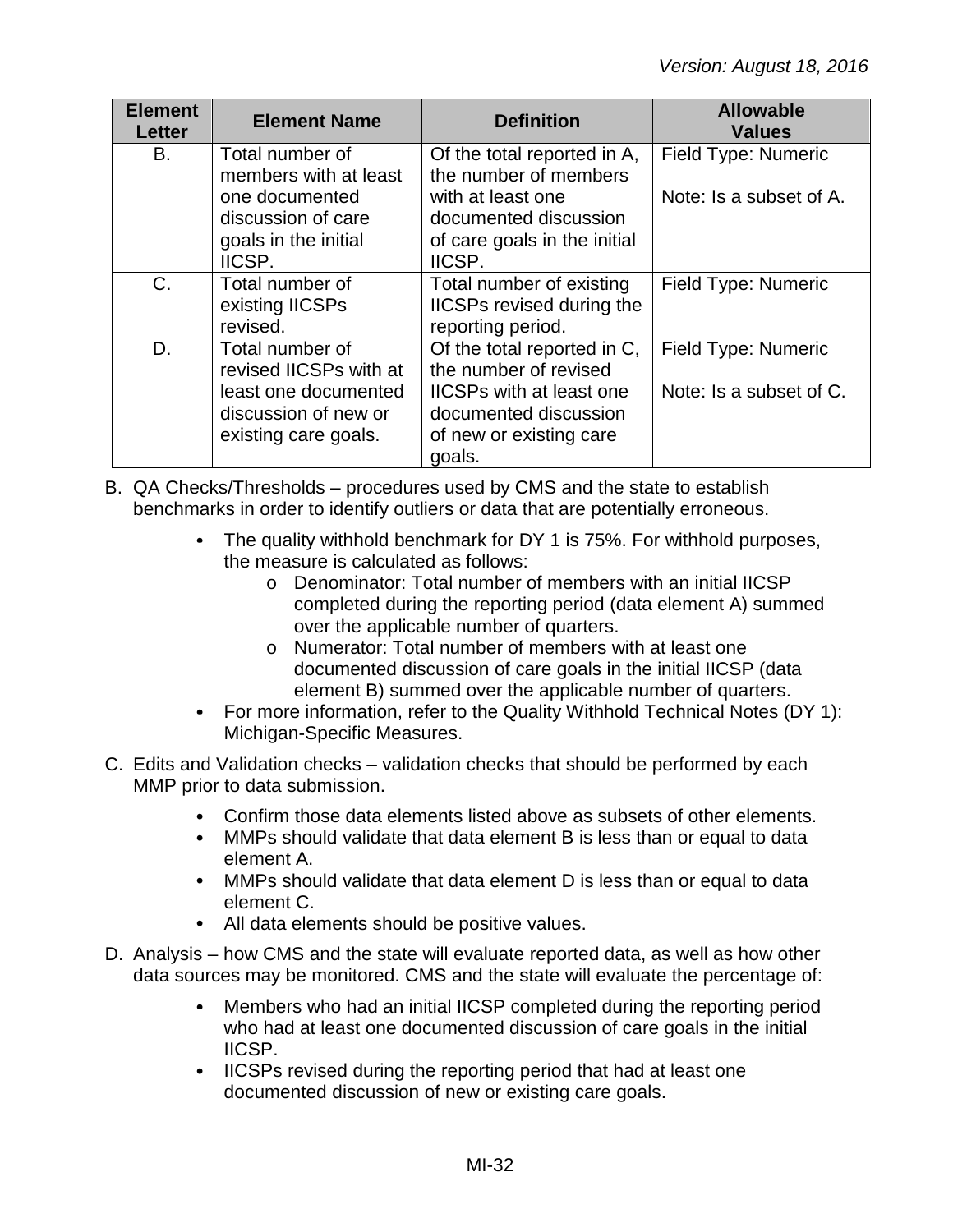- E. Notes additional clarifications to a reporting section. This section incorporates previously answered frequently asked questions.
	- $\bullet$ MMPs should include all members regardless of whether the member was enrolled through passive enrollment or opt-in enrollment. Medicaid-only members should not be included.
	- $\bullet$ MMPs should include all members who meet the criteria outlined in data element A, regardless of whether they are disenrolled as of the end of the reporting period (i.e., include all members regardless of whether they are currently enrolled or disenrolled as of the last day of the reporting period).
	- $\bullet$ MMPs should include all IICSPs for members that meet the criteria outlined in data element C, regardless of whether the members are disenrolled as of the end of the reporting period (i.e., include all IICSPs regardless of whether the members are currently enrolled or disenrolled as of the last day of the reporting period).
	- Data element A should include all members whose IICSP was completed for the first time during the reporting period (i.e., the member did not previously have an IICSP completed prior to the start of the reporting period). There can be no more than one initial IICSP completed per member.
	- MMPs should only include members in data element B when the discussion  $\bullet$ of care goals is clearly documented in the member's initial IICSP.
	- $\bullet$ Data element C should include all existing IICSPs that were revised during the reporting period. MMPs should refer to the Michigan three-way contract for specific requirements pertaining to updating the IICSP.
	- $\bullet$ MMPs should only include IICSPs in data element D when a new or previously documented care goal is discussed and is clearly documented in the member's revised IICSP. If the initial IICSP clearly documented the discussion of care goals, but those existing care goals were not revised or discussed, or new care goals are not discussed and documented during the revision of the IICSP, then that IICSP should not be reported in data element D.
	- An initial IISCP and a revised IICSP (reported in data elements A and C,  $\bullet$ respectively) must include the requisite member signature or proxy for the signature. For more information, refer to the IICSP Signature Requirements document.
	- $\bullet$ If a member has an initial IICSP completed during the reporting period, and has their IICSP revised during the same reporting period, then the member's initial IICSP should be reported in data element A and the member's revised IICSP should be reported in data element C.
	- $\bullet$ If a member's IICSP is revised multiple times during the same reporting period, each revision should be reported in data element C. For example, if a member's IICSP is revised twice during the same reporting period, two IICSPs should be counted in data element C.
- F. Data Submission how MMPs will submit data collected to CMS and the state.
	- MMPs will submit data collected for this measure in the above specified  $\bullet$ format through a secure data collection site established by CMS. This site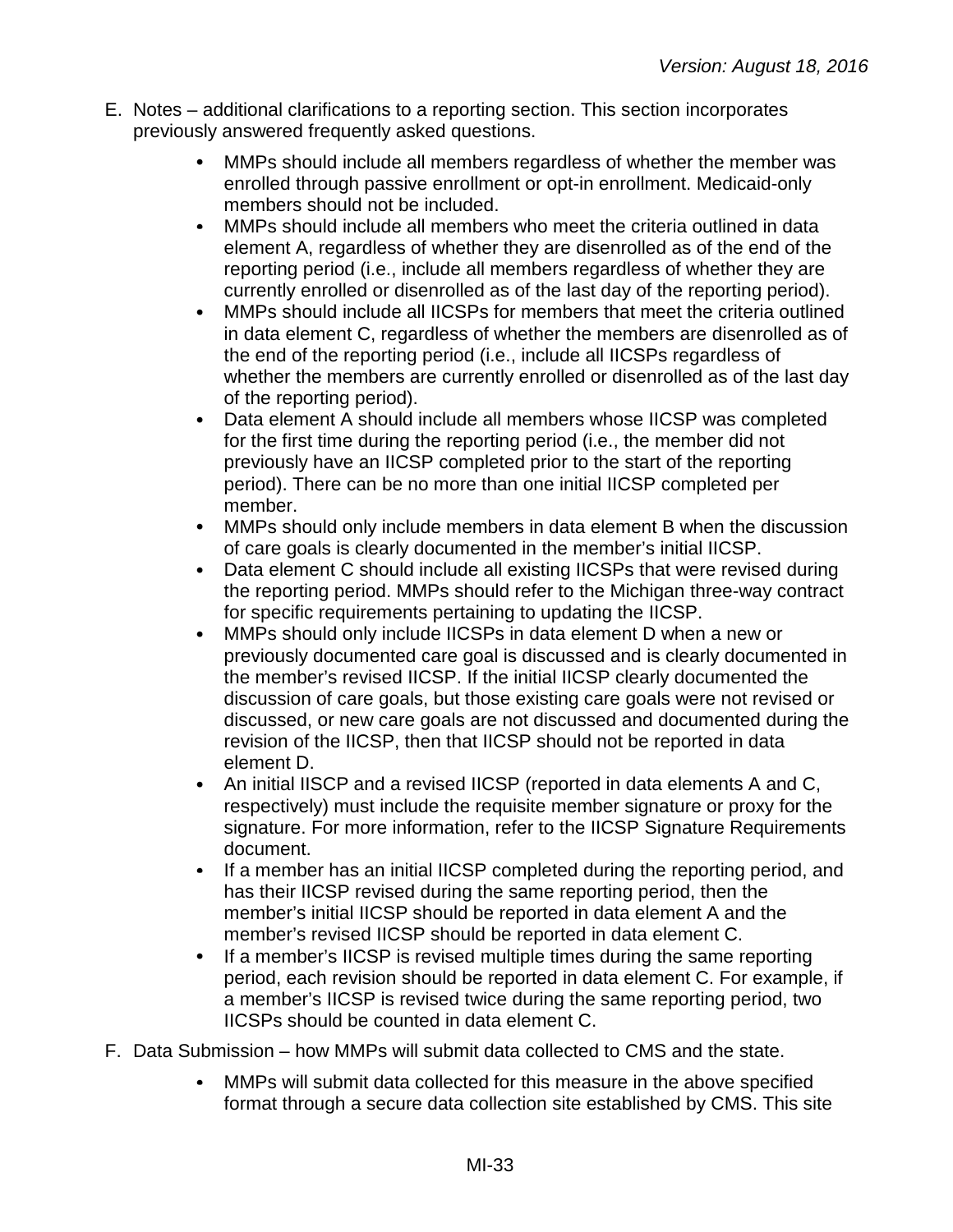can be accessed at the following web address: [https://Financial-Alignment-](https://financial-alignment-initiative.norc.org/)[Initiative.NORC.org](https://financial-alignment-initiative.norc.org/)

MI2.4 Members with documented discussions of members' rights and choices of providers.

|                                    | <b>CONTINUOUS REPORTING</b>          |          |                                                                                                     |                                                                                     |  |
|------------------------------------|--------------------------------------|----------|-----------------------------------------------------------------------------------------------------|-------------------------------------------------------------------------------------|--|
| <b>Reporting</b><br><b>Section</b> | <b>Reporting</b><br><b>Frequency</b> | Level    | <b>Reporting</b><br><b>Periods</b>                                                                  | Due Date                                                                            |  |
| MI2. Care<br>Coordination          | Quarterly                            | Contract | Current<br>Calendar<br>Quarter<br>Ex:<br>$1/1 - 3/31$<br>$4/1 - 6/30$<br>$7/1 - 9/30$<br>10/1-12/31 | By the end of the second<br>month following the last<br>day of the reporting period |  |

| <b>Element</b><br><b>Letter</b> | <b>Element Name</b>                                                                                                      | <b>Definition</b>                                                                                                                                  | <b>Allowable</b><br><b>Values</b>              |
|---------------------------------|--------------------------------------------------------------------------------------------------------------------------|----------------------------------------------------------------------------------------------------------------------------------------------------|------------------------------------------------|
| Α.                              | Total number of<br>members with an initial<br>IICSP completed.                                                           | Total number of members<br>with an initial IICSP<br>completed during the<br>reporting period.                                                      | <b>Field Type: Numeric</b>                     |
| B.                              | Total number of<br>members sampled that<br>met inclusion criteria.                                                       | Of the total reported in A,<br>the number of members<br>sampled that met inclusion<br>criteria.                                                    | Field Type: Numeric<br>Note: Is a subset of A. |
| C.                              | Total number of<br>members with<br>documented<br>discussion of their<br>rights and choices of<br>providers in the IICSP. | Of the total reported in B,<br>the number of members<br>with documented<br>discussion of their rights<br>and choices of providers<br>in the IICSP. | Field Type: Numeric<br>Note: Is a subset of B. |

- B. QA Checks/Thresholds procedures used by CMS and the state to establish benchmarks in order to identify outliers or data that are potentially erroneous.
	- CMS and the state will perform an outlier analysis.
	- As data are received from MMPs over time, CMS and the state will apply threshold checks.
- C. Edits and Validation checks validation checks that should be performed by each MMP prior to data submission.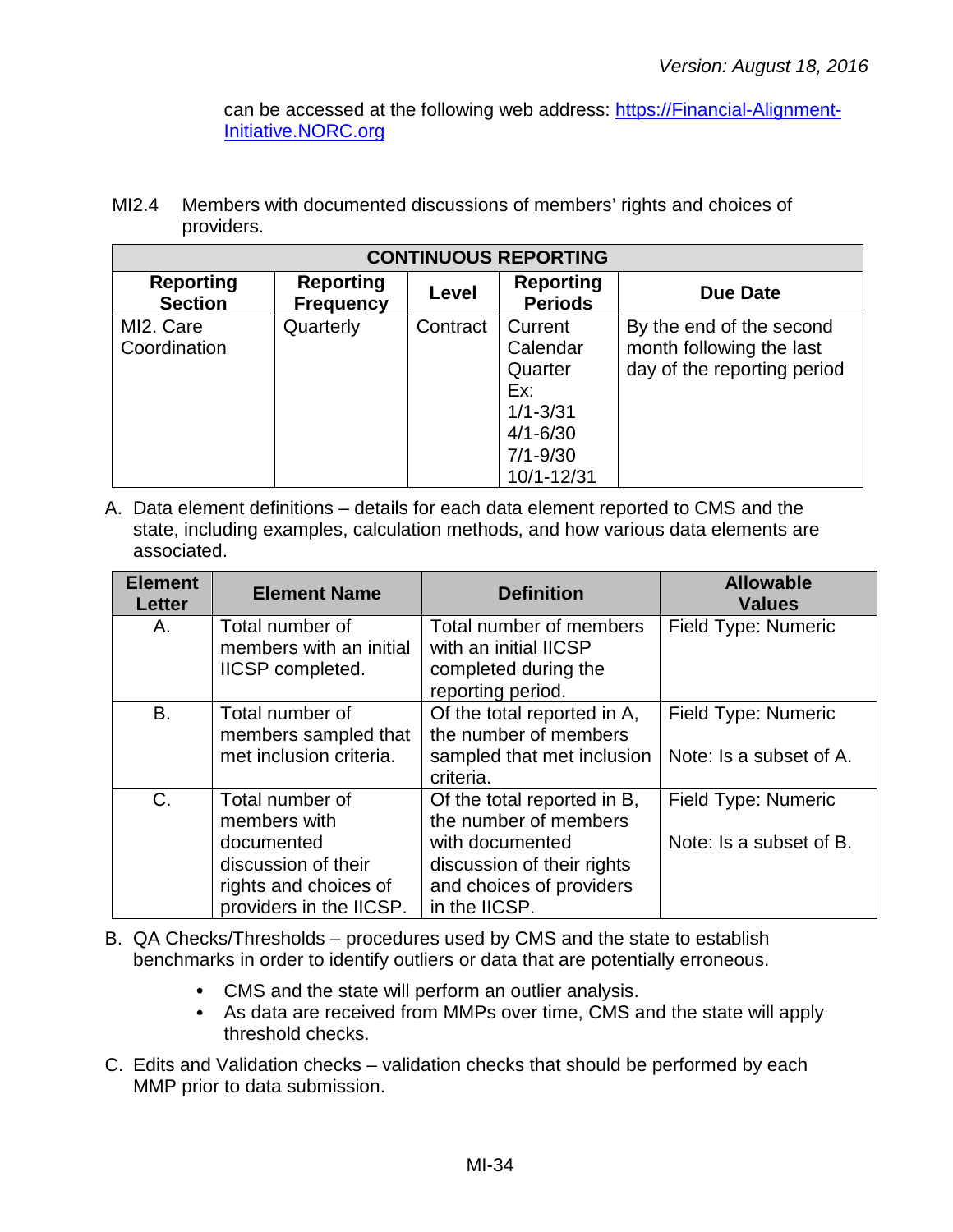- Confirm those data elements listed above as subsets of other elements.
- MMPs should validate that data element B is less than or equal to data element A.
- MMPs should validate that data element C is less than or equal to data element B.
- All data elements should be positive values.
- D. Analysis how CMS and the state will evaluate reported data, as well as how other data sources may be monitored.
	- CMS and the state will evaluate the percentage of members who had an  $\bullet$ initial IICSP completed during the reporting period who had at least one documented discussion of the members rights and choices of providers in the IICSP.
- E. Notes additional clarifications to a reporting section. This section incorporates previously answered frequently asked questions.
	- MMPs should include all members regardless of whether the member was enrolled through passive enrollment or opt-in enrollment. A subset of members that are eligible will be included in the sample. Medicaid-only members should not be included.
	- $\bullet$ MMPs should include all members who meet the criteria outlined in Element A, regardless if they are disenrolled as of the end of the reporting period (i.e., include all members regardless if they are currently enrolled or disenrolled as of the last day of the reporting period).
	- $\bullet$ Data element A should include all members whose IICSP was completed for the first time during the reporting period (i.e., the member did not previously have an IICSP completed prior to the start of the reporting period). There can be no more than one initial IICSP completed per member.
	- $\bullet$ An initial IISCP (reported in data element A) must include the requisite member signature or proxy for the signature. For more information, refer to the IICSP Signature Requirements document.
	- For reporting, the MMPs may elect to sample since this measure may  $\bullet$ require documentation review to identify the numerator. Sampling should be systematic to ensure all eligible individuals have an equal chance of inclusion. The sample size should be 411, plus oversample to allow for substitution. For further instructions on selecting the sample size, please see the introductory section of this document.
	- If an MMP does not elect to sample, data element B should be equal to data element A.
	- At a minimum, members must receive information about their right to change providers and seek out alternative providers in the MMP's network. Receipt of this information must be noted in the IICSP. Data element C should only include members with an IICSP that includes the requisite notation.
- F. Data Submission how MMPs will submit data collected to CMS and the state.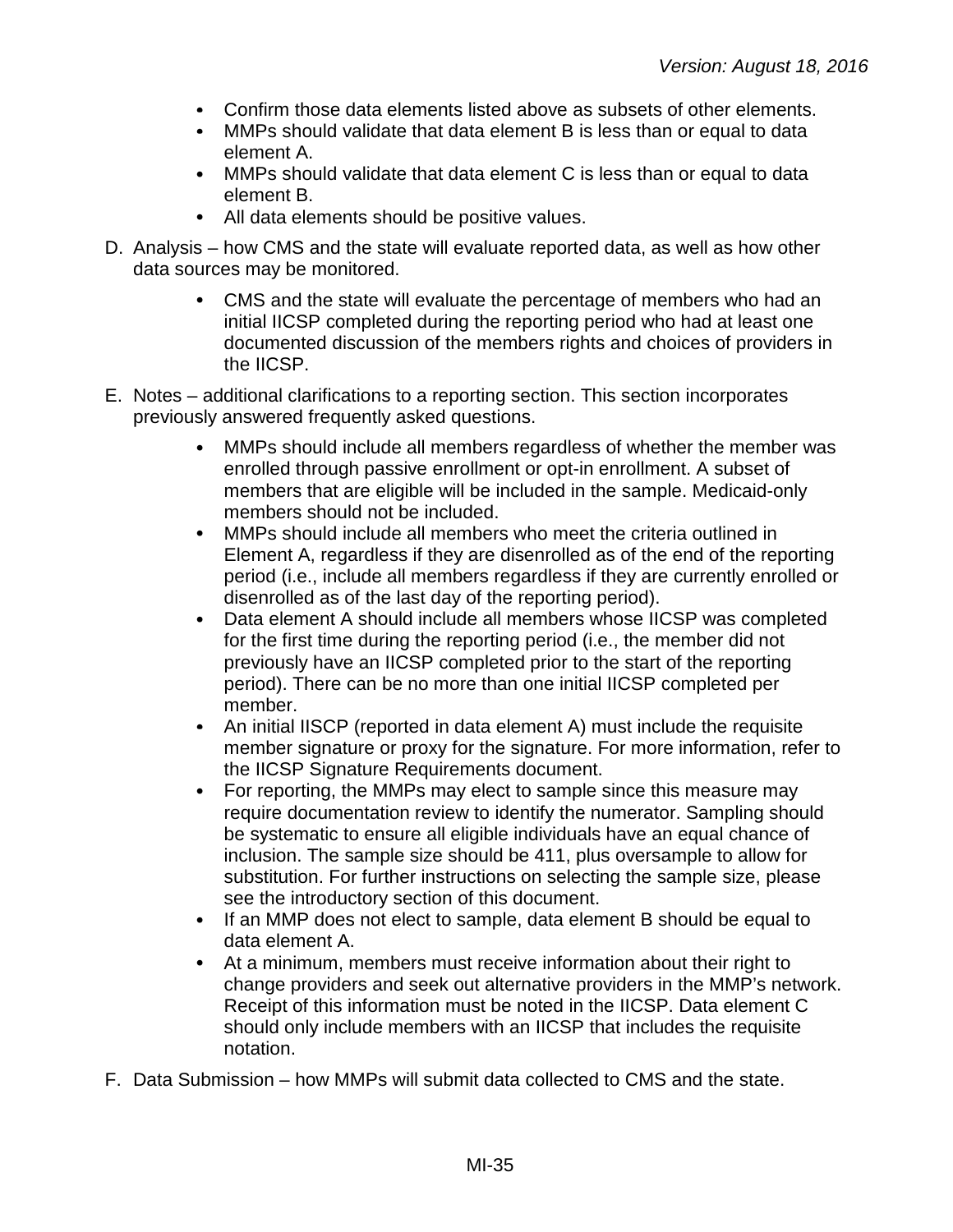MMPs will submit data collected for this measure in the above specified format through a secure data collection site established by CMS. This site can be accessed at the following web address: [https://Financial-Alignment-](https://financial-alignment-initiative.norc.org/)[Initiative.NORC.org](https://financial-alignment-initiative.norc.org/)

|  |  |  | MI2.5 Members with first follow-up visit within 30 days of hospital discharge. |
|--|--|--|--------------------------------------------------------------------------------|
|  |  |  |                                                                                |

|                                    | <b>CONTINUOUS REPORTING</b>          |          |                                                                                                     |                                                                                     |  |
|------------------------------------|--------------------------------------|----------|-----------------------------------------------------------------------------------------------------|-------------------------------------------------------------------------------------|--|
| <b>Reporting</b><br><b>Section</b> | <b>Reporting</b><br><b>Frequency</b> | Level    | <b>Reporting</b><br><b>Periods</b>                                                                  | Due Date                                                                            |  |
| MI2. Care<br>Coordination          | Quarterly                            | Contract | Current<br>Calendar<br>Quarter<br>Ex:<br>$1/1 - 3/31$<br>$4/1 - 6/30$<br>$7/1 - 9/30$<br>10/1-12/31 | By the end of the fourth<br>month following the last<br>day of the reporting period |  |

| <b>Element</b><br><b>Letter</b> | <b>Element Name</b>                                                                                                                                   | <b>Definition</b>                                                                                                                                                                      | <b>Allowable</b><br><b>Values</b>              |
|---------------------------------|-------------------------------------------------------------------------------------------------------------------------------------------------------|----------------------------------------------------------------------------------------------------------------------------------------------------------------------------------------|------------------------------------------------|
| Α.                              | Total number of hospital<br>discharges.                                                                                                               | Total number of hospital<br>discharges during the<br>reporting period.                                                                                                                 | Field Type: Numeric                            |
| <b>B.</b>                       | Total number of hospital<br>discharges that resulted<br>in an ambulatory care<br>follow-up visit within 30<br>days of discharge from<br>the hospital. | Of the total reported in<br>A, the number of<br>hospital discharges that<br>resulted in an<br>ambulatory care follow-<br>up visit within 30 days of<br>discharge from the<br>hospital. | Field Type: Numeric<br>Note: Is a subset of A. |

- B. QA Checks/Thresholds procedures used by CMS and the state to establish benchmarks in order to identify outliers or data that are potentially erroneous.
	- CMS and the state will perform an outlier analysis.
	- As data are received from MMPs over time, CMS and the state will apply threshold checks.
- C. Edits and Validation checks validation checks that should be performed by each MMP prior to data submission.
	- Confirm those data elements listed above as subsets of other elements.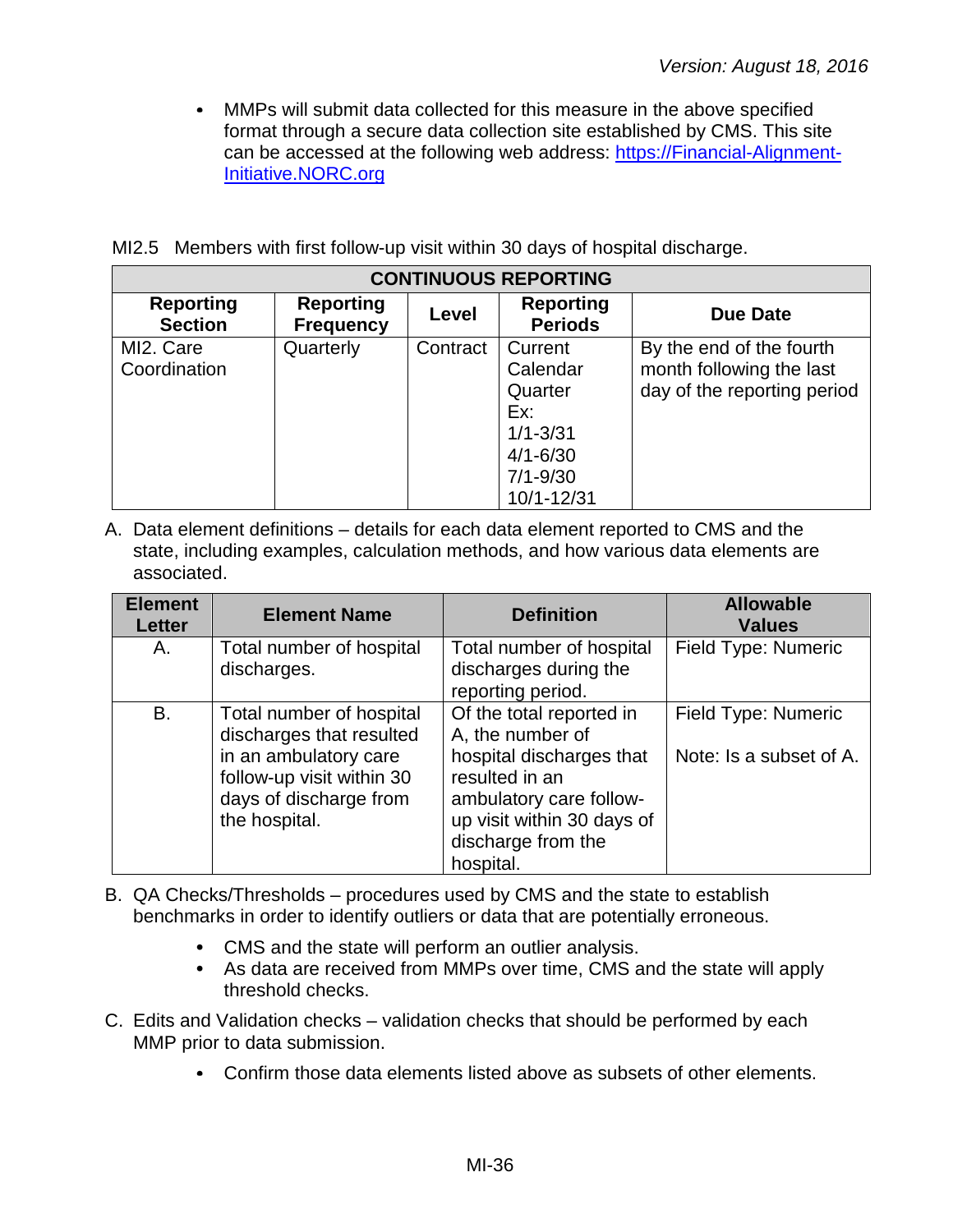- MMPs should validate that data element B is less than or equal to data element A.
- All data elements should be positive values.
- D. Analysis how CMS and the state will evaluate reported data, as well as how other data sources may be monitored.
	- CMS and the state will evaluate the percentage of hospital discharges that resulted in an ambulatory care follow-up visit within 30 days of the discharge from the hospital.
- E. Notes additional clarifications to a reporting section. This section incorporates previously answered frequently asked questions.
	- MMPs should include all members regardless of whether the member was  $\bullet$ enrolled through passive enrollment or opt-in enrollment. Medicaid-only members should not be included.
	- $\bullet$ MMPs should include all hospital discharges for members who meet the criteria outlined in Element A and who were continuously enrolled from the date of the hospital discharge through 30 days after the hospital discharge, regardless if they are disenrolled as of the end of the reporting period.
	- The date of discharge must occur within the reporting period, but the follow- $\bullet$ up may not be in the same reporting period. For example, if a discharge occurs during the last month of the reporting period, look to the first month of the following reporting period to identify the follow-up visit.
	- $\bullet$ The member needs to be enrolled from the date of the hospital discharge through 30 days after the hospital discharge, with no gaps in enrollment to be included in this measure.
	- $\bullet$ A follow-up visit is defined as an ambulatory care follow-up visit to assess the member's health following a hospitalization. Codes to identify follow-up visits are provided in the Ambulatory Visits value set and Other Ambulatory Visits value set. MMPs should report ambulatory care follow-up visits based on all visits identified, including denied and pended claims.
	- $\bullet$ Codes to identify inpatient discharges are provided in the Inpatient Stay value set. MMPs should report discharges based on all inpatient stays identified, including denied and pended claims.
	- $\bullet$ Exclude discharges in which the patient was transferred or readmitted within 30 days after discharge to an acute or non-acute facility.
	- $\bullet$ Exclude discharges due to death, using the Discharges due to Death value set.
- F. Data Submission how MMPs will submit data collected to CMS and the state.
	- MMPs will submit data collected for this measure in the above specified  $\bullet$ format through a secure data collection site established by CMS. This site can be accessed at the following web address: [https://Financial-Alignment-](https://financial-alignment-initiative.norc.org/)[Initiative.NORC.org](https://financial-alignment-initiative.norc.org/)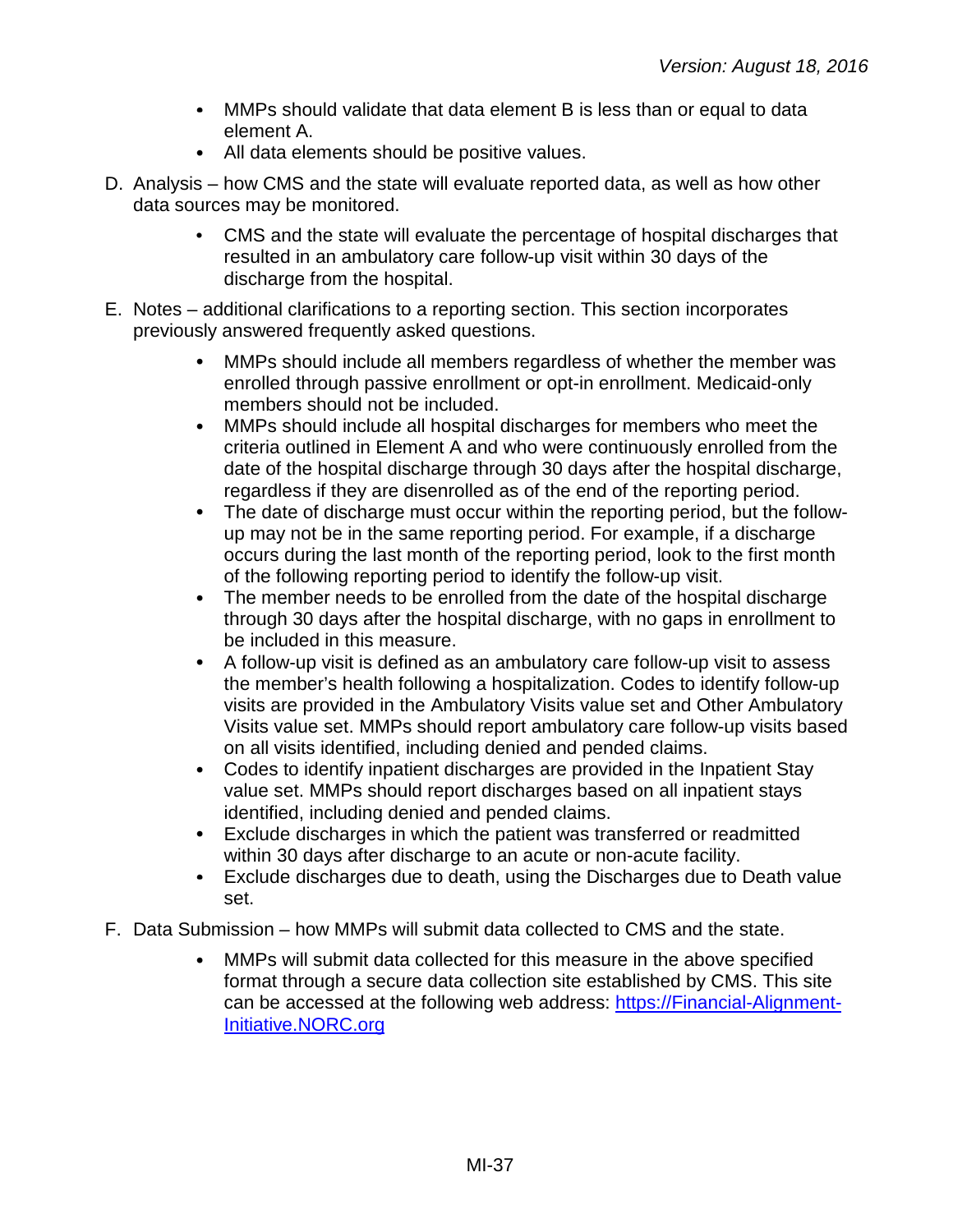MI2.6 Members, regardless of age, discharged from an inpatient facility to home or any other site of care for whom a transition record was transmitted within 24 hours of discharge to the facility or primary care provider or other health care professional designated for follow-up care (modified from NQF #0648). i

| <b>CONTINUOUS REPORTING</b>        |                                      |          |                                   |                                                                                     |  |  |
|------------------------------------|--------------------------------------|----------|-----------------------------------|-------------------------------------------------------------------------------------|--|--|
| <b>Reporting</b><br><b>Section</b> | <b>Reporting</b><br><b>Frequency</b> | Level    | <b>Reporting</b><br><b>Period</b> | Due Date                                                                            |  |  |
| MI2. Care<br>Coordination          | Annually                             | Contract | Calendar Year                     | By the end of the second<br>month following the last<br>day of the reporting period |  |  |

| <b>Element</b><br><b>Letter</b> | <b>Element Name</b>                                                                                                                                                                                                                    | <b>Definition</b>                                                                                                                                                                                                                                                                | <b>Allowable Values</b>                        |
|---------------------------------|----------------------------------------------------------------------------------------------------------------------------------------------------------------------------------------------------------------------------------------|----------------------------------------------------------------------------------------------------------------------------------------------------------------------------------------------------------------------------------------------------------------------------------|------------------------------------------------|
| Α.                              | Total number of<br>members, regardless<br>of age, discharged<br>from an inpatient<br>facility to home/self-<br>care or any other sites<br>of care.                                                                                     | Total number of members,<br>regardless of age,<br>discharged from an<br>inpatient facility (hospital<br>inpatient or observation,<br>skilled nursing facility, or<br>rehabilitation facility) to<br>home/self-care or any<br>other sites of care during<br>the reporting period. | Field Type: Numeric                            |
| B.                              | Total number of<br>members sampled that<br>met inclusion criteria.                                                                                                                                                                     | Of the total reported in A,<br>the number of members<br>sampled that met inclusion<br>criteria.                                                                                                                                                                                  | Field Type: Numeric<br>Note: Is a subset of A. |
| C.                              | Total number of<br>members for whom a<br>transition record was<br>transmitted to the<br>facility or primary<br>physician or other<br>health care<br>professional<br>designated for follow-<br>up care within 24 hours<br>of discharge. | Of the total reported in B,<br>the number of members for<br>whom a transition record<br>was transmitted to the<br>facility or primary physician<br>or other health care<br>professional designated for<br>follow-up care within 24<br>hours of discharge.                        | Field Type: Numeric<br>Note: Is a subset of B. |

- B. QA Checks/Thresholds procedures used by CMS and the state to establish benchmarks in order to identify outliers or data that are potentially erroneous.
	- The quality withhold benchmark for DY 1 is timely and accurate reporting of  $\bullet$ data according to the measure specifications, plus submission of a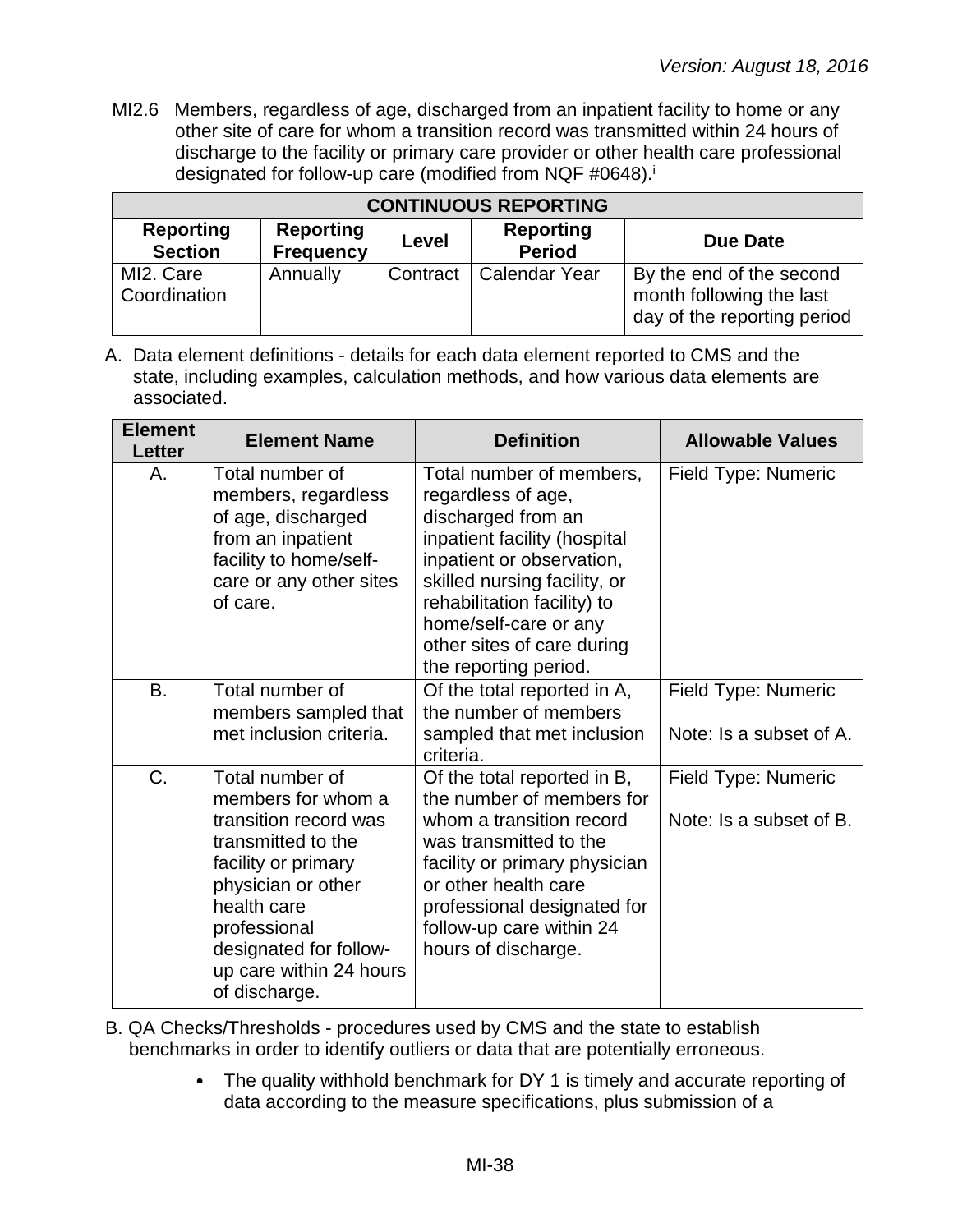narrative that describes the policies and procedures the MMP has implemented in order to meet the intent of the measure and continually improve its performance rate. For more information, refer to the Quality Withhold Technical Notes (DY 1): Michigan-Specific Measures.

- C. Edits and Validation checks validation checks that should be performed by each plan prior to data submission.
	- Confirm those data elements listed above as subsets of other elements.
	- MMPs should validate that data element B is less than or equal to data element A.
	- MMPs should validate that data element C is less than or equal to data element B.
	- All data elements should be positive values.
- D. Analysis how CMS and the state will evaluate reported data, as well as how other data sources may be monitored.
	- CMS and the state will evaluate the percentage of members, regardless of  $\bullet$ age, discharged from an inpatient facility (e.g., hospital inpatient or observation, skilled nursing facility, or rehabilitation facility) to home or any other site of care for whom a transition record was transmitted to the facility or primary physician or other health care professional designated for followup care within 24 hours of discharge.
- E. Notes additional clarifications to a reporting section. This section incorporates previously answered frequently asked questions.
	- MMPs should include all members regardless of whether the member was enrolled through passive enrollment or opt-in enrollment. Medicaid-only members should not be included. A subset of all members that are eligible will be included in the sample.
	- $\bullet$ MMPs should include all members who meet the criteria outlined in data element A, regardless if they are disenrolled as of the end of the reporting period (i.e., include all members regardless if they are currently enrolled or disenrolled as of the last day of the reporting period).
	- For purposes of this measure, a patient can qualify for the measure multiple times during the reporting period if they have multiple inpatient discharges.
	- The primary care provider (PCP) or other health care professional designated for follow-up care may be the designated primary care physician, medical specialist, or other physician or health care professional. For further definitions of a PCP please see page MI-4 and the Michigan three-way contract.
	- The transition record may be transmitted to the facility or physician or other health care professional designated for follow-up care via fax, secure email, or mutual access to an electronic health record (EHR).
	- A transition record is defined as a core, standardized set of data elements  $\bullet$ related to patient's diagnosis, treatment, and care plan that is discussed with and provided to patient in printed or electronic format at each transition of care, and transmitted to the facility/physician/other health care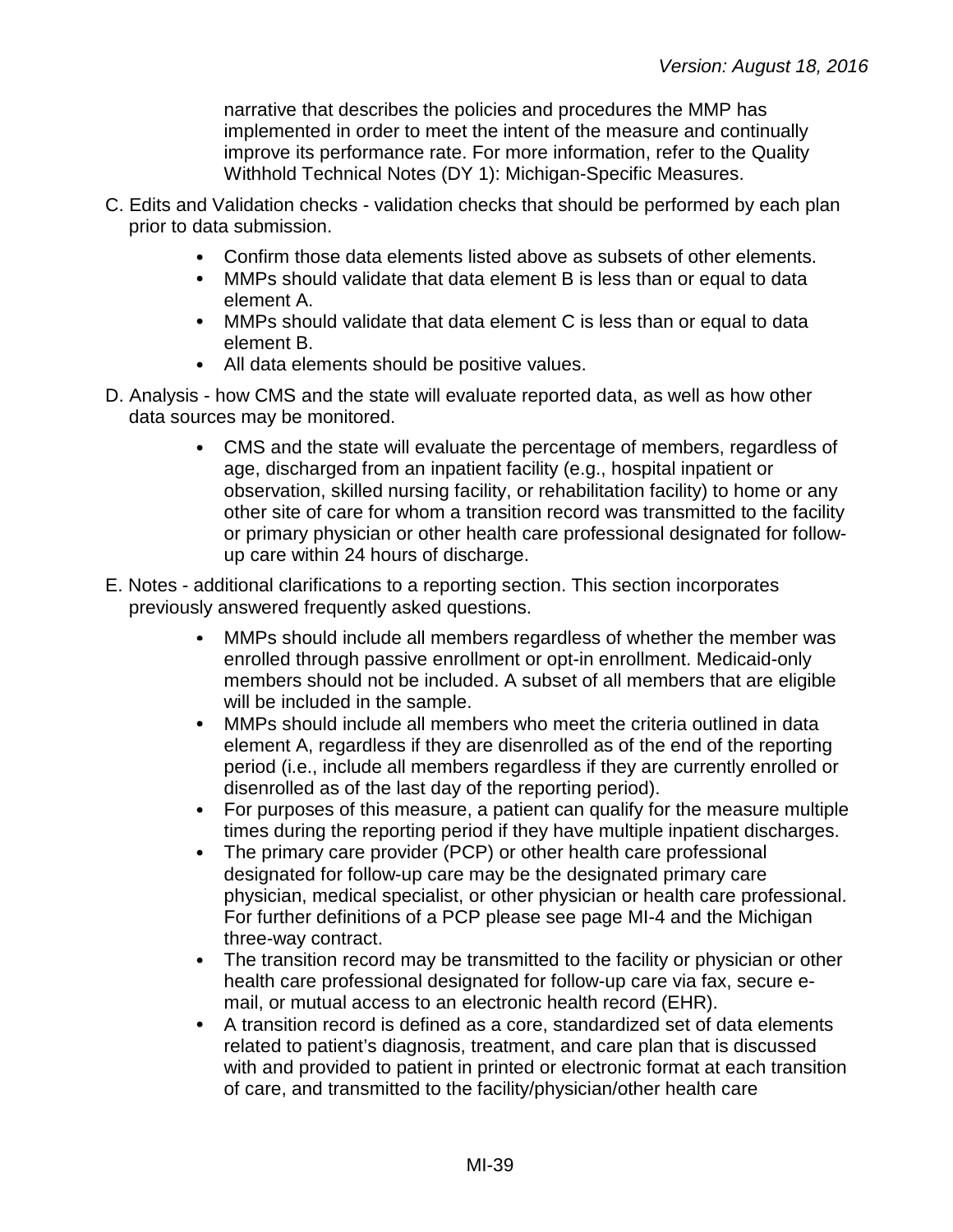professional providing follow-up care. Electronic format may be provided only if acceptable to patient.

- To identify members for data element A, members must have any one of the following code combinations:
	- o Type of Bill #1 value set *and* Discharge Status value set
	- o Type of Bill #2 value set *and* Discharge Status value set *and* Revenue Code value set
- MMPs may use sampling for this measure since documentation review is  $\bullet$ required to identify the numerator. Sampling should be systematic to ensure all eligible individuals have an equal chance of inclusion. The sample size should be 411, plus oversample to allow for substitution. For further instructions on selecting the sample size, please see page MI-8 of this document.
- To determine the numerator, MMPs may need to obtain medical records from the discharge facility for each member within the sample to verify if a transition record was transmitted. However, MMPs could also consider tracking or receiving transition records. MMPs have a contractual and financial interest in ensuring that transitions are performed appropriately. The intent of using this measure and modifying it to apply to MMPs was not to have health plans audit its facilities, but rather to encourage MMPs to participate in the transition and discharge planning and potentially receive the transition plan as part of its care coordination efforts. MMPs should consider mechanisms for tracking beneficiaries' transitions such that they also receive the transition plan or confirmation that the transition plan was sent.
- If MMPs do not elect to sample, data element B should be equal to data element A.
- $\bullet$ MMP should exclude patients who died and patients who left against medical advice or discontinued care, using the Inpatient Facility Discharge Exclusions value set.
- $\bullet$ If a discharge occurs on the last day of the report period, look 1 day past the end of the reporting period to identify if a transition record was transmitted within 24 hours.
- F. Data Submission how MMPs will submit data collected to CMS and the state.
	- MMPs will submit data collected for this measure in the above specified  $\bullet$ format through a secure data collection site established by CMS. This site can be accessed at the following web address: [https://Financial-Alignment-](https://financial-alignment-initiative.norc.org/)[Initiative.NORC.org.](https://financial-alignment-initiative.norc.org/)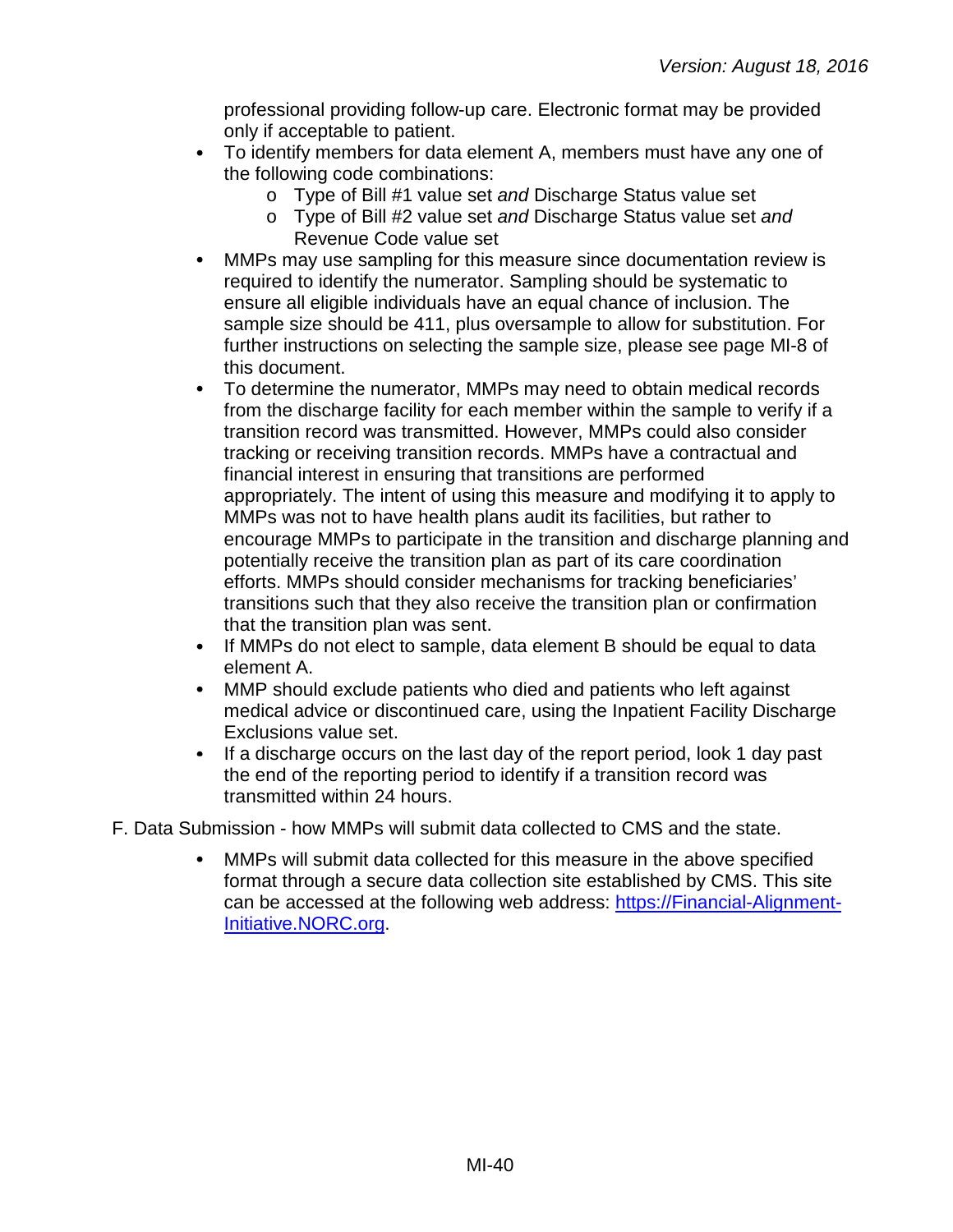### **Section MI III. Enrollee Protections**

|                                     | <b>IMPLEMENTATION</b>                |          |                                                                                                     |                                                                                     |  |  |
|-------------------------------------|--------------------------------------|----------|-----------------------------------------------------------------------------------------------------|-------------------------------------------------------------------------------------|--|--|
| <b>Reporting</b><br><b>Section</b>  | <b>Reporting</b><br><b>Frequency</b> | Level    | <b>Reporting</b><br><b>Period</b>                                                                   | <b>Due Date</b>                                                                     |  |  |
| MI3. Enrollee<br><b>Protections</b> | Monthly                              | Contract | Current<br><b>Month</b><br>Ex:<br>$1/1 - 1/31$                                                      | By the end of the month<br>following the last day of<br>the reporting period        |  |  |
|                                     | <b>ONGOING</b>                       |          |                                                                                                     |                                                                                     |  |  |
| <b>Reporting</b><br><b>Section</b>  | <b>Reporting</b><br><b>Frequency</b> | Level    | <b>Reporting</b><br><b>Periods</b>                                                                  | <b>Due Date</b>                                                                     |  |  |
| MI3. Enrollee<br><b>Protections</b> | Quarterly                            | Contract | Current<br>Calendar<br>Quarter<br>Ex:<br>$1/1 - 3/31$<br>$4/1 - 6/30$<br>$7/1 - 9/30$<br>10/1-12/31 | By the end of the second<br>month following the last<br>day of the reporting period |  |  |

MI3.1 The number of critical incident and abuse reports for members receiving LTSS.

| <b>Element</b><br><b>Letter</b> | <b>Element Name</b>                                        | <b>Definition</b>                                                                                                   | <b>Allowable</b><br><b>Values</b> |
|---------------------------------|------------------------------------------------------------|---------------------------------------------------------------------------------------------------------------------|-----------------------------------|
| A.                              | Total number of<br>members receiving<br>LTSS.              | Total number of members<br>receiving LTSS during the<br>reporting period.                                           | Field Type: Numeric               |
| <b>B.</b>                       | Total number of critical<br>incident and abuse<br>reports. | Of the total reported in A,<br>the number of critical<br>incident and abuse reports<br>during the reporting period. | Field Type: Numeric               |

- B. QA Checks/Thresholds procedures used by CMS and the state to establish benchmarks in order to identify outliers or data that are potentially erroneous.
	- CMS and the state will perform an outlier analysis.
	- As data are received from MMPs over time, CMS and the state will apply threshold checks.
- C. Edits and Validation checks validation checks that should be performed by each MMP prior to data submission.
	- All data elements should be positive values.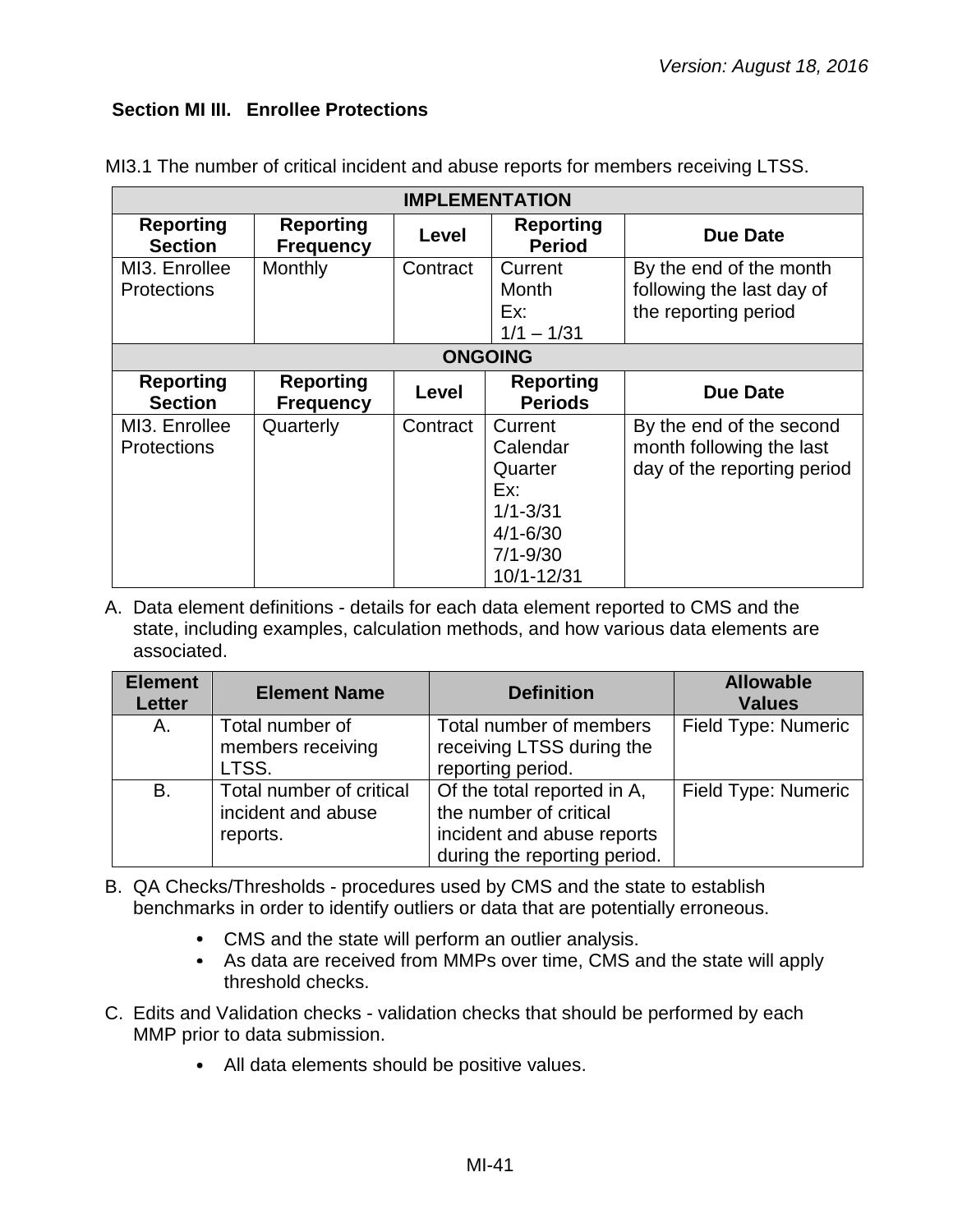- D. Analysis how CMS and the state will evaluate reported data, as well as how other data sources may be monitored.
	- CMS and the state will evaluate the number of critical incident and abuse reports per 1,000 members receiving LTSS during the reporting period.
- E. Notes additional clarifications to a reporting section. This section incorporates previously answered frequently asked questions.
	- MMPs should include all members regardless of whether the member was  $\bullet$ enrolled through passive enrollment or opt-in enrollment. Medicaid-only members should not be included.
	- $\bullet$ MMPs should include all members who meet the criteria outlined in Element A, regardless if they are disenrolled as of the end of the reporting period (i.e., include all members regardless if they are currently enrolled or disenrolled as of the last day of the reporting period).
	- It is possible for members to have more than one critical incident and/or  $\bullet$ abuse report during the reporting period. All critical incident and abuse reports during the reporting period should be counted.
	- $\bullet$ Critical incident refers to any actual or alleged event or situation that creates a significant risk of substantial or serious harm to the physical or mental health, safety or well-being of a member.
	- For Element B, MMPs should include all new critical incident and abuse  $\bullet$ cases that are reported during the reporting period, regardless if the case status is open or closed as of the last day of the reporting period.
	- Critical incident and abuse reports could be reported by the MMP or any  $\bullet$ provider, and are not limited to only those providers defined as LTSS providers.
	- Abuse refers to:  $\bullet$ 
		- 1. Willful use of offensive, abusive, or demeaning language by a caretaker that causes mental anguish;
		- 2. Knowing, reckless, or intentional acts or failures to act which cause injury or death to an individual or which places that individual at risk of injury or death;
		- 3. Rape or sexual assault;
		- 4. Corporal punishment or striking of an individual;
		- 5. Unauthorized use or the use of excessive force in the placement of bodily restraints on an individual; and
		- 6. Use of bodily or chemical restraints on an individual which is not in compliance with federal or state laws and administrative regulations.
- F. Data Submission how MMPs will submit data collected to CMS and the state.
	- MMPs will submit data collected for this measure in the above specified format through a secure data collection site established by CMS. This site can be accessed at the following web address: [https://Financial-Alignment-](https://financial-alignment-initiative.norc.org/)[Initiative.NORC.org](https://financial-alignment-initiative.norc.org/)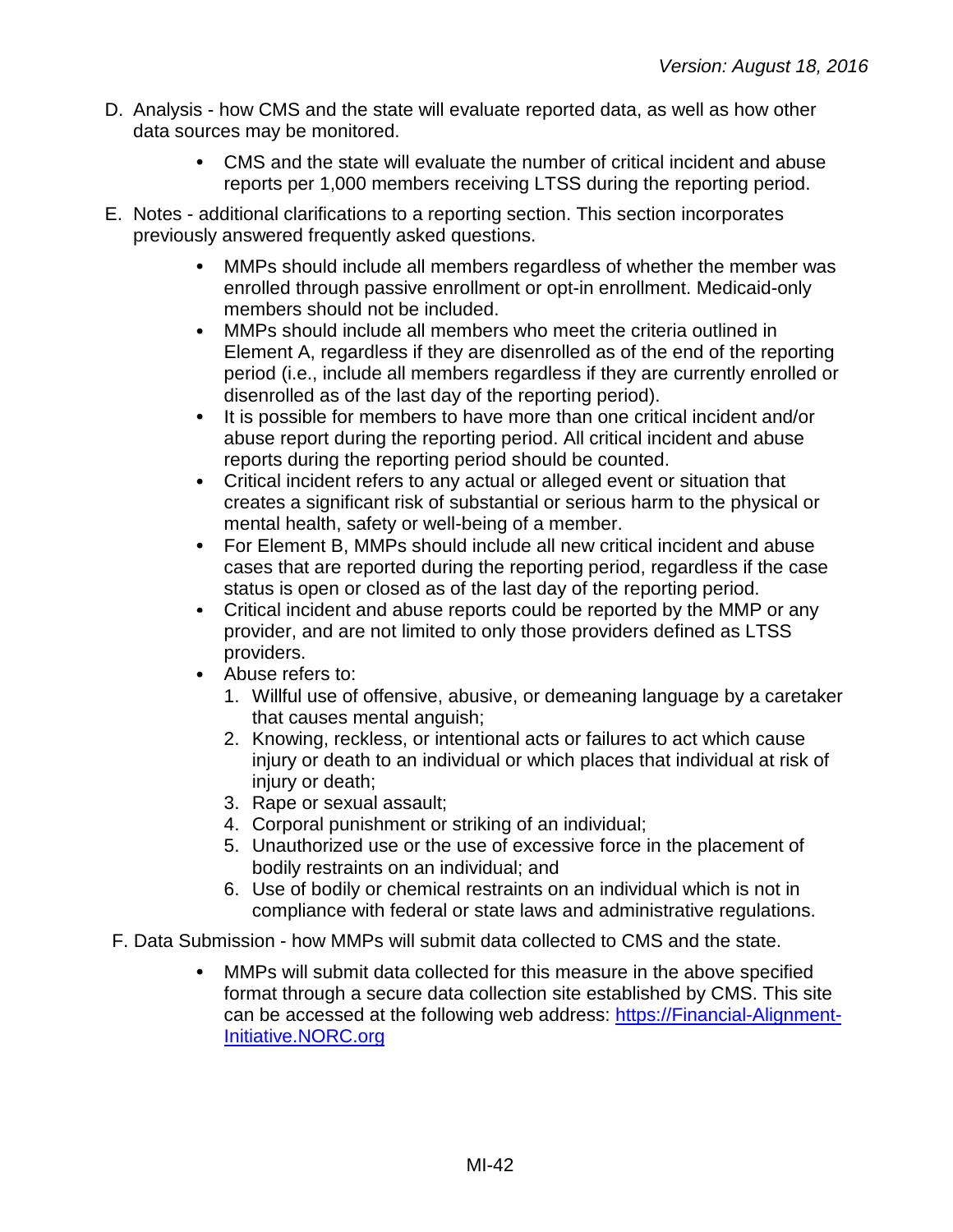## **Section MI IV. Organizational Structure and Staffing**

MI4.1 MMPs with an established work plan and identification of an individual who is responsible for ADA compliance.

| <b>CONTINUOUS REPORTING</b>                         |                                      |          |                                   |                                                                                     |  |  |
|-----------------------------------------------------|--------------------------------------|----------|-----------------------------------|-------------------------------------------------------------------------------------|--|--|
| <b>Reporting</b><br><b>Section</b>                  | <b>Reporting</b><br><b>Frequency</b> | Level    | <b>Reporting</b><br><b>Period</b> | <b>Due Date</b>                                                                     |  |  |
| MI4.<br>Organizational<br>Structure and<br>Staffing | Annually                             | Contract | <b>Calendar Year</b>              | By the end of the second<br>month following the last<br>day of the reporting period |  |  |

| <b>Element</b><br><b>Letter</b> | <b>Element Name</b>                          | <b>Definition</b>                                     | <b>Allowable</b><br><b>Values</b>                 |
|---------------------------------|----------------------------------------------|-------------------------------------------------------|---------------------------------------------------|
| А.                              | ADA Compliance Plan.                         | <b>ADA Compliance Plan</b><br>that describes the      | Field Type: N/A                                   |
|                                 |                                              | policies and procedures                               | Note: File will be                                |
|                                 |                                              | for maintaining ADA<br>compliance.                    | uploaded to FTP site as<br>a separate attachment. |
| B.                              | ADA Compliance or<br><b>Quality Officer.</b> | Identification of the staff<br>person responsible for | Field Type: N/A                                   |
|                                 |                                              | ADA compliance.                                       | Note: File will be                                |
|                                 |                                              |                                                       | uploaded to FTP site as<br>a separate attachment. |

- B. QA checks/Thresholds procedures used by CMS and the state to establish benchmarks in order to identify outliers or data that are potentially erroneous.
	- MMPs must submit an ADA Compliance Plan that aligns with the  $\bullet$ requirements outlined in this measure specification. If deficiencies are identified in the MMP's ADA Compliance Plan or the policies/procedures described therein, the MMP will be notified and provided with the opportunity to correct the deficiencies.
- C. Edits and Validation checks validation checks that should be performed by each MMP prior to data submission.
	- Confirm that all required information is included in each element as outlined below.
- D. Analysis how CMS and the state will evaluate reported data, as well as how other data sources may be monitored.
	- **ADA Compliance Plan (Element A)** The ADA Compliance Plan should clearly describe the policies and procedures for maintaining compliance with the ADA requirements. The plan can either be part of the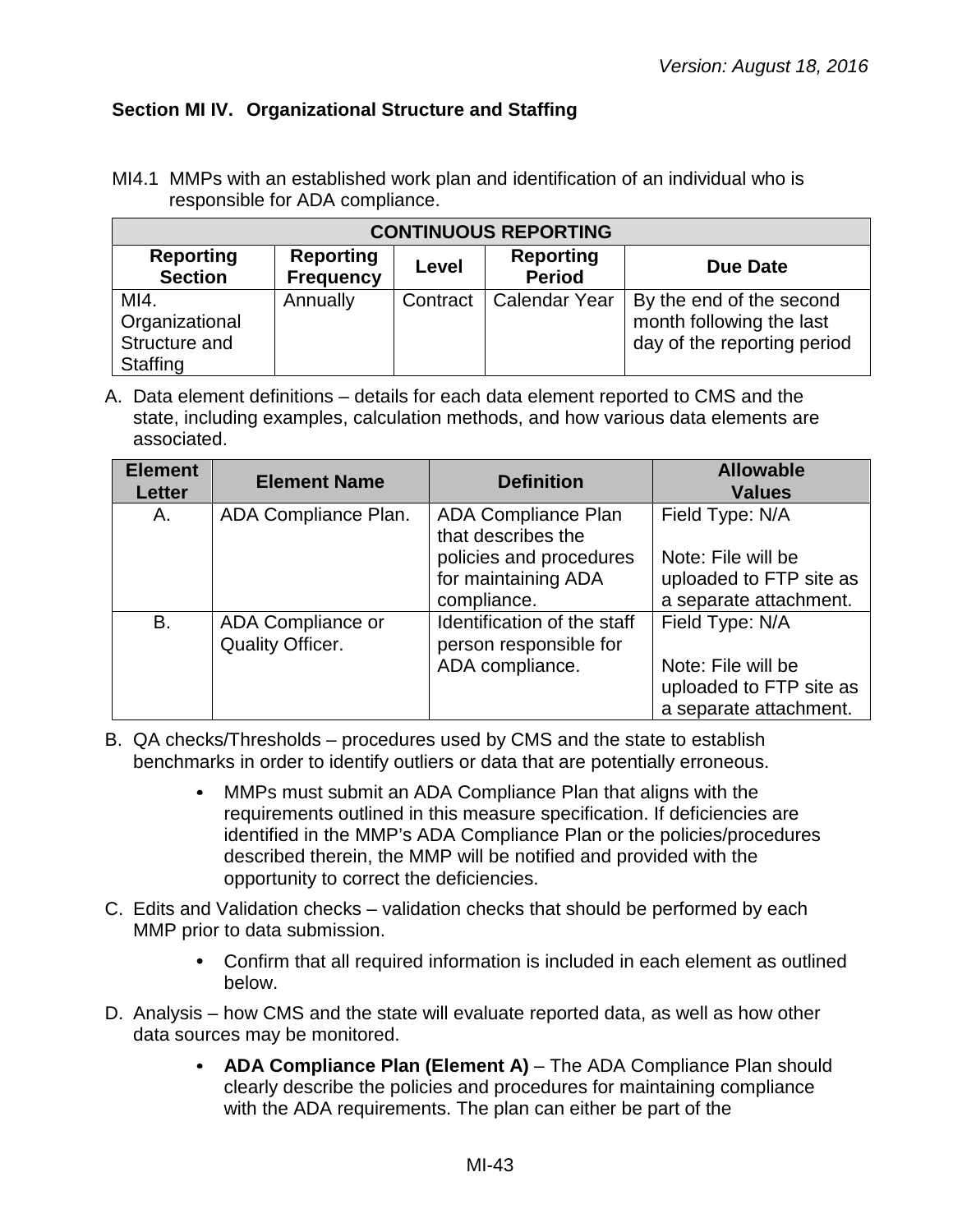organization's overall compliance plan or a separate document that just describes ADA compliance. The plan should include:

- o Process for maintaining ADA compliance
- o Person and committee responsible for oversight<br>
o Description of training for network provider staff
- Description of training for network provider staff
- o Description of training for Integrated Care Team members
- o Description of provider site assessment for compliance and frequency of assessment
- o Description of how non-compliant findings are remediated, including:
	- 1. Process for documenting non-compliance
		- 2. Process for documenting actions taken to remediate noncompliance
	- 3. Individual(s) responsible for remediation
	- 4. Timeline for remediation
	- 5. Monitoring and oversight of the remediation process
- o Committee meeting minutes to validate oversight of the ADA Compliance Plan
- o Annual assessment of the ADA Compliance Plan, including:
	- 1. Assessment of completion of planned activities and that the objectives of the plan were met
	- 2. Identification of issues or barriers that impacted meeting the objectives of the work plan
	- 3. Recommended interventions to overcome barriers and issues identified
	- 4. Overall effectiveness of the ADA Compliance Plan
- $\bullet$ **ADA Compliance or Quality Officer (Element B)** – This document should identify the staff person responsible for ADA compliance and also provide his/her job description.
- E. Notes additional clarifications to a reporting section. This section incorporates previously answered frequently asked questions.
	- MMPs should refer to the Michigan three-way contract for specific  $\bullet$ requirements pertaining to ADA physical access compliance.
	- The ADA Compliance Officer or Quality Officer may be the same individual that serves as the MMP Compliance Officer.
	- $\bullet$ MMPs should refer to the following links for additional guidance on physical access for individuals with mobility disabilities: [http://www.ada.gov/medcare\\_mobility\\_ta/medcare\\_ta.htm](http://www.ada.gov/medcare_mobility_ta/medcare_ta.htm) and [http://www.adachecklist.org](http://www.adachecklist.org/)
- F. Data Submission how MMPs will submit data collected to CMS and the state.
	- MMPs will submit data collected for this measure in the above specified  $\bullet$ format through a secure data transmission site established by CMS. This site can be accessed at the following web address: <https://fm.hshapps.com/login.aspx?ReturnUrl=%2fdefault.aspx>
	- For data submission, each data element above should be uploaded as a separate attachment.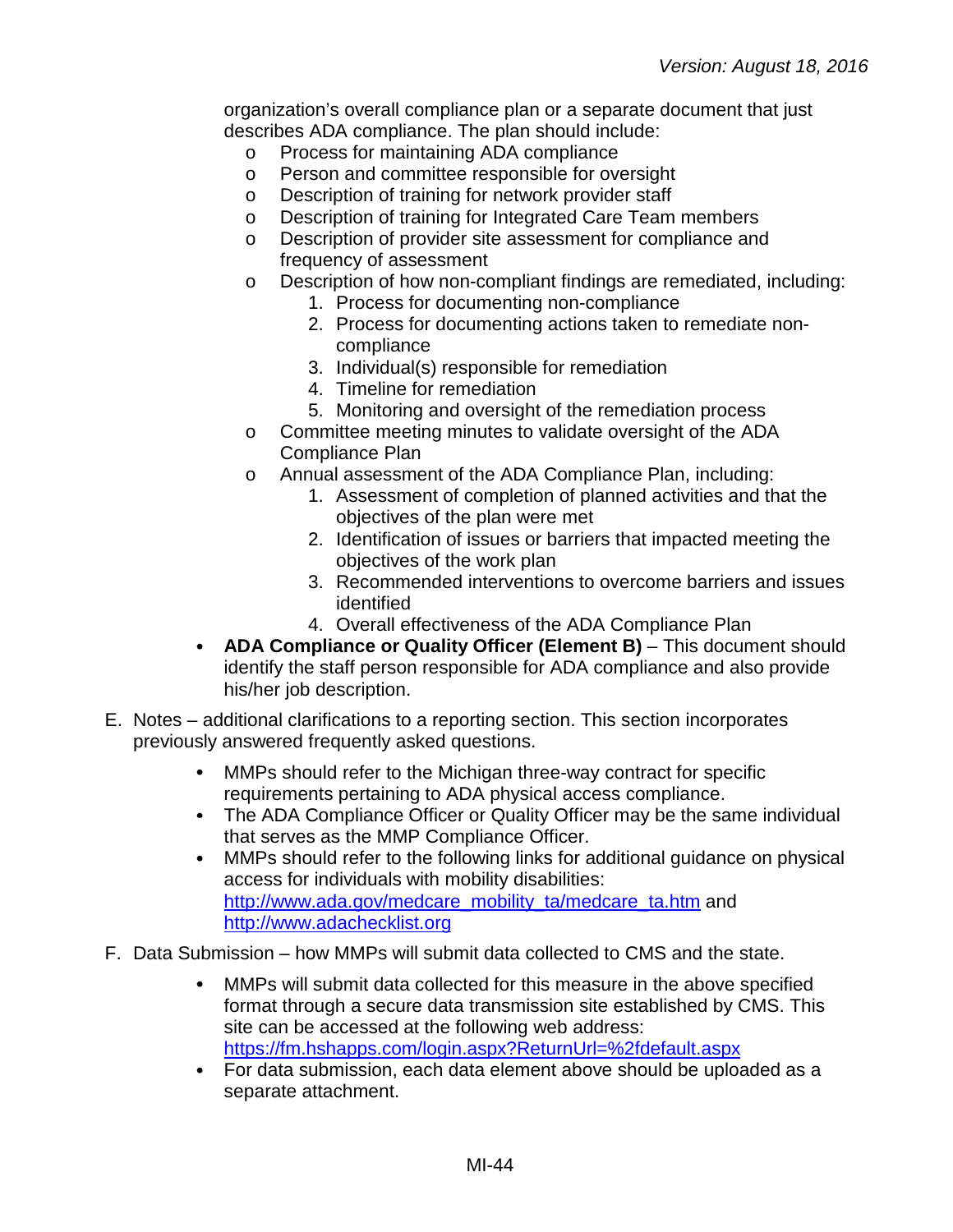- Required File Format is Microsoft Word File.
- The file name extension should be ".docx"
- File name= MI\_(CONTRACTID)\_(REPORTING PERIOD)\_(SUBMISSIONDATE)\_(ELEMENTNAME).docx
- Replace (CONTRACTID) with the contract ID, (REPORTINGPERIOD) with  $\bullet$ the year and month of the beginning of the reporting period in YYYYMM format (e.g., February 2014 would be 201402), (SUBMISSIONDATE) the year, month, and date of the submission in YYYYMMDD format (e.g., March 31, 2014 would be 20140331), and (ELEMENTNAME) with the element name listed below.
	- o For element letter "A", the (ELEMENTNAME) should be (PLAN).
	- o For element letter "B", the (ELEMENTNAME) should be (OFFICER).

|  | MI4.2 Care coordinator training for supporting self-direction under the demonstration. |  |  |  |  |  |
|--|----------------------------------------------------------------------------------------|--|--|--|--|--|
|--|----------------------------------------------------------------------------------------|--|--|--|--|--|

| <b>CONTINUOUS REPORTING</b>                      |                                      |          |                                   |                                                                                        |  |  |
|--------------------------------------------------|--------------------------------------|----------|-----------------------------------|----------------------------------------------------------------------------------------|--|--|
| <b>Reporting Section</b>                         | <b>Reporting</b><br><b>Frequency</b> | Level    | <b>Reporting</b><br><b>Period</b> | Due Date                                                                               |  |  |
| MI4. Organizational<br>Structure and<br>Staffing | Annually                             | Contract | <b>Calendar Year</b>              | By the end of the<br>second month following<br>the last day of the<br>reporting period |  |  |

| <b>Element</b><br><b>Letter</b> | <b>Element Name</b>                                                                                                                   | <b>Definition</b>                                                                                                                                              | <b>Allowable</b><br><b>Values</b>              |
|---------------------------------|---------------------------------------------------------------------------------------------------------------------------------------|----------------------------------------------------------------------------------------------------------------------------------------------------------------|------------------------------------------------|
| Α.                              | Total number of care<br>coordinators.                                                                                                 | Total number of care<br>coordinators who have<br>been employed by the<br>MMP for at least 3 months<br>at any point during the<br>reporting period.             | Field Type: Numeric                            |
| B.                              | Total number of care<br>coordinators that have<br>undergone training for<br>supporting self-<br>direction under the<br>demonstration. | Of the total reported in A,<br>the number of care<br>coordinators that have<br>undergone training for<br>supporting self-direction<br>under the demonstration. | Field Type: Numeric<br>Note: Is a subset of A. |

- B. QA Checks/Thresholds procedures used by CMS and the state to establish benchmarks in order to identify outliers or data that are potentially erroneous.
	- CMS and the state will perform an outlier analysis.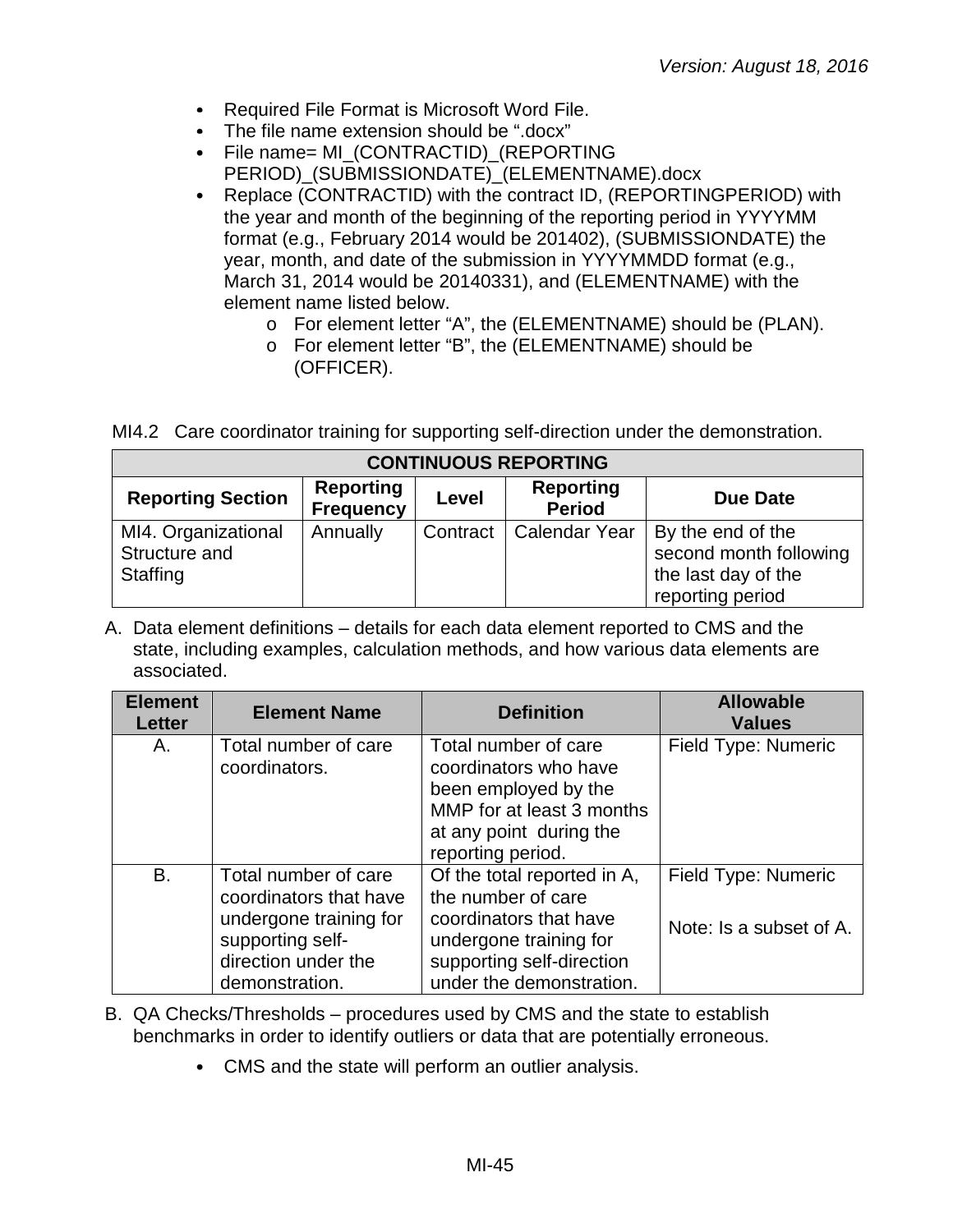- As data are received from MMPs over time, CMS and the state will apply threshold checks.
- C. Edits and Validation checks validation checks that should be performed by each MMP prior to data submission.
	- Confirm those data elements listed above as subsets of other elements.
	- MMPs should validate that data element B is less than or equal to data element A.
	- All data elements should be positive values.
- D. Analysis how CMS and the state will evaluate reported data, as well as how other data sources may be monitored.
	- CMS and the state will evaluate the percentage of care coordinators that have undergone state-based training for supporting self-direction.
- E. Notes additional clarifications to a reporting section. This section incorporates previously answered frequently asked questions.
	- $\bullet$ MMPs should refer to the Michigan three-way contract for specific requirements pertaining to a care coordinator.
	- MMPs should refer to the Michigan three-way contract for specific  $\bullet$ requirements pertaining to training for supporting self-direction.
	- A care coordinator includes all full-time and part-time staff.
	- If a care service coordinator was not currently with the MMP at the end of the reporting period, but was with the MMP for at least 3 months, they should be included in this measure.
	- $\bullet$ For data element B, MMPs may include care coordinators that participated in the self-determination training provided by MDHHS. MMPs may also include care coordinators that received MMP-sponsored training for supporting self-direction. Note that care coordinators should only be counted once when reporting this measure (i.e. if a care coordinator participated in both MDHHS training and MMP training, count the care coordinator only once in data element B).
- F. Data Submission how MMPs will submit data collected to CMS and the state.
	- $\bullet$ MMPs will submit data collected for this measure in the above specified format through a secure data collection site established by CMS. This site can be accessed at the following web address: [https://Financial-Alignment-](https://financial-alignment-initiative.norc.org/)[Initiative.NORC.org](https://financial-alignment-initiative.norc.org/)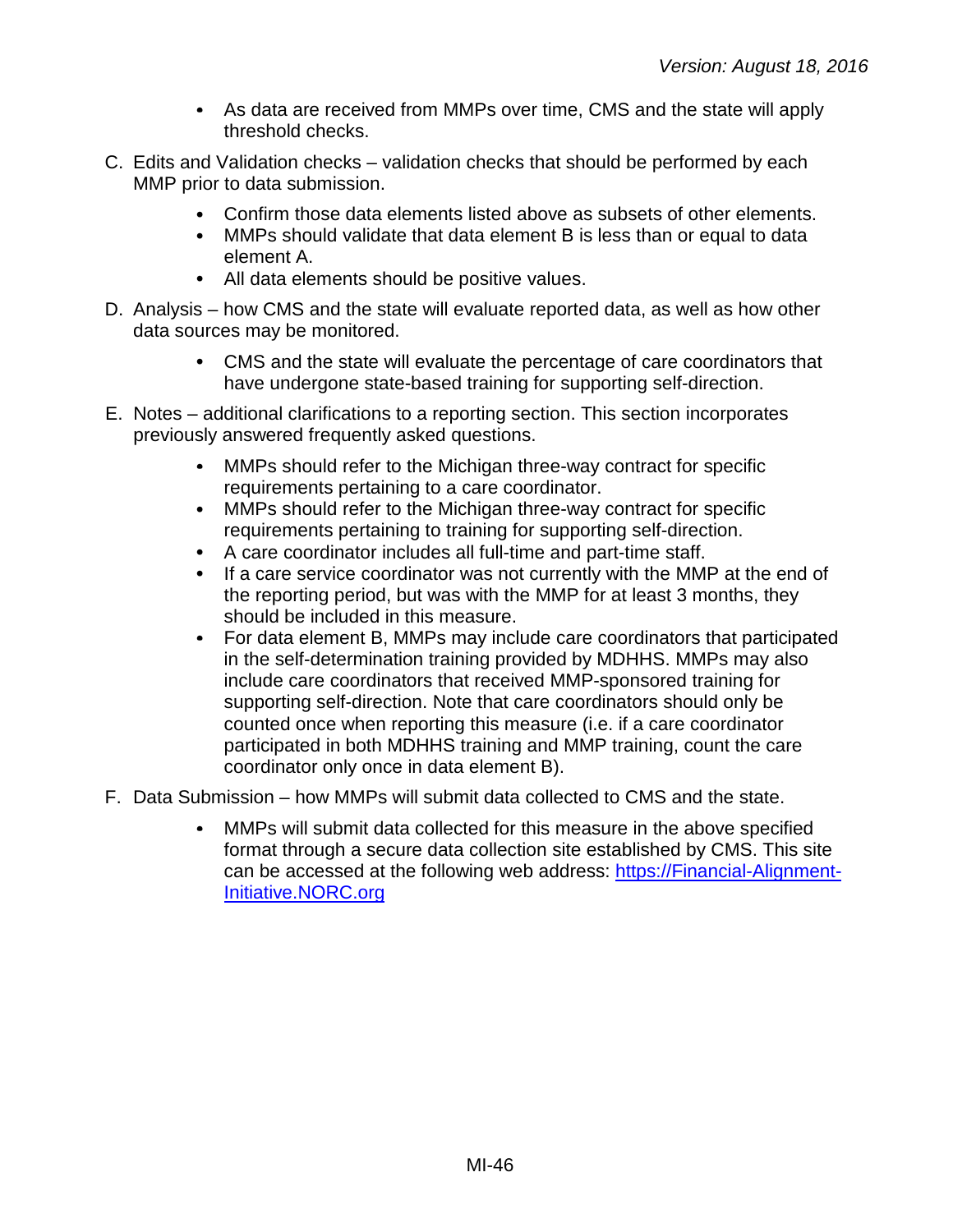## **Section MI V. Performance and Quality Improvement**

| <b>CONTINUOUS REPORTING</b>                    |                                      |          |                                   |                                                                                        |  |  |
|------------------------------------------------|--------------------------------------|----------|-----------------------------------|----------------------------------------------------------------------------------------|--|--|
| <b>Reporting Section</b>                       | <b>Reporting</b><br><b>Frequency</b> | Level    | <b>Reporting</b><br><b>Period</b> | <b>Due Date</b>                                                                        |  |  |
| MI5. Performance<br>and Quality<br>Improvement | Annually                             | Contract | <b>Calendar Year</b>              | By the end of the fourth<br>month following the last<br>day of the reporting<br>period |  |  |

MI5.1 Ambulatory care-sensitive condition hospital admission. (PQI #90)

| <b>Element</b><br><b>Letter</b> | <b>Element Name</b>                                                                                                                                                                                                                                                                                                                                                                                                                                                                                                                                                                                     | <b>Definition</b>                                                                                                                                                                                                                                                                                                                                                                                                                                                                                                                                                                                                                    | <b>Allowable</b><br><b>Values</b> |
|---------------------------------|---------------------------------------------------------------------------------------------------------------------------------------------------------------------------------------------------------------------------------------------------------------------------------------------------------------------------------------------------------------------------------------------------------------------------------------------------------------------------------------------------------------------------------------------------------------------------------------------------------|--------------------------------------------------------------------------------------------------------------------------------------------------------------------------------------------------------------------------------------------------------------------------------------------------------------------------------------------------------------------------------------------------------------------------------------------------------------------------------------------------------------------------------------------------------------------------------------------------------------------------------------|-----------------------------------|
| А.                              | Total number of members<br>age 21 years and older.                                                                                                                                                                                                                                                                                                                                                                                                                                                                                                                                                      | Total number of members<br>age 21 years and older<br>enrolled in the MMP during<br>the reporting period.                                                                                                                                                                                                                                                                                                                                                                                                                                                                                                                             | Field Type: Numeric               |
| <b>B.</b>                       | Total number of<br>discharges for members<br>age 21 years and older<br>with an admission for one<br>of the following conditions:<br>Diabetes with short-<br>1.<br>term complications<br>2.<br>Diabetes with long-<br>term complications<br>3.<br>Uncontrolled diabetes<br>without complications<br>Diabetes with lower-<br>4.<br>extremity amputation<br>Chronic obstructive<br>5.<br>pulmonary disease<br>Asthma<br>6.<br>7.<br>Hypertension<br>8.<br><b>Heart failure</b><br>9.<br>Angina without a<br>cardiac procedure<br>10. Dehydration<br>11. Bacterial pneumonia<br>12. Urinary tract infection | Of the total reported in A,<br>the number of discharges<br>for members age 21 years<br>and older with an<br>admission for one of the<br>following conditions:<br>Diabetes with short-<br>1.<br>term complications<br>Diabetes with long-<br>2.<br>term complications<br>Uncontrolled diabetes<br>3.<br>without complications<br>Diabetes with lower-<br>4.<br>extremity amputation<br>Chronic obstructive<br>5.<br>pulmonary disease<br>Asthma<br>6.<br>7.<br>Hypertension<br><b>Heart failure</b><br>8.<br>9.<br>Angina without a<br>cardiac procedure<br>10. Dehydration<br>11. Bacterial pneumonia<br>12. Urinary tract infection | Field Type: Numeric               |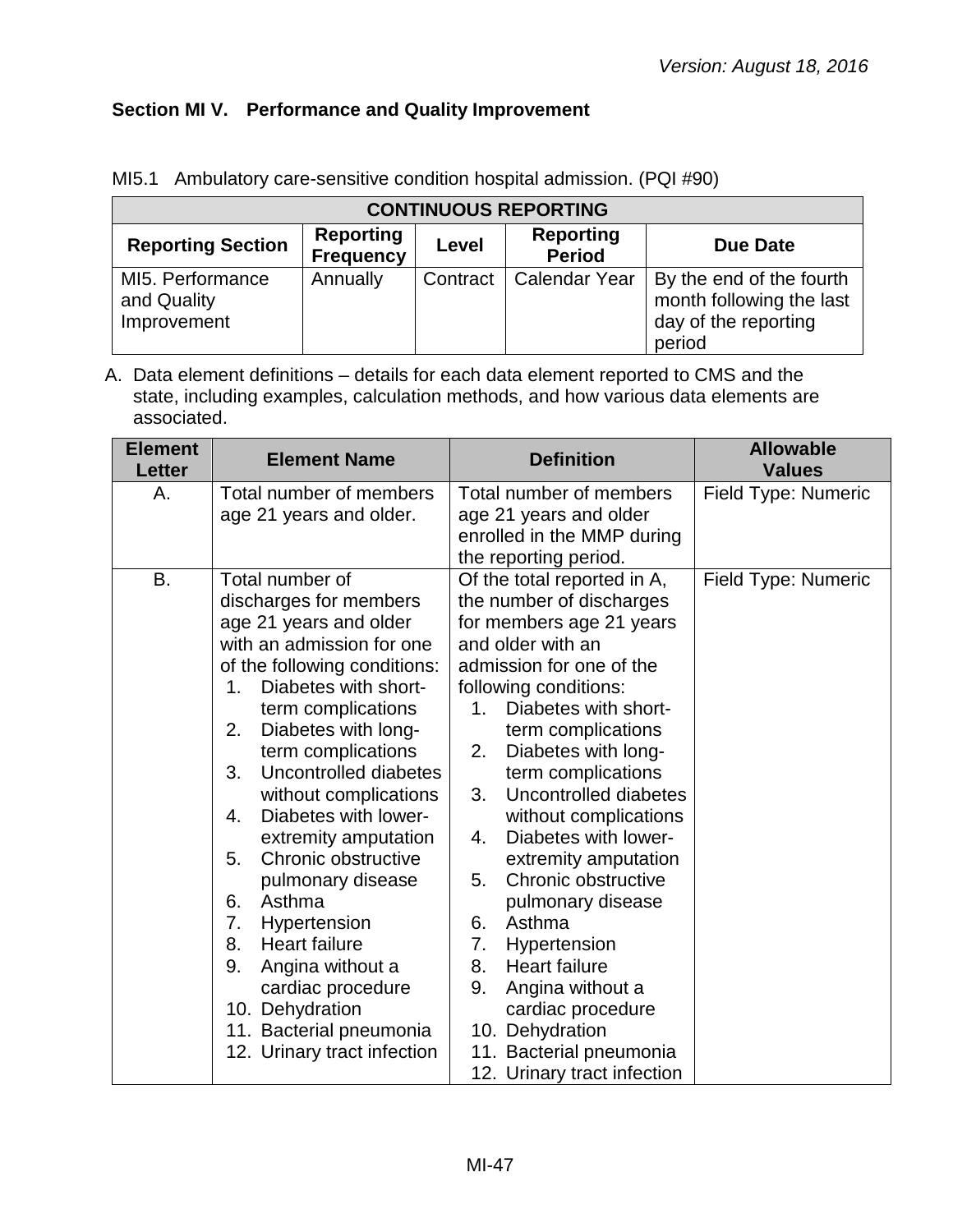- B. QA Checks/Thresholds procedures used by CMS and the state to establish benchmarks in order to identify outliers or data that are potentially erroneous.
	- CMS and the state will perform an outlier analysis.
	- As data are received from MMPs over time, CMS and the state will apply threshold checks.
- C. Edits and Validation checks validation checks that should be performed by each MMP prior to data submission.
	- All data elements should be positive values.
- D. Analysis how CMS and the state will evaluate reported data, as well as how other data sources may be monitored.
	- CMS and the state will evaluate the number of ambulatory care-sensitive condition hospital admissions (discharges) for members age 21 years and older per 100,000 members.
- E. Notes additional clarifications to a reporting section. This section incorporates previously answered frequently asked questions.
	- $\bullet$ MMPs should include all members regardless of whether the member was enrolled through passive enrollment or opt-in enrollment. Medicaid-only members should not be included.
	- MMPs should include all members who meet the criteria outlined in  $\bullet$ Element A, regardless if they are disenrolled as of the end of the reporting period (i.e., include all members regardless if they are currently enrolled or disenrolled as of the last day of the reporting period).
	- The PQI overall composite measure includes admissions for one of the following conditions during the reporting period:
		- o Diabetes with short-term complications (PQI #1)
		- o Diabetes with long-term complications (PQI #3)
		- o Chronic obstructive pulmonary disease or Asthma in Older Adults (PQI #5)
		- o Hypertension (PQI #7)
		- o Heart failure (PQI #8)
		- o Dehydration (PQI #10)
		- o Bacterial pneumonia (PQI #11)
		- o Urinary tract infection (PQI #12)
		- o Angina without a cardiac procedure (PQI #13)
		- o Uncontrolled diabetes without complications (PQI #14)
		- o Asthma in Younger Adults (PQI #15)
		- o Diabetes with lower-extremity amputation (PQI #16)
	- Further details on technical specifications for the individual PQI measures, including inclusion and exclusion criteria and codes, can be located on the Individual Measure Technical Specifications located on the Agency for Healthcare Research and Quality (AHRQ) website: [http://www.qualityindicators.ahrq.gov/Modules/PQI\\_TechSpec.aspx](http://www.qualityindicators.ahrq.gov/Modules/PQI_TechSpec.aspx)
	- The numerator for this measure is based on inpatient discharges, not members.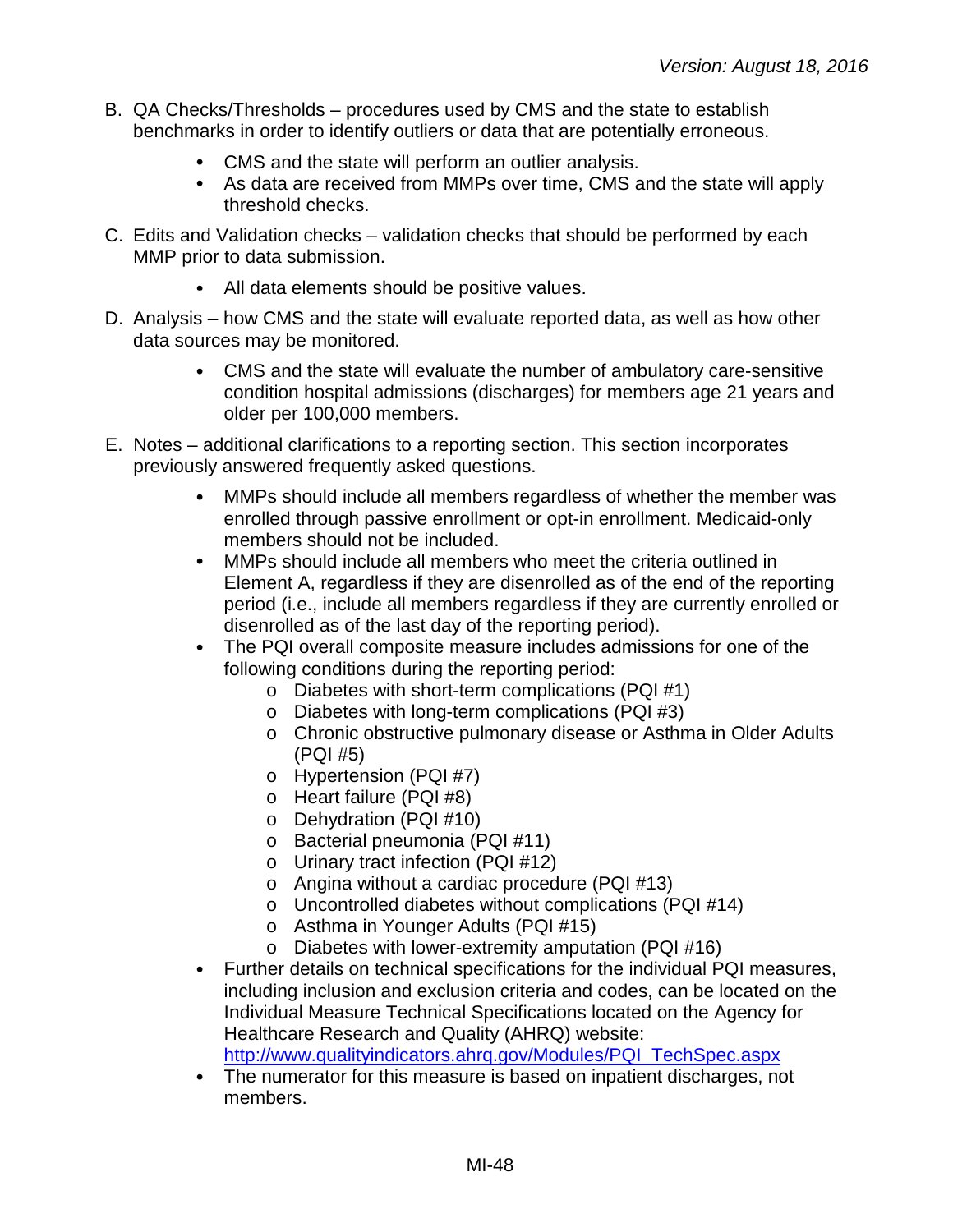- $\bullet$ Discharges that meet the inclusion and exclusion rules for the numerator in more than one of the above PQIs are counted only once in the composite numerator.
- F. Data Submission how MMPs will submit data collected to CMS and the state.
	- MMPs will submit data collected for this measure in the above specified  $\bullet$ format through a secure data collection site established by CMS. This site can be accessed at the following web address: [https://Financial-Alignment-](https://financial-alignment-initiative.norc.org/)[Initiative.NORC.org](https://financial-alignment-initiative.norc.org/)

|  |  |  |  |  |  | MI5.2 Members using self-directed arrangements through a fiscal intermediary. |
|--|--|--|--|--|--|-------------------------------------------------------------------------------|
|--|--|--|--|--|--|-------------------------------------------------------------------------------|

| <b>CONTINUOUS REPORTING</b>                    |                                      |              |                                                                                                     |                                                                                        |  |
|------------------------------------------------|--------------------------------------|--------------|-----------------------------------------------------------------------------------------------------|----------------------------------------------------------------------------------------|--|
| <b>Reporting Section</b>                       | <b>Reporting</b><br><b>Frequency</b> | <b>Level</b> | <b>Reporting</b><br><b>Periods</b>                                                                  | Due Date                                                                               |  |
| MI5. Performance<br>and Quality<br>Improvement | Quarterly                            | Contract     | Current<br>Calendar<br>Quarter<br>Ex:<br>$1/1 - 3/31$<br>$4/1 - 6/30$<br>$7/1 - 9/30$<br>10/1-12/31 | By the end of the<br>second month<br>following the last day<br>of the reporting period |  |

| <b>Element</b><br><b>Letter</b> | <b>Element Name</b>                                              | <b>Definition</b>                                                                                                           | <b>Allowable</b><br><b>Values</b>              |
|---------------------------------|------------------------------------------------------------------|-----------------------------------------------------------------------------------------------------------------------------|------------------------------------------------|
| Α.                              | Total number of<br>members enrolled.                             | Total number of members<br>who were continuously<br>enrolled in the MMP<br>during the reporting<br>period.                  | Field Type: Numeric                            |
| <b>B.</b>                       | Total number of<br>members using self-<br>directed arrangements. | Of the total reported in A,<br>the number of members<br>using self-directed<br>arrangements during the<br>reporting period. | Field Type: Numeric<br>Note: Is a subset of A. |

- B. QA Checks/Thresholds procedures used by CMS and the state to establish benchmarks in order to identify outliers or data that are potentially erroneous.
	- CMS and the state will perform an outlier analysis.
	- As data are received from MMPs over time, CMS and the state will apply threshold checks.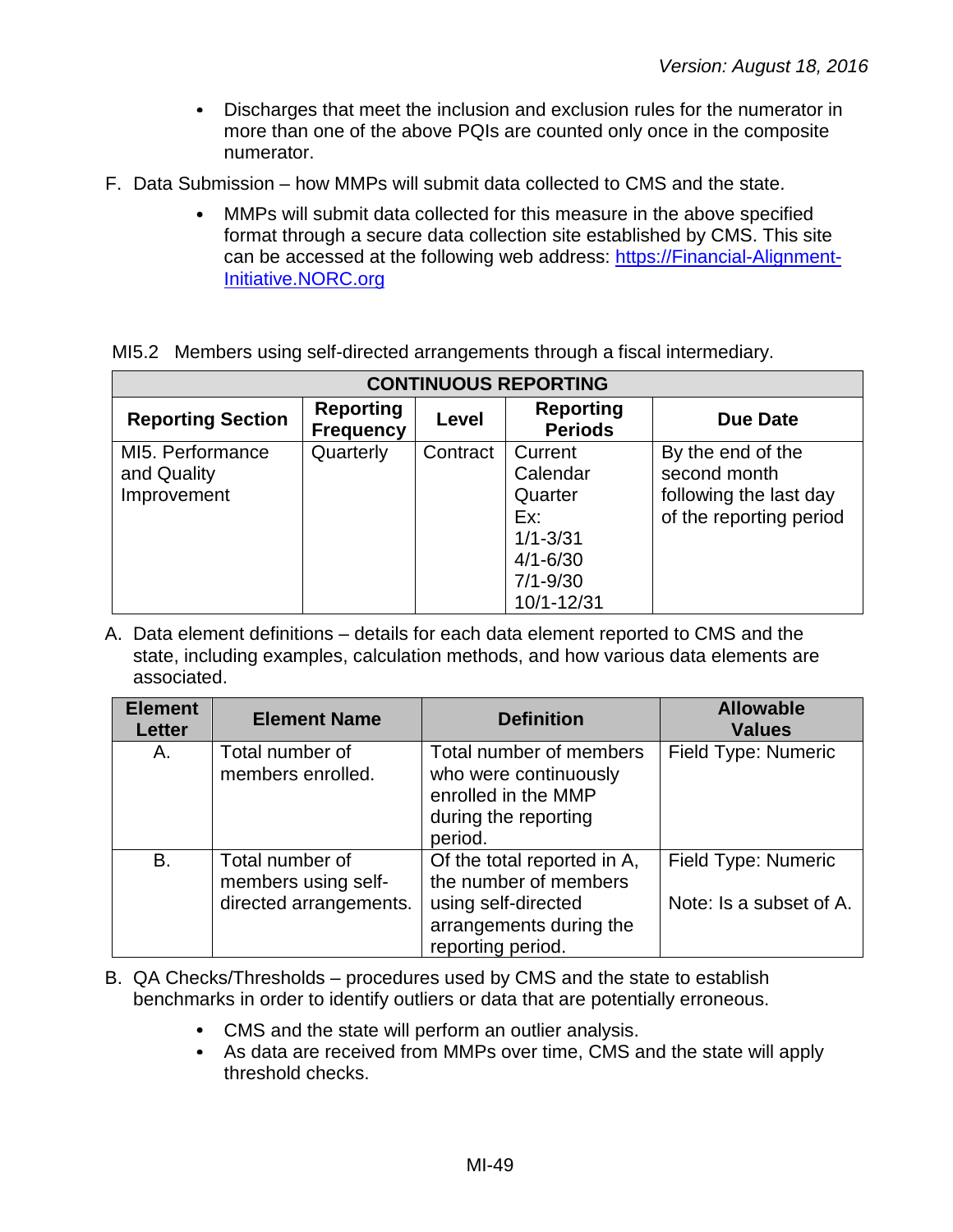- C. Edits and Validation checks validation checks that should be performed by each MMP prior to data submission.
	- Confirm those data elements listed above as subsets of other elements.
	- MMPs should validate that data element B is less than or equal to data element A.
	- The data element should be a positive value.
- D. Analysis how CMS and the state will evaluate reported data, as well as how other data sources may be monitored.
	- CMS and the state will evaluate the percentage of members using selfdirected arrangements during the reporting period.
- E. Notes additional clarifications to a reporting section. This section incorporates previously answered frequently asked questions.
	- MMPs should include all members regardless of whether the member was enrolled through passive enrollment or opt-in enrollment. Medicaid-only members should not be included.
	- Self-directed arrangements mean the member has the authority to exercise decision making over long-term care services and supports and accepts the responsibility for taking a direct role in managing them. Arrangements that support self-determination are an alternative to provider management of services wherein a service providers has the responsibility for managing all aspects of service delivery in accordance with the service plan developed through the person-centered planning process. Self-direction can occur in many different ways. However, for the purposes of this measure and data element B, the use of a Fiscal Intermediary will serve as a proxy indicator of those members who used self-directed arrangements during the reporting period.
	- The member must be continuously enrolled during the reporting period, with no gaps in enrollment, to be included in this measure.
	- $\bullet$ MMPs should include members who were using self-directed arrangements for any length of time during the reporting period.
	- $\bullet$ MMPs should conduct a full count of members specified for this measure, not provide an estimate based on sampling.
- F. Data Submission how MMPs will submit data collected to CMS and the state.
	- MMPs will submit data collected for this measure in the above specified  $\bullet$ format through a secure data collection site established by CMS. This site can be accessed at the following web address: [https://Financial-Alignment-](https://financial-alignment-initiative.norc.org/)[Initiative.NORC.org](https://financial-alignment-initiative.norc.org/)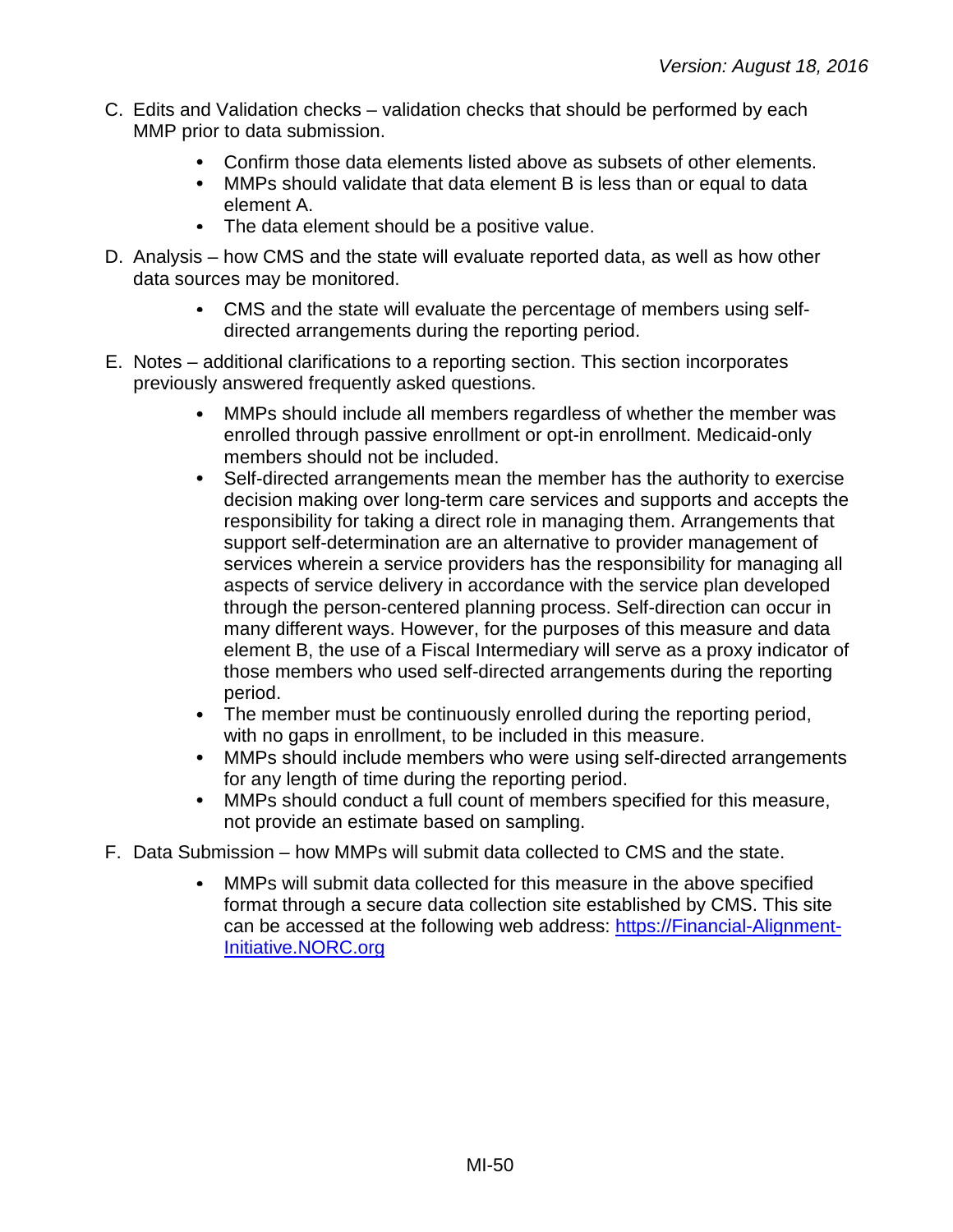MI5.3 Adherence to antipsychotic medications for individuals with schizophrenia.

| <b>CONTINUOUS REPORTING</b>        |                                      |          |                                   |                                                                                                  |  |  |
|------------------------------------|--------------------------------------|----------|-----------------------------------|--------------------------------------------------------------------------------------------------|--|--|
| <b>Reporting</b><br><b>Section</b> | <b>Reporting</b><br><b>Frequency</b> | Level    | <b>Reporting</b><br><b>Period</b> | <b>Due Date</b>                                                                                  |  |  |
| MI5.<br>Performance and<br>Quality | Annually                             | Contract | Calendar<br>Year,                 | By the end of the sixth<br>month following the last<br>beginning CY2 day of the reporting period |  |  |
| Improvement                        |                                      |          |                                   |                                                                                                  |  |  |

A. Data element definitions – details for each data element reported to CMS and the state, including examples, calculation methods, and how various data elements are associated.

| <b>Element</b><br><b>Letter</b> | <b>Element Name</b>                                                                                                                            | <b>Definition</b>                                                                                                                                                                                     | <b>Allowable</b><br><b>Values</b>              |
|---------------------------------|------------------------------------------------------------------------------------------------------------------------------------------------|-------------------------------------------------------------------------------------------------------------------------------------------------------------------------------------------------------|------------------------------------------------|
| А.                              | Total number of<br>members with<br>schizophrenia.                                                                                              | Total number of members<br>with schizophrenia, who<br>were continuously<br>enrolled in the MMP<br>during the reporting<br>period, and who were<br>enrolled on December 31<br>of the reporting period. | Field Type: Numeric                            |
| <b>B.</b>                       | Total number of<br>members who achieved<br>a proportion of days<br>covered (PDC) of at<br>least 80% for their<br>antipsychotic<br>medications. | Of the total reported in A,<br>the number of members<br>who achieved a PDC of<br>at least 80% for their<br>antipsychotic medications<br>during the reporting<br>period.                               | Field Type: Numeric<br>Note: Is a subset of A. |

B. QA Checks/Thresholds – procedures used by CMS and the state to establish benchmarks in order to identify outliers or data that are potentially erroneous.

- CMS and the state will perform an outlier analysis.
- As data are received from MMPs over time, CMS and the state will apply threshold checks.
- C. Edits and Validation checks validation checks that should be performed by each MMP prior to data submission.
	- Confirm those data elements listed above as subsets of other elements.
	- MMPs should validate that data element B is less than or equal to data element A.
	- All data elements should be positive values.
- D. Analysis how CMS and the state will evaluate reported data, as well as how other data sources may be monitored.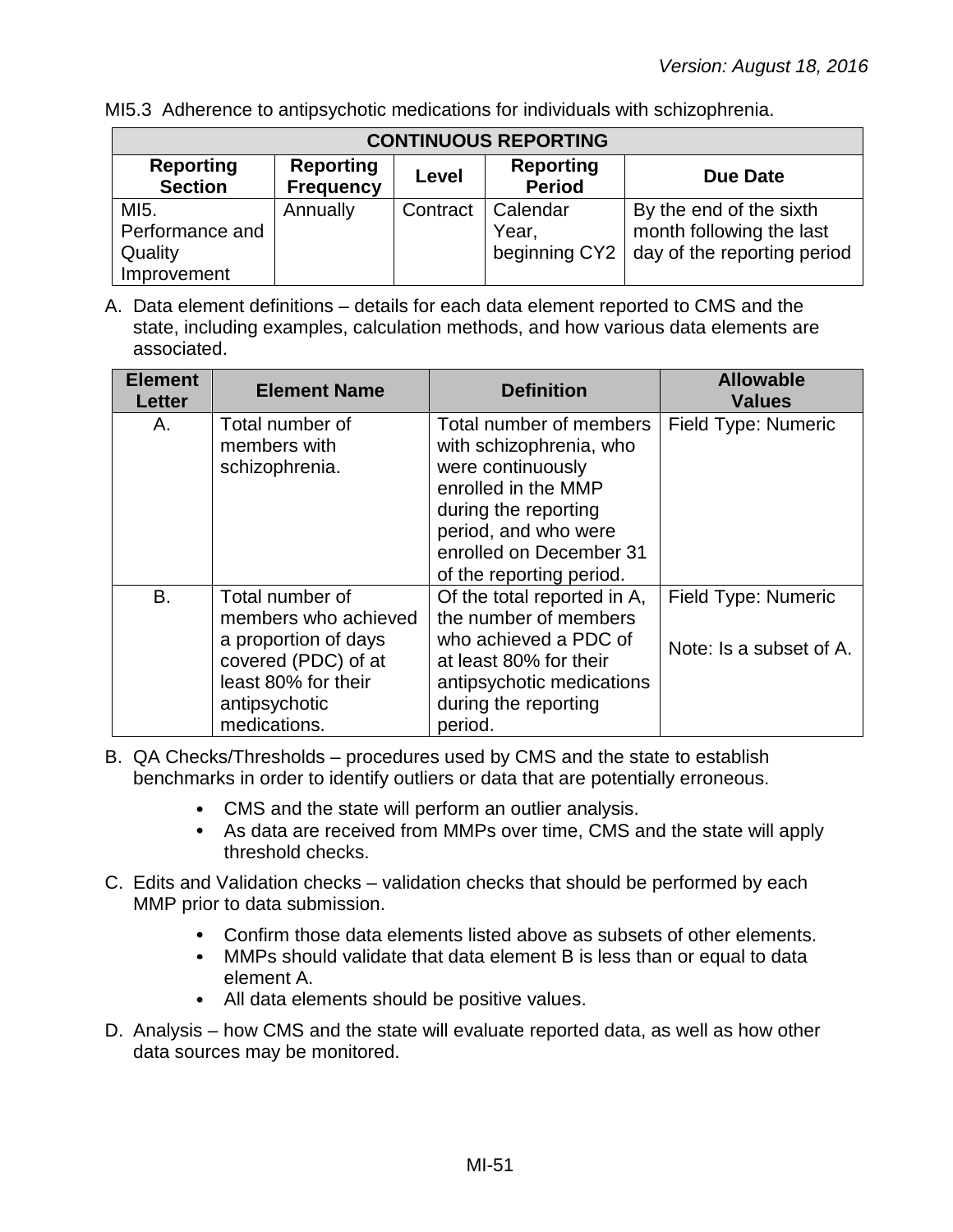- CMS and the state will evaluate the percentage of members with schizophrenia who achieved a PDC of at least 80% for their antipsychotic medications during the reporting period.
- E. Notes additional clarifications to a reporting section. This section incorporates previously answered frequently asked questions.
	- MMPs should include all members regardless of whether the member was  $\bullet$ enrolled through passive enrollment or opt-in enrollment. Medicaid-only members should not be included.
	- IPSD is the index prescription start date. It is the earliest prescription dispensing date for any antipsychotic medication during the reporting period.
	- Treatment period is the period of time beginning on the IPSD through the  $\bullet$ last day of the reporting period.
	- PDC is the proportion of days covered. It is the number of days a member is covered by at least one antipsychotic medication prescription, divided by the number of days in the treatment period.
	- Oral medication dispensing event is one prescription of an amount lasting  $\bullet$ 30 days or less. To calculate dispensing events for prescriptions longer than 30 days, divide the days supply by 30 and round down to convert. For example, a 100-day prescription is equal to three dispensing events.
		- o Multiple prescriptions for different medications dispensed on the same day are counted as separate dispensing events. If multiple prescriptions for the same medication are dispensed on the same day, use the prescription with the longest days supply. Use the Drug ID to determine if the prescriptions are the same or different.
	- Long-acting injections dispensing event count as one dispensing event. Multiple J codes or National Drug Codes (NDCs) for the same or different medication on the same day are counted as a single dispensing event. A comprehensive list of medications and NDCs are available at www.ncqa.org.
	- Follow the instructions below to determine how to calculate the number of days covered for oral medications.
		- o If multiple prescriptions for the same or different oral medications are dispensed on the same day, calculate number of days covered by an antipsychotic medication (for the numerator, data element B) using the prescription with the longest days supply.
		- o If multiple prescriptions for different oral medications are dispensed on different days, count each day within the treatment period only once toward the numerator.
		- o If multiple prescriptions for the same oral medication are dispensed on different days, sum the days supply and use the total to calculate the number of days covered by an antipsychotic medication (for the numerator, data element B).
			- 1. For example, if three antipsychotic prescriptions for the same oral medication are dispensed on different days, each with a 30-day supply; sum the days supply for a total of 90 days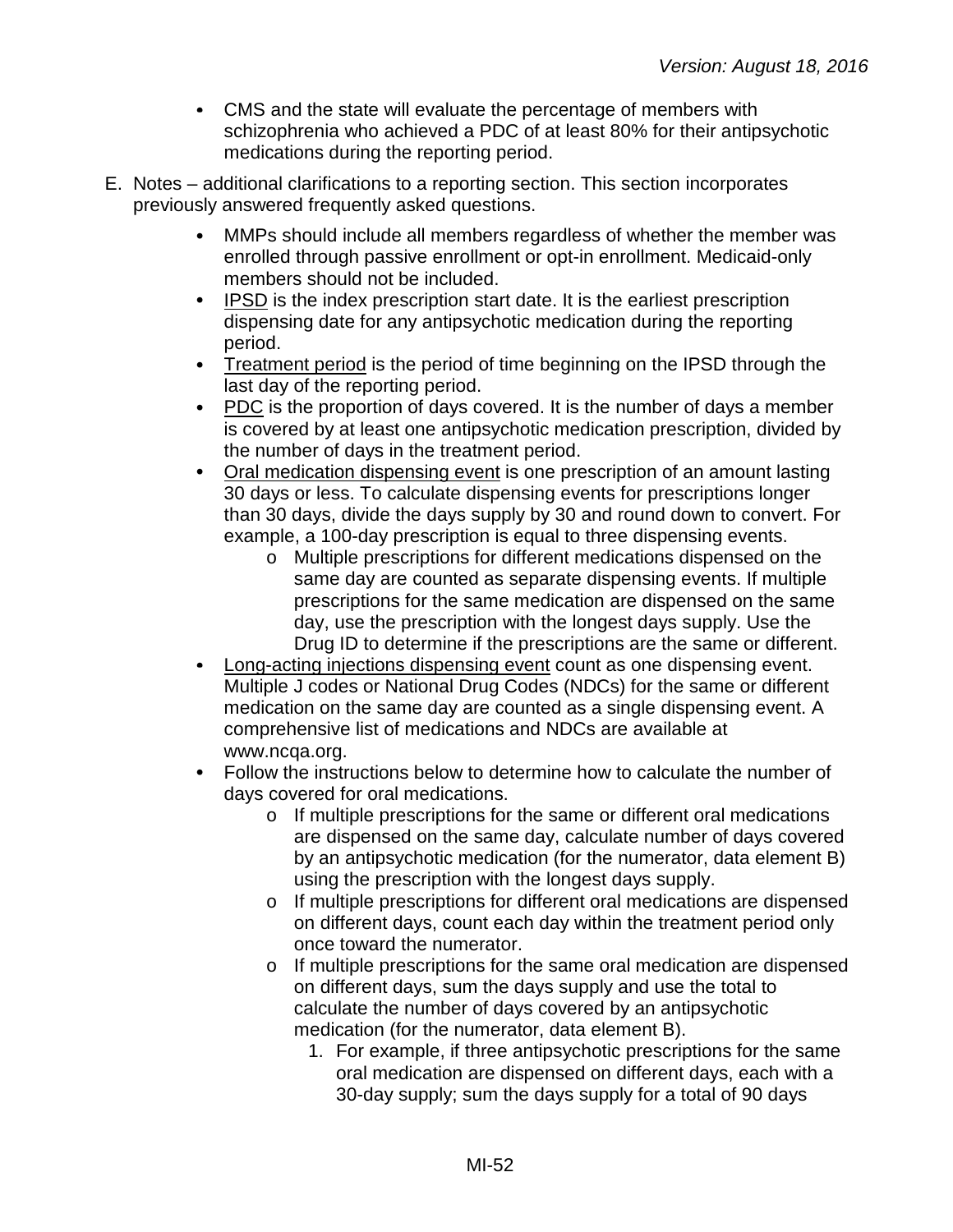covered by an oral antipsychotic (even if there is overlap). Use the drug ID provided on the NDC list to determine if the prescriptions are the same or different.

- To calculate number of days covered for long-acting injections, use the days-supply specified for the medication list in Table MI-1.
	- o For multiple J Codes or NDCs for the same or different medications on the same day, use the medication with the longest days supply.
	- o For multiple J Codes or NDCs for the same or different medications on different days with overlapping days supply, count each day within the treatment period only once toward the numerator (data element B).
- $\bullet$ Continuous enrollment is defined as no more than one gap in enrollment of up to 45 days during each year of continuous enrollment (i.e., the reporting period). To determine continuous enrollment for a member for whom enrollment is verified monthly, the member may not have more than a 1 month gap in coverage (i.e., a member whose coverage lapses for 2 months [60 days] is not considered continuously enrolled).
- Due to continuous enrollment criteria, this measure will be reported  $\bullet$ beginning CY2.
- Follow the steps outlined below to identify the eligible population (data element A).
	- **Step 1**: Identify members with schizophrenia as those who met at least one of the following criteria during the reporting period.
		- o At least one acute inpatient encounter with any diagnosis of schizophrenia. Either of the following code combinations meets criteria:
			- − BH Stand Alone Acute Inpatient value set *with*  Schizophrenia value set.
			- − BH Acute Inpatient value set *with* BH Acute Inpatient POS value set *and* Schizophrenia value set.
		- o At least two visits in an outpatient, intensive outpatient, partial hospitalization, ED or nonacute inpatient setting on different dates of service, with any diagnosis of schizophrenia. Any two of the following code combinations meets criteria:
			- − BH Stand Alone Outpatient/PH/IOP value set *with* Schizophrenia value set.
			- − BH Outpatient/PH/IOP value set *with* BH Outpatient/PH/IOP POS value set *and* Schizophrenia value set.
			- − ED value set *with* Schizophrenia value set.
			- − BH ED value set *with* BH ED POS value set *and* Schizophrenia value set.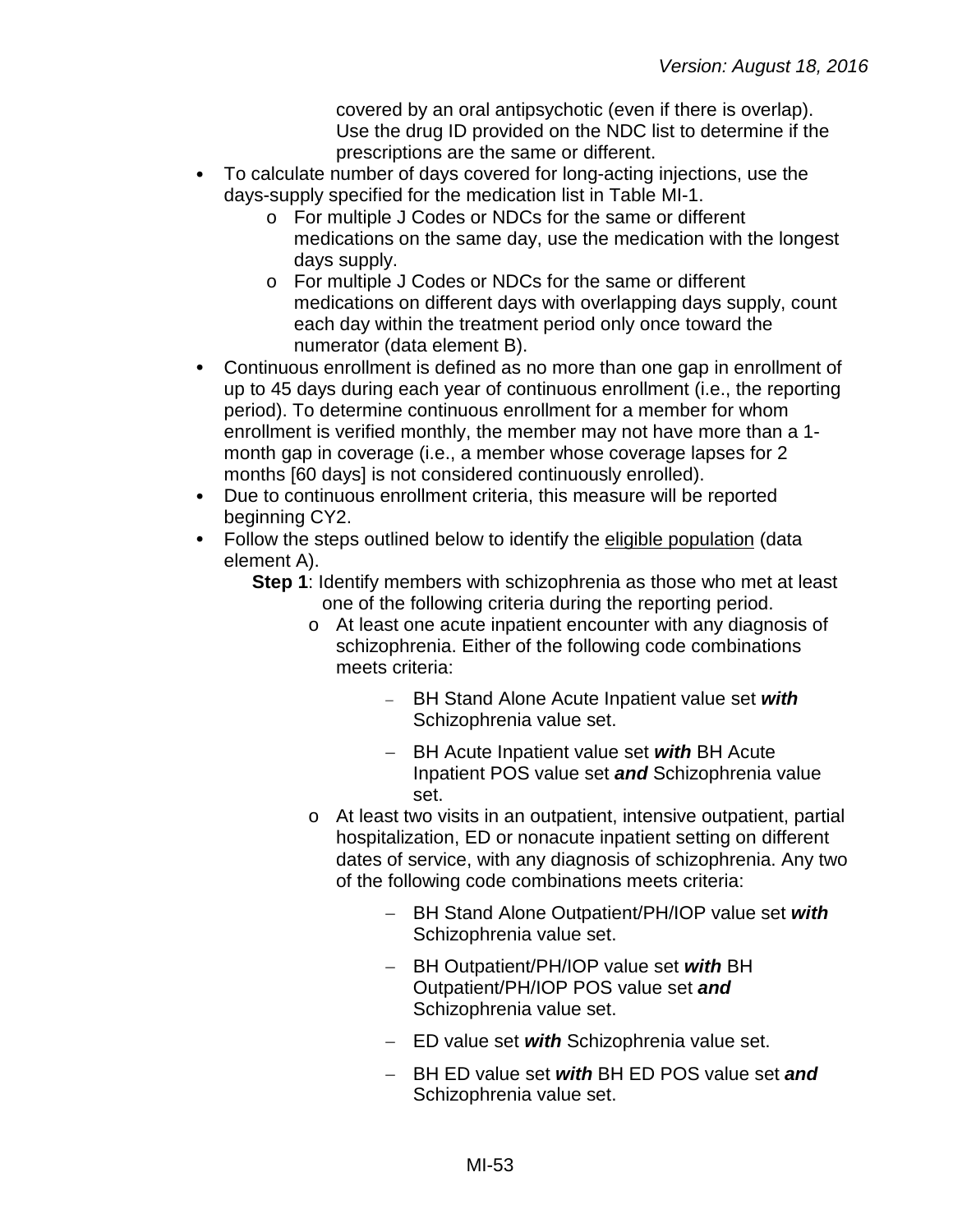- − BH Stand Alone Nonacute Inpatient value set *with* Schizophrenia value set.
- − BH Nonacute Inpatient value set *with* BH Nonacute Inpatient POS value set *and* Schizophrenia value set.
- **Step 2**: Identify required exclusions. Exclude members who met at least one of the following during the reporting period:
	- o A diagnosis of dementia (Dementia value set).
	- o Did not have at least two antipsychotic medication dispensing events. There are two ways to identify dispensing events: by claim/encounter data and by pharmacy data. The MMP must use both methods to identify dispensing events, but an event need only be identified by one method to be counted.
		- **Pharmacy data: Dispensed an antipsychotic** medication (Table MI-1) on an ambulatory basis.
		- **EXECLA** Claim/encounter data: An antipsychotic medication (Long-Acting Injections 14 Days Supply or Long-Acting Injections 28 Days Supply value sets).
- Follow the steps outlined below to identify numerator compliance (data element B).
	- **Step 1**: Identify the IPSD. The IPSD is the earliest dispensing event for any antipsychotic medication (Table MI-1; Long-Acting Injections 14 Days Supply value set; Long-Acting Injections 28 Days Supply value set) during the reporting period.
	- **Step 2**: Determine the treatment period. Calculate the number of days beginning on the IPSD through the end of the reporting period.
	- **Step 3**: Count the days covered by at least one antipsychotic medication (Table MI-1; Long-Acting Injections 14 Days Supply value set; Long-Acting Injections 28 Days Supply value set) during the treatment period. To ensure that the days supply that extend beyond the reporting period are not counted, subtract any days supply that extends beyond December 31 of the reporting period.
	- **Step 4:** Calculate the member's PDC using the following equation. Round to two decimal places, using the .5 rule.

### **Total days covered by an antipsychotic medication in the treatment period (Step 3)**

## **Total days in treatment period (Step 2)**

**Step 5**: Sum the number of members whose PDC is ≥ 80% for their treatment period.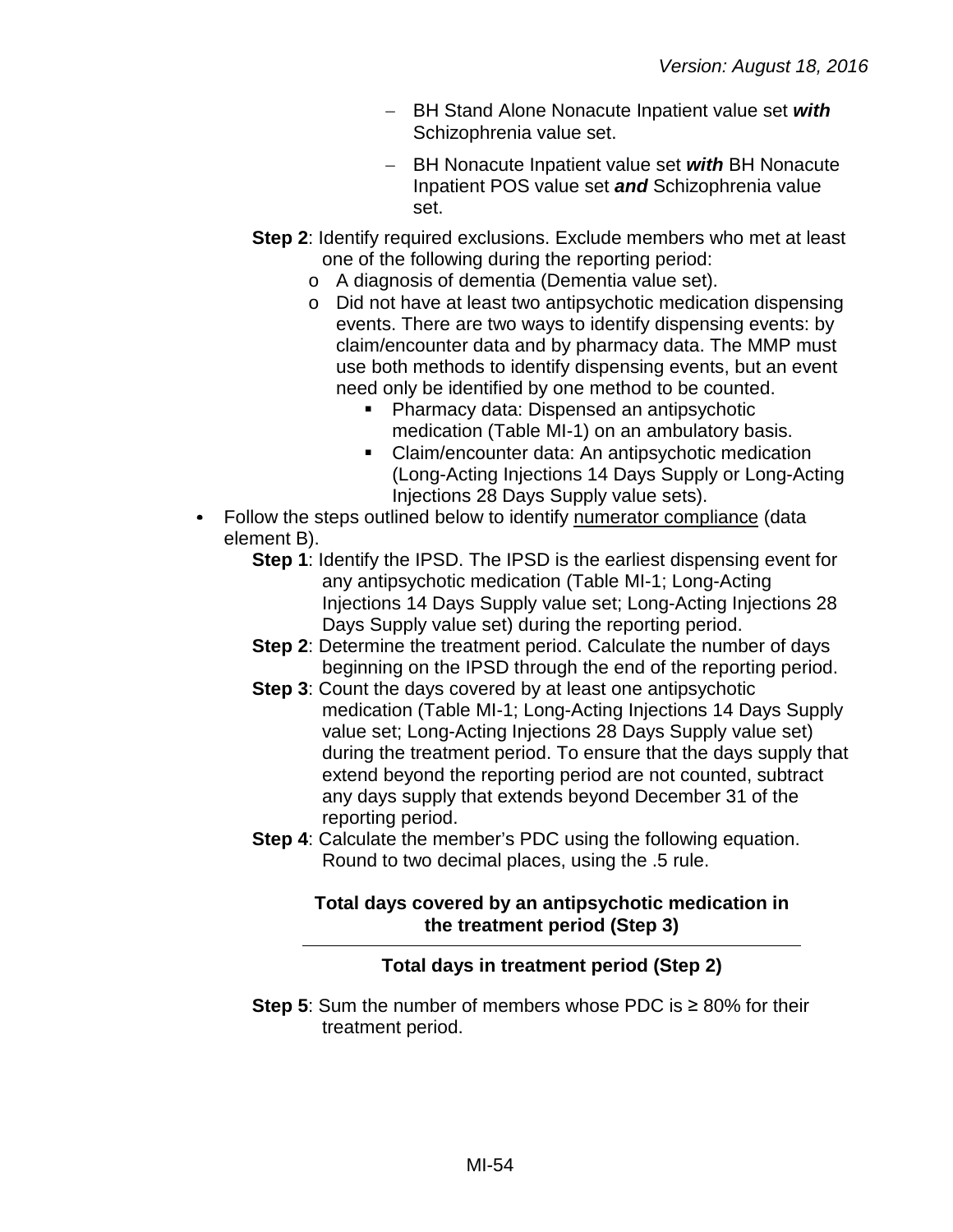| <b>Table MI-1: Antipsychotic Medications</b>    |                                                                                                                                                 |                                                                                                                        |                     |  |
|-------------------------------------------------|-------------------------------------------------------------------------------------------------------------------------------------------------|------------------------------------------------------------------------------------------------------------------------|---------------------|--|
| <b>Description</b>                              | <b>Prescription</b>                                                                                                                             |                                                                                                                        | <b>Covered Days</b> |  |
| Miscellaneous<br>antipsychotic<br>agents (oral) | Aripiprazole<br>$\bullet$<br>Asenapine<br>٠<br>Clozapine<br>٠<br>Haloperidol<br>Iloperidone<br>Loxapine<br>Lurisadone<br>Molindone<br>$\bullet$ | Olanzapine<br>$\bullet$<br>Paliperidone<br>Pimozide<br>Quetiapine<br>Quetiapine fumarate<br>Risperidone<br>Ziprasidone |                     |  |
| Phenothiazine<br>antipsychotics<br>(oral)       | Chlorpromazine<br>$\bullet$<br>Fluphenazine<br>Perphenazine<br>$\bullet$<br>Perphenazine-<br>amitriptyline                                      | Prochlorperazine<br>Thioridazine<br>Trifluoperazine                                                                    |                     |  |
| Psychotherapeutic<br>combinations (oral)        | Fluoxetine-olanzapine                                                                                                                           |                                                                                                                        |                     |  |
| Thioxanthenes<br>(oral)                         | Thiothixene<br>$\bullet$                                                                                                                        |                                                                                                                        |                     |  |
| Long-acting<br>injections                       | Aripiprazole<br>$\bullet$<br>Fluphenazine<br>decanoate<br>Haloperidol<br>decanoate                                                              | Olanzapine<br>Paliperidone<br>palmitate                                                                                | 28 days supply      |  |
|                                                 | Risperidone                                                                                                                                     |                                                                                                                        | 14 days supply      |  |

F. Data Submission – how MMPs will submit data collected to CMS and the state.

MMPs will submit data collected for this measure in the above specified  $\bullet$ format through a secure data collection site established by CMS. This site can be accessed at the following web address: [https://Financial-Alignment-](https://financial-alignment-initiative.norc.org/)[Initiative.NORC.org](https://financial-alignment-initiative.norc.org/)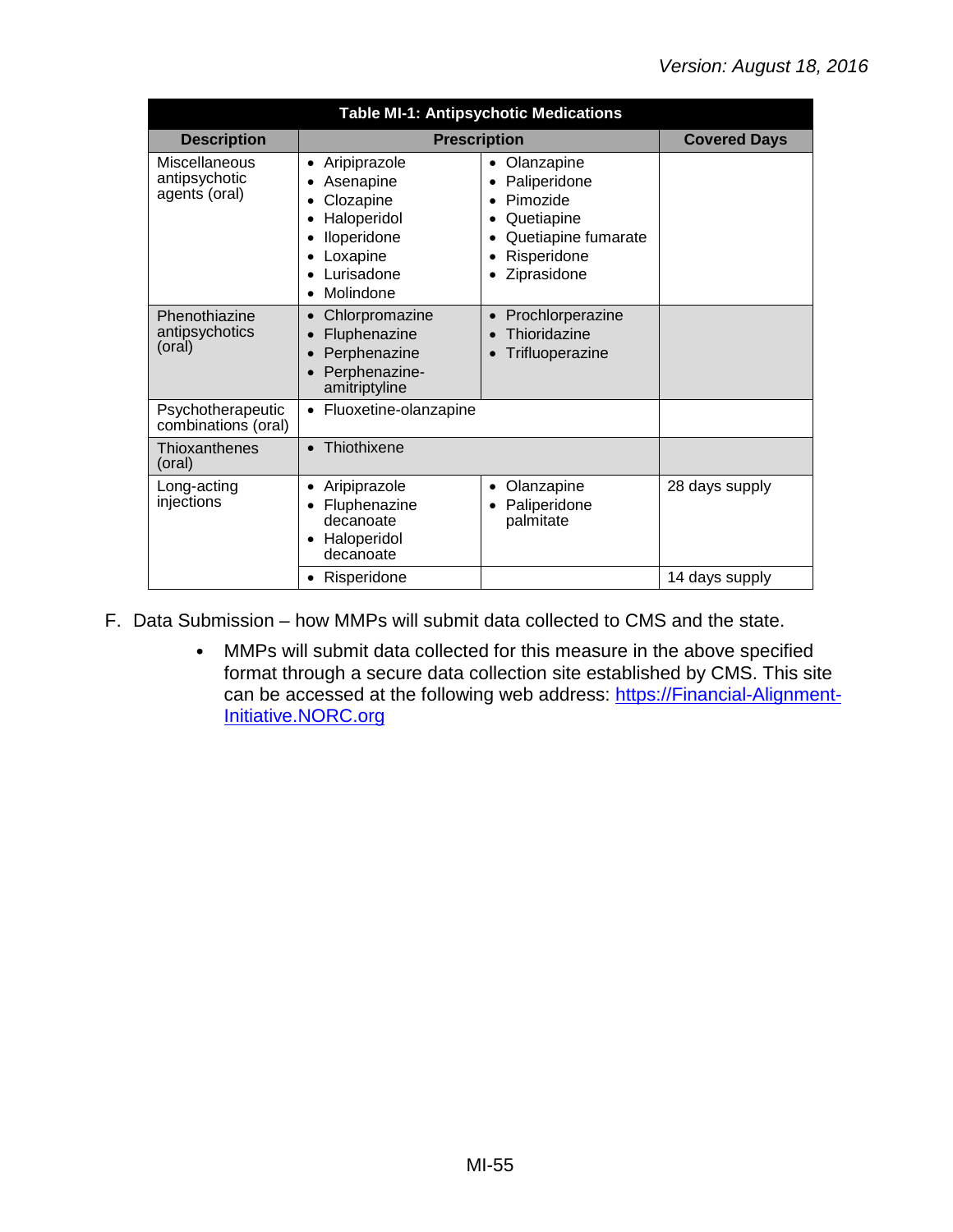MI5.4 Nursing facility residents experiencing one or more falls with a major injury.

Please note: No MMP reporting is required for this measure; MDHHS will gather the data necessary from MDS. MMPs are required to assist MDHHS with the process and more detail regarding the required assistance will be provided by MDHHS. Subsequent to MDHHS establishing the methodology for this measure, this appendix will be updated to include the measure specifications.

| <b>CONTINUOUS REPORTING</b>                    |                                      |          |                                            |                 |  |
|------------------------------------------------|--------------------------------------|----------|--------------------------------------------|-----------------|--|
| <b>Reporting Section</b>                       | <b>Reporting</b><br><b>Frequency</b> | Level    | <b>Reporting</b><br><b>Periods</b>         | <b>Due Date</b> |  |
| MI5. Performance<br>and Quality<br>Improvement | Quarterly                            | Contract | Current<br>Calendar<br>Quarter             | N/A             |  |
|                                                |                                      |          | Ex:<br>$1/1 - 3/31$                        |                 |  |
|                                                |                                      |          | $4/1 - 6/30$<br>$7/1 - 9/30$<br>10/1-12/31 |                 |  |

*Please refer to the MDS 3.0 Quality Measure User's Manual for further detailed specifications on this measure: [http://www.cms.gov/Medicare/Quality-Initiatives-Patient-](http://www.cms.gov/Medicare/Quality-Initiatives-Patient-Assessment-Instruments/NursingHomeQualityInits/Downloads/MDS-30-QM-User%E2%80%99s-Manual-V80.pdf)[Assessment-Instruments/NursingHomeQualityInits/Downloads/MDS-30-QM-](http://www.cms.gov/Medicare/Quality-Initiatives-Patient-Assessment-Instruments/NursingHomeQualityInits/Downloads/MDS-30-QM-User%E2%80%99s-Manual-V80.pdf)[User%E2%80%99s-Manual-V80.pdf](http://www.cms.gov/Medicare/Quality-Initiatives-Patient-Assessment-Instruments/NursingHomeQualityInits/Downloads/MDS-30-QM-User%E2%80%99s-Manual-V80.pdf)*

MI5.5 Urinary tract infection.

Please note: No MMP reporting is required for this measure; MDHHS will gather the necessary data from MDS. MMPs are required to assist MDHHS with the process and more detail regarding the required assistance will be provided by MDHHS.

| <b>CONTINUOUS REPORTING</b> |                                      |          |                                    |                 |  |
|-----------------------------|--------------------------------------|----------|------------------------------------|-----------------|--|
| <b>Reporting Section</b>    | <b>Reporting</b><br><b>Frequency</b> | Level    | <b>Reporting</b><br><b>Periods</b> | <b>Due Date</b> |  |
| MI5. Performance            | Quarterly                            | Contract | Current                            | N/A             |  |
| and Quality                 |                                      |          | Calendar                           |                 |  |
| Improvement                 |                                      |          | Quarter<br>Ex:                     |                 |  |
|                             |                                      |          | $1/1 - 3/31$                       |                 |  |
|                             |                                      |          | $4/1 - 6/30$                       |                 |  |
|                             |                                      |          | $7/1 - 9/30$                       |                 |  |
|                             |                                      |          | 10/1-12/31                         |                 |  |

*Please refer to the MDS 3.0 Quality Measure User's Manual for further detailed specifications on this measure: [http://www.cms.gov/Medicare/Quality-Initiatives-Patient-](http://www.cms.gov/Medicare/Quality-Initiatives-Patient-Assessment-Instruments/NursingHomeQualityInits/Downloads/MDS-30-QM-User%E2%80%99s-Manual-V80.pdf)[Assessment-Instruments/NursingHomeQualityInits/Downloads/MDS-30-QM-](http://www.cms.gov/Medicare/Quality-Initiatives-Patient-Assessment-Instruments/NursingHomeQualityInits/Downloads/MDS-30-QM-User%E2%80%99s-Manual-V80.pdf)[User%E2%80%99s-Manual-V80.pdf](http://www.cms.gov/Medicare/Quality-Initiatives-Patient-Assessment-Instruments/NursingHomeQualityInits/Downloads/MDS-30-QM-User%E2%80%99s-Manual-V80.pdf)*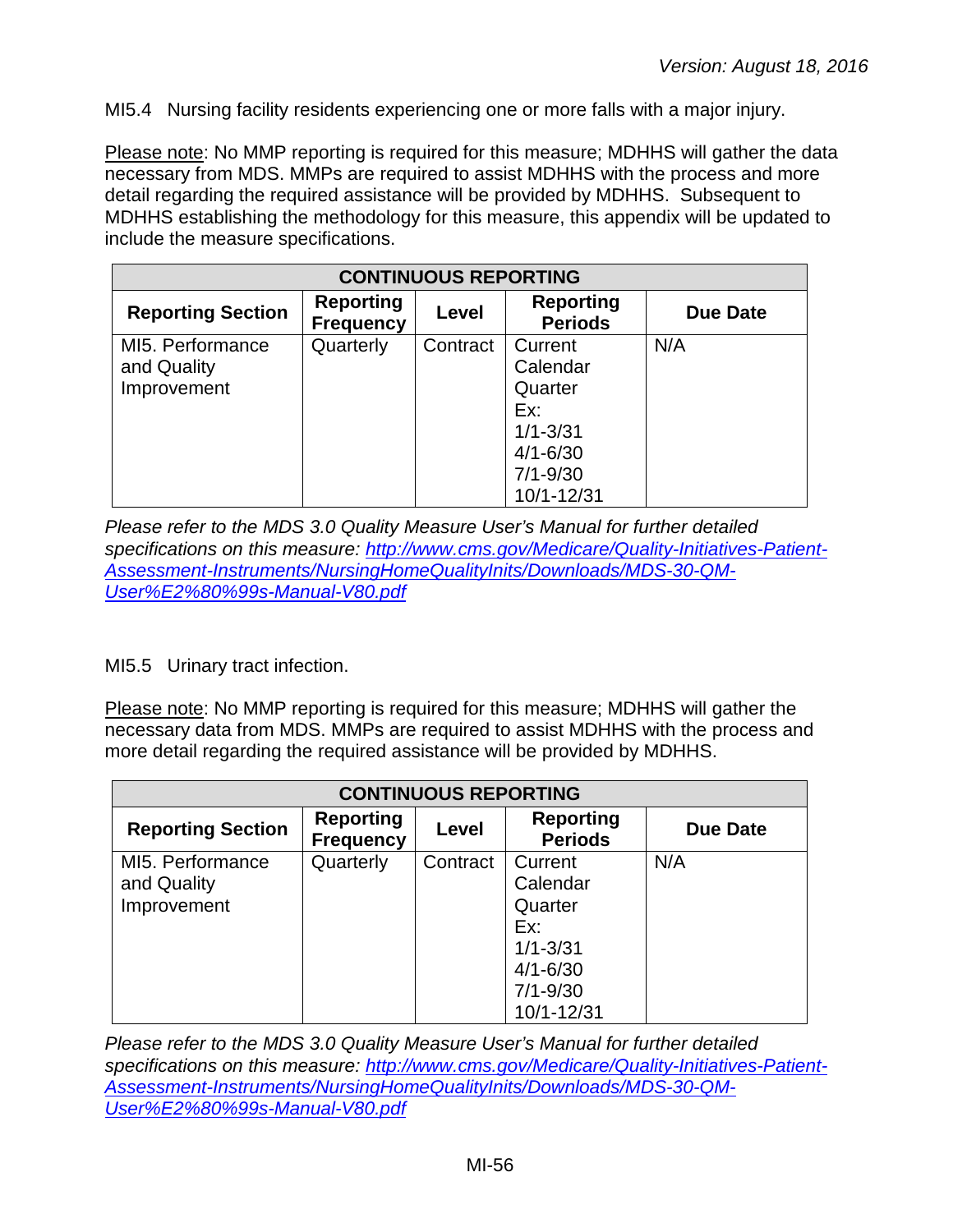| <b>CONTINUOUS REPORTING</b>                    |                                      |          |                                    |                                                                                       |  |
|------------------------------------------------|--------------------------------------|----------|------------------------------------|---------------------------------------------------------------------------------------|--|
| <b>Reporting</b><br><b>Section</b>             | <b>Reporting</b><br><b>Frequency</b> | Level    | <b>Reporting</b><br><b>Period</b>  | Due Date                                                                              |  |
| MI5. Performance<br>and Quality<br>Improvement | Annually                             | Contract | Calendar<br>Year.<br>beginning CY2 | By the end of the sixth<br>month following the last<br>day of the reporting<br>period |  |

MI5.6 Care for Adults – Medication Review. (Modified from NQF # 0553)

| <b>Element</b><br><b>Letter</b> | <b>Element Name</b>                                                                                                                                                                                                                                                                                                              | <b>Definition</b>                                                                                                                                                                                                                                                                                                                                             | <b>Allowable Values</b>                        |
|---------------------------------|----------------------------------------------------------------------------------------------------------------------------------------------------------------------------------------------------------------------------------------------------------------------------------------------------------------------------------|---------------------------------------------------------------------------------------------------------------------------------------------------------------------------------------------------------------------------------------------------------------------------------------------------------------------------------------------------------------|------------------------------------------------|
| Α.                              | Total number of<br>members continuously<br>enrolled that were<br>currently enrolled on the<br>last day of the reporting<br>period.                                                                                                                                                                                               | Total number of<br>members continuously<br>enrolled that were<br>currently enrolled on the<br>last day of the reporting<br>period.                                                                                                                                                                                                                            | Field type: Numeric                            |
| <b>B.</b>                       | Total number of<br>members sampled that<br>met inclusion criteria.                                                                                                                                                                                                                                                               | Of the total reported in<br>A, the number of<br>members sampled that<br>met inclusion criteria.                                                                                                                                                                                                                                                               | Field type: Numeric<br>Note: Is a subset of A  |
| C.                              | Total number of<br>members who had both<br>of the following<br>completed on the same<br>date of service during<br>the reporting period:<br>1. At least one<br>medication review<br>conducted by a<br>prescribing<br>practitioner or clinical<br>pharmacist.<br>2. The presence of a<br>medication list in the<br>medical record. | Of the total reported in<br>B, the number of<br>members who had both<br>of the following<br>completed on the same<br>date of service during<br>the reporting period:<br>1. At least one<br>medication review<br>conducted by a<br>prescribing<br>practitioner or clinical<br>pharmacist.<br>2. The presence of a<br>medication list in the<br>medical record. | Field Type: Numeric<br>Note: Is a subset of B. |

- B. QA Checks/Thresholds procedures used by CMS and the state to establish benchmarks in order to identify outliers or data that are potentially erroneous.
	- CMS and the state will perform an outlier analysis.
	- As data are received from MMPs over time, CMS and the state will apply threshold checks.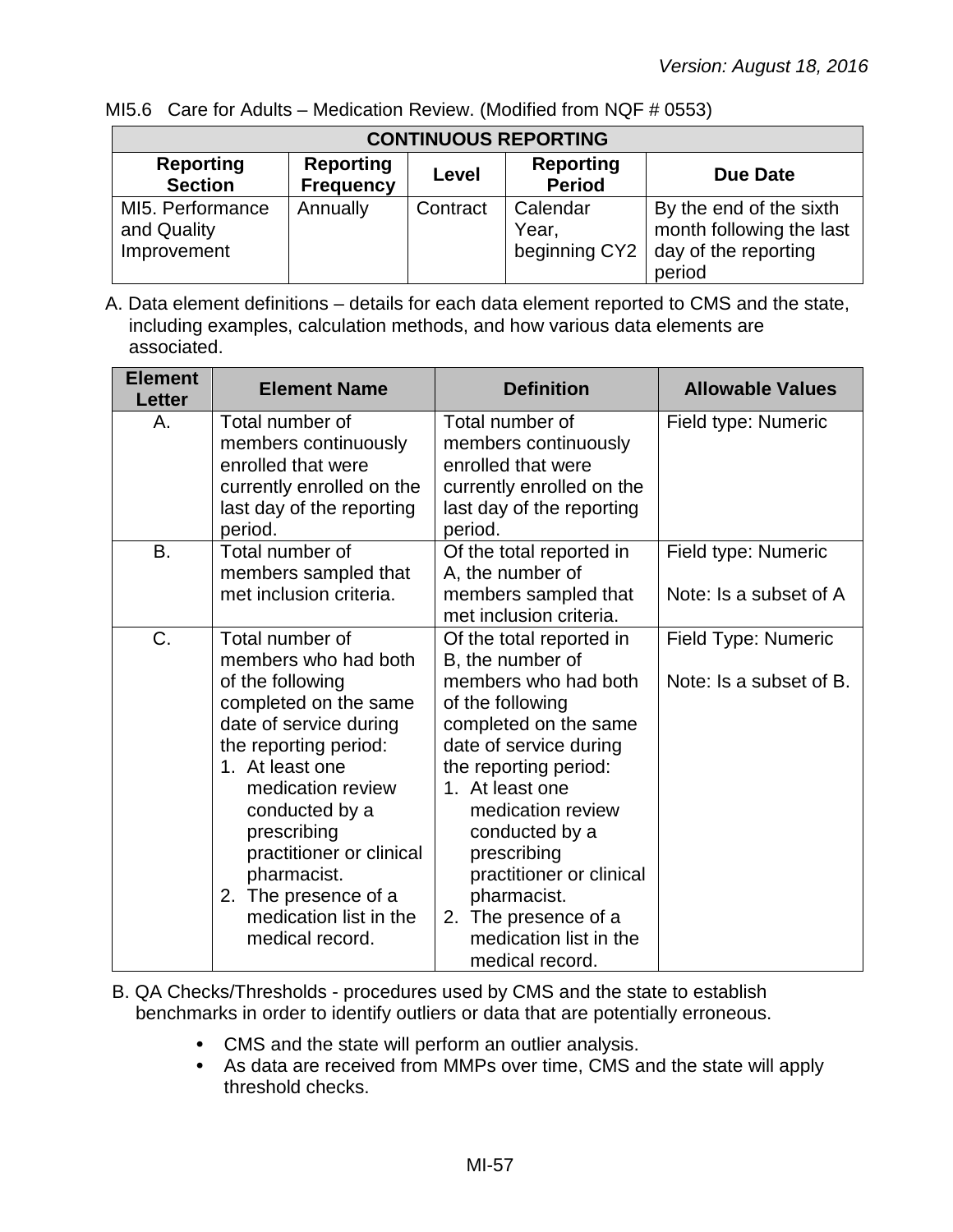- C. Edits and Validation Checks validation checks that should be performed by each MMP prior to data submission.
	- Confirm those data elements listed above as subsets of other elements.  $\bullet$
	- MMPs should validate that data element B is less than or equal to data element A.
	- MMPs should validate that data element C is less than or equal to data element B.
	- All data elements should be positive values.
- D. Analysis how CMS and the state will evaluate reported data, as well as how other data sources may be monitored.
	- CMS and the state will evaluate the percentage of members who had a medication review completed during the reporting period.
- E. Notes additional clarifications to a reporting section. This section incorporates previously answered frequently asked questions.
	- MMPs should include all members aged 21 years and older<sup>2</sup>, regardless of  $\bullet$ whether the member was enrolled through passive enrollment or opt-in enrollment. A subset of all members that are eligible will be included in the sample. Medicaid-only members should not be included.
	- For reporting, the MMPs may elect to use a hybrid methodology and select  $\bullet$ a sample. Sampling should be systematic to ensure all eligible individuals have an equal chance of inclusion. The sample size should be 411, plus oversample to allow for substitution. For further instructions on selecting the sample size, please see the introductory section of this document.
	- If an MMP does not elect to sample, data element B should be equal to data element A.
	- $\bullet$ Members may not have more than one gap in continuous enrollment of up to 45 days during the reporting period.
	- A medication list is a list of the member's medications in the medical  $\bullet$ record. The medication list may include medication names only or may include medication names, dosages and frequency, over-the-counter (OTC) medications and herbal or supplemental therapies.
	- $\bullet$ A medication review is a review of all of a member's medications, including prescription medications, OTC medications, and herbal or supplemental therapies.
	- A clinical pharmacist is a pharmacist with extensive education in the  $\bullet$ biomedical, pharmaceutical, sociobehavioral and clinical sciences. Clinical pharmacists are experts in the therapeutic use of medications and are a primary source of scientifically valid information and advice regarding the safe, appropriate and cost-effective use of medications. Most clinical pharmacists have a Doctor of Pharmacy (PharmD) degree and many have completed one or more years of post-graduate training (e.g., a general

<span id="page-57-0"></span><sup>&</sup>lt;sup>2</sup> The HEDIS eligible population for this measure is limited to individuals 66 years of age and older. This measure has been modified to apply to the full Michigan demonstration population.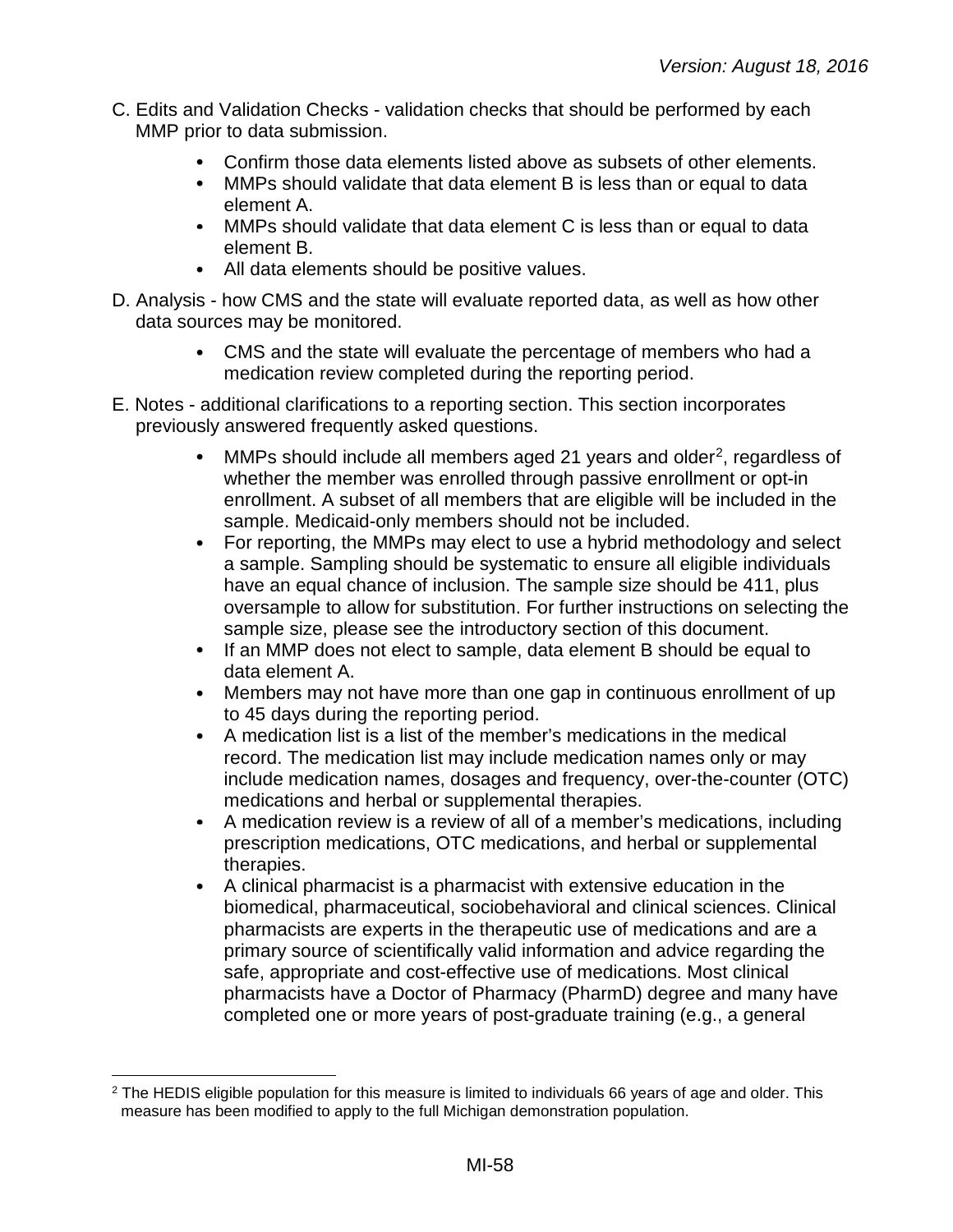and/or specialty pharmacy residency). In some states, clinical pharmacists have prescriptive authority.

A prescribing practitioner is a practitioner with prescribing privileges,  $\bullet$ including nurse practitioners, physician assistants and other non-MDs who have the authority to prescribe medications.

### **Administrative Specifications**

- If the MMP elects to only use administrative data to identify members with a medication review completed (data element C), any of the following meet criteria:
	- o Both of the following on the same date of service during the reporting period:
		- 1. A least one medication review (Medication Review value set) conducted by a prescribing practitioner or clinical pharmacist
		- 2. The presence of a medication list in the medical record (Medication List value set)
	- o Transitional care management services (TCM 7 Day value set) where the reported date of service on the claim is on or between January 30 of the reporting period and January 22 of the year after the reporting period.
	- o Transitional care management services (TCM 14 Day value set) where the reported date of service on the claim is on or between January 30 of the reporting period and January 15 of the year after the reporting period.
- $\bullet$ NOTE: Transitional care management is a 30-day period that begins on the date of discharge and continues for the next 29 days. The date of service on the claim is 29 days after discharge and not the date of the face-to-face visit. Medication management must be furnished no later than the date of the face-to-face visit.

### **Hybrid Specifications**

- If the MMP elects to use hybrid sampling, refer to the *Administrative*   $\bullet$ *Specifications* to identify positive numerator hits from administrative data.
- When reviewing a member's medical record, documentation must come from the same medical record and must include the following:
	- o A medication list in the medical record, **and** evidence of a medication review by a prescribing practitioner or clinical pharmacist and the date when it was performed.
	- o Notation that the member is not taking any medication and the date when it was noted.
- A review of side effects for a single medication at the time of prescription alone is not sufficient.
- An outpatient visit is not required to meet criteria.
- F. Data Submission how MMPs will submit data collected to CMS and the state.
	- $\bullet$ MMPs will submit data collected for this measure in the above specified format through a secure data collection site established by CMS. This site can be accessed at the following web address: [https://Financial-Alignment-](https://financial-alignment-initiative.norc.org/)[Initiative.NORC.org](https://financial-alignment-initiative.norc.org/)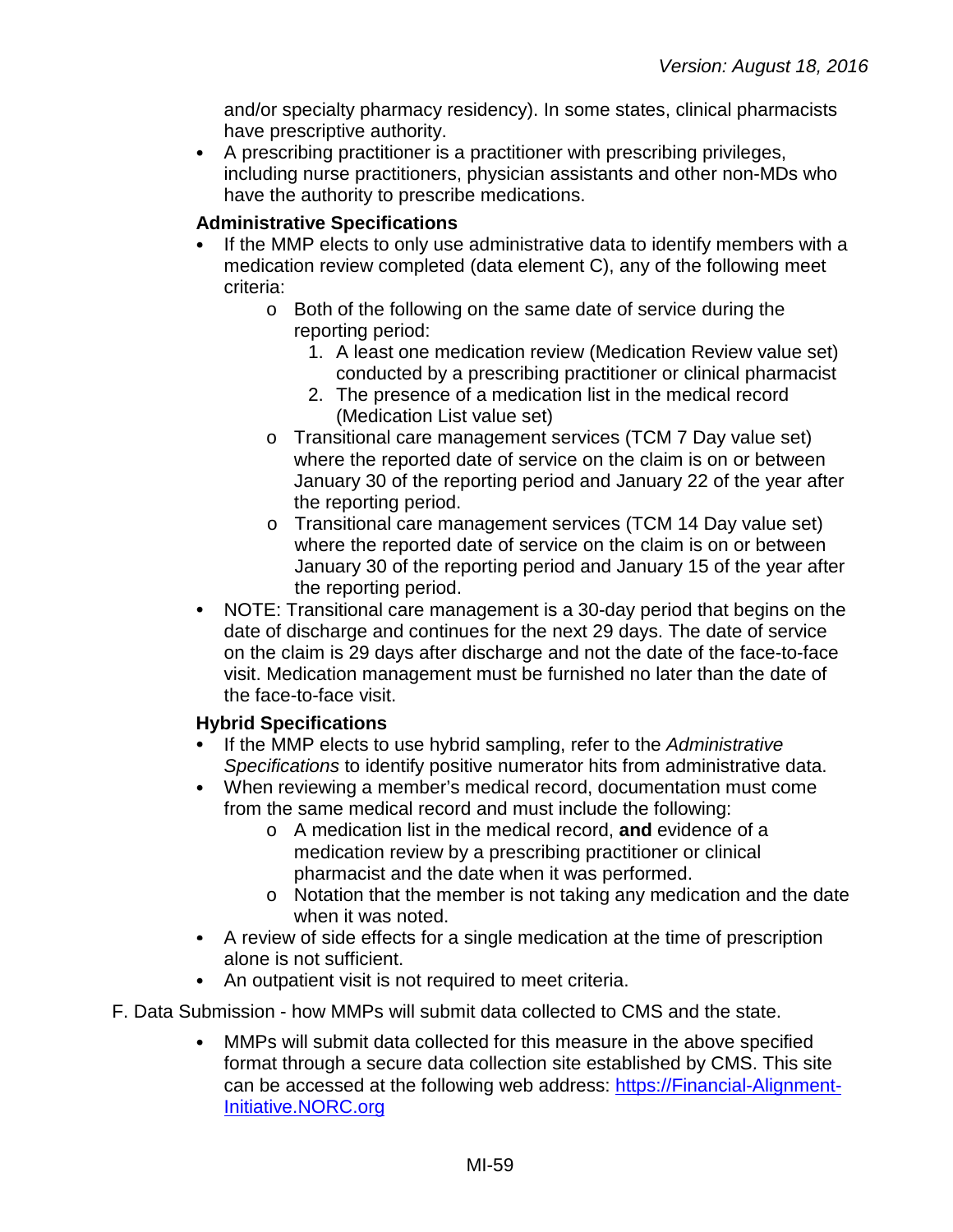## **Section MI VI. Systems**

| <b>IMPLEMENTATION</b>              |                                      |          |                                             |                                                                                        |
|------------------------------------|--------------------------------------|----------|---------------------------------------------|----------------------------------------------------------------------------------------|
| <b>Reporting</b><br><b>Section</b> | <b>Reporting</b><br><b>Frequency</b> | Level    | <b>Reporting</b><br><b>Period</b>           | <b>Due Date</b>                                                                        |
| MI6. Systems                       | Monthly                              | Contract | <b>Current Month</b><br>Ex:<br>$1/1 - 1/31$ | By the end of the month<br>following the last day of<br>the reporting period           |
|                                    |                                      |          | <b>ONGOING</b>                              |                                                                                        |
| <b>Reporting</b><br><b>Section</b> | <b>Reporting</b><br><b>Frequency</b> | Level    | <b>Reporting</b><br><b>Period</b>           | <b>Due Date</b>                                                                        |
| MI6. Systems                       | Annually                             | Contract | <b>Calendar Year</b>                        | By the end of the second<br>month following the last<br>day of the reporting<br>period |

MI6.1 Integrated Care Bridge Record.

| <b>Element</b><br><b>Letter</b> | <b>Element Name</b>                                                                                                                   | <b>Definition</b>                                                                                                                                                                    | <b>Allowable Values</b> |
|---------------------------------|---------------------------------------------------------------------------------------------------------------------------------------|--------------------------------------------------------------------------------------------------------------------------------------------------------------------------------------|-------------------------|
| Α.                              | Total number of<br>members whose race<br>data are collected and<br>maintained in the<br>Integrated Care Bridge<br>Record.             | Total number of members<br>enrolled at the end of the<br>reporting period whose<br>race data are collected<br>and maintained in the<br><b>Integrated Care Bridge</b><br>Record.      | Field Type: Numeric     |
| В.                              | Total number of<br>members whose<br>ethnicity data are<br>collected and maintained<br>in the Integrated Care<br>Bridge Record.        | Total number of members<br>enrolled at the end of the<br>reporting period whose<br>ethnicity data are collected<br>and maintained in the<br>Integrated Care Bridge<br>Record.        | Field Type: Numeric     |
| C.                              | Total number of<br>members whose primary<br>language data are<br>collected and maintained<br>in the Integrated Care<br>Bridge Record. | Total number of members<br>enrolled at the end of the<br>reporting period whose<br>primary language data are<br>collected and maintained<br>in the Integrated Care<br>Bridge Record. | Field Type: Numeric     |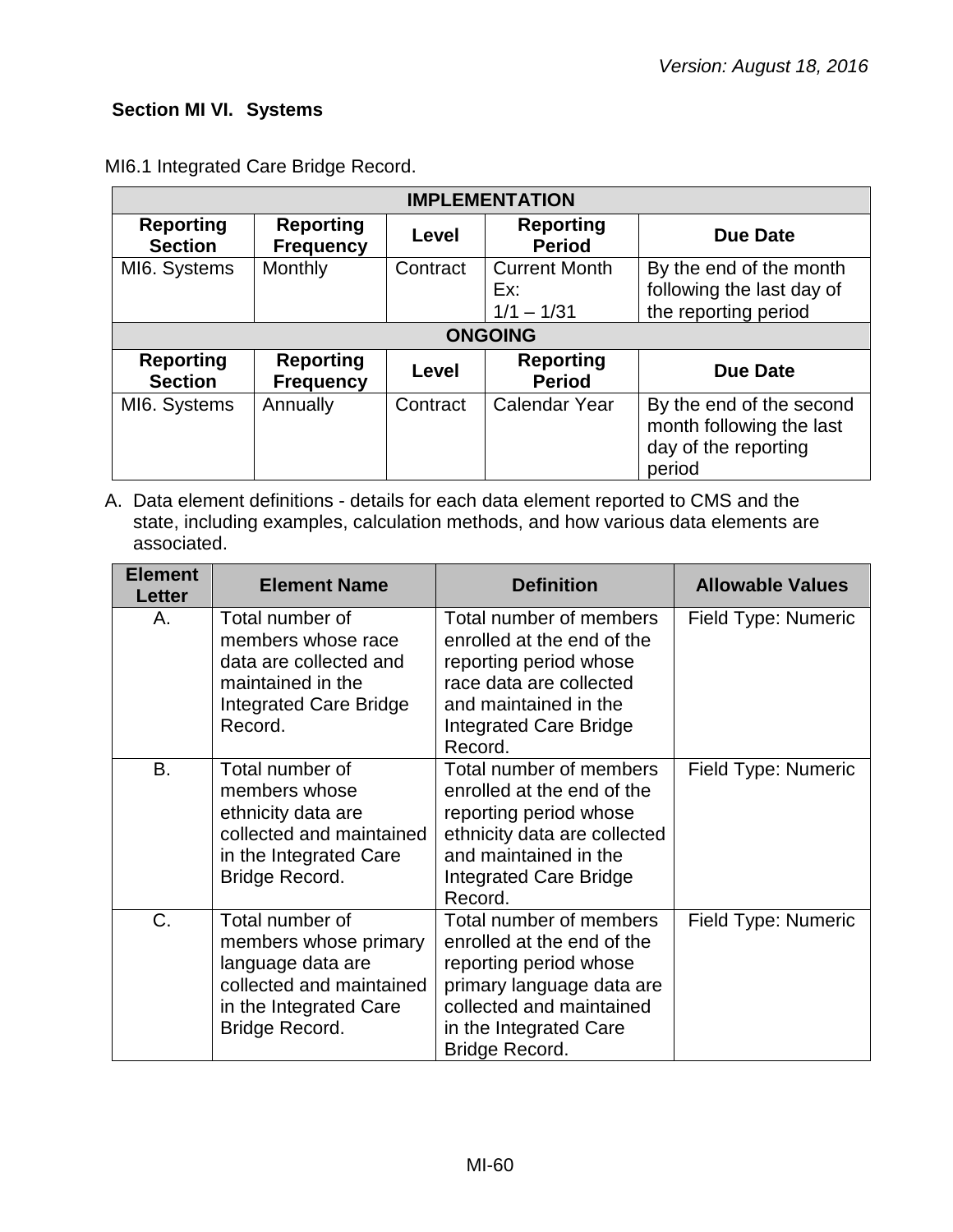| <b>Element</b><br><b>Letter</b> | <b>Element Name</b>                                                                                                                  | <b>Definition</b>                                                                                                                                                                   | <b>Allowable Values</b> |
|---------------------------------|--------------------------------------------------------------------------------------------------------------------------------------|-------------------------------------------------------------------------------------------------------------------------------------------------------------------------------------|-------------------------|
| D.                              | Total number of<br>members whose<br>homelessness data are<br>collected and maintained<br>in the Integrated Care<br>Bridge Record.    | Total number of members<br>enrolled at the end of the<br>reporting period whose<br>homelessness data are<br>collected and maintained<br>in the Integrated Care<br>Bridge Record.    | Field Type: Numeric     |
| E.                              | Total number of<br>members whose<br>disability type data are<br>collected and maintained<br>in the Integrated Care<br>Bridge Record. | Total number of members<br>enrolled at the end of the<br>reporting period whose<br>disability type data are<br>collected and maintained<br>in the Integrated Care<br>Bridge Record. | Field Type: Numeric     |

- B. QA Checks/Thresholds procedures used by CMS and the state to establish benchmarks in order to identify outliers or data that are potentially erroneous.
	- CMS and the state will perform an outlier analysis.
	- As data are received from MMPs over time, CMS and the state will apply threshold checks.
- C. Edits and Validation Checks validation checks that should be performed by each MMP prior to data submission.
	- All data elements should be positive values.
- D. Analysis how CMS and the state will evaluate reported data, as well as how other data sources may be monitored. CMS and the state will obtain enrollment information and evaluate the percentage of members enrolled at the end of the reporting period whose:
	- Race data are collected and maintained in the Integrated Care Bridge Record.
	- Ethnicity data are collected and maintained in the Integrated Care Bridge Record.
	- Primary language data are collected and maintained in the Integrated Care Bridge Record.
	- Homelessness data are collected and maintained in the Integrated Care Bridge Record.
	- Disability type data are collected and maintained in the Integrated Care Bridge Record.
- E. Notes additional clarifications to a reporting section. This section incorporates previously answered frequently asked questions.
	- $\bullet$ MMPs should include all members regardless of whether the member was enrolled through passive enrollment or opt-in enrollment. Medicaid-only members should not be included.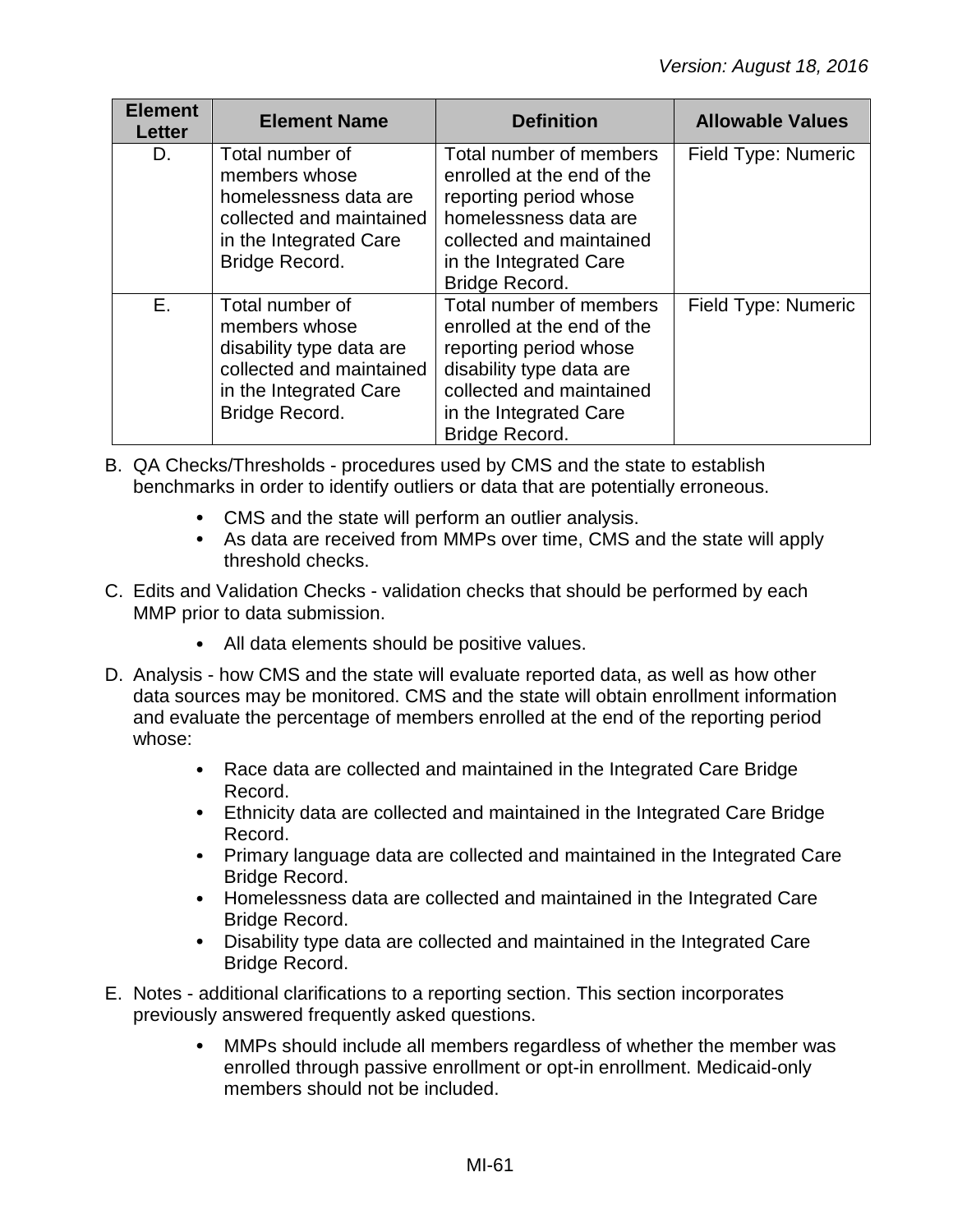- $\bullet$ For all data elements, please include the total number of members whose status is documented in the Integrated Care Bridge Record, regardless of the value. For example, data element D captures the number of members whose homelessness data are collected and maintained in the Integrated Care Bridge Record. MMPs should report the total number of members who have this information documented, even if the member is not homeless. The number reported should not simply represent the number of documented homeless members.
- $\bullet$ Ethnicity data should capture whether a member identifies with Hispanic or Latino heritage.
- $\bullet$ MMPs should capture information on the following disability types: developmental disability, mental illness or serious emotional disturbance, substance use disorder, visual impairment, hearing impairment, orthopedic disability, intellectual and developmental disability, and other disability. The member's status on all of these disability types must be documented in the Integrated Care Bridge Record in order for the member to be counted under data element E.
- F. Data Submission how MMPs will submit data collected to CMS and the state.
	- MMPs will submit data collected for this measure in the above specified format through a secure data collection site established by CMS. This site can be accessed at the following web address: [https://Financial-Alignment-](https://financial-alignment-initiative.norc.org/)[Initiative.NORC.org](https://financial-alignment-initiative.norc.org/)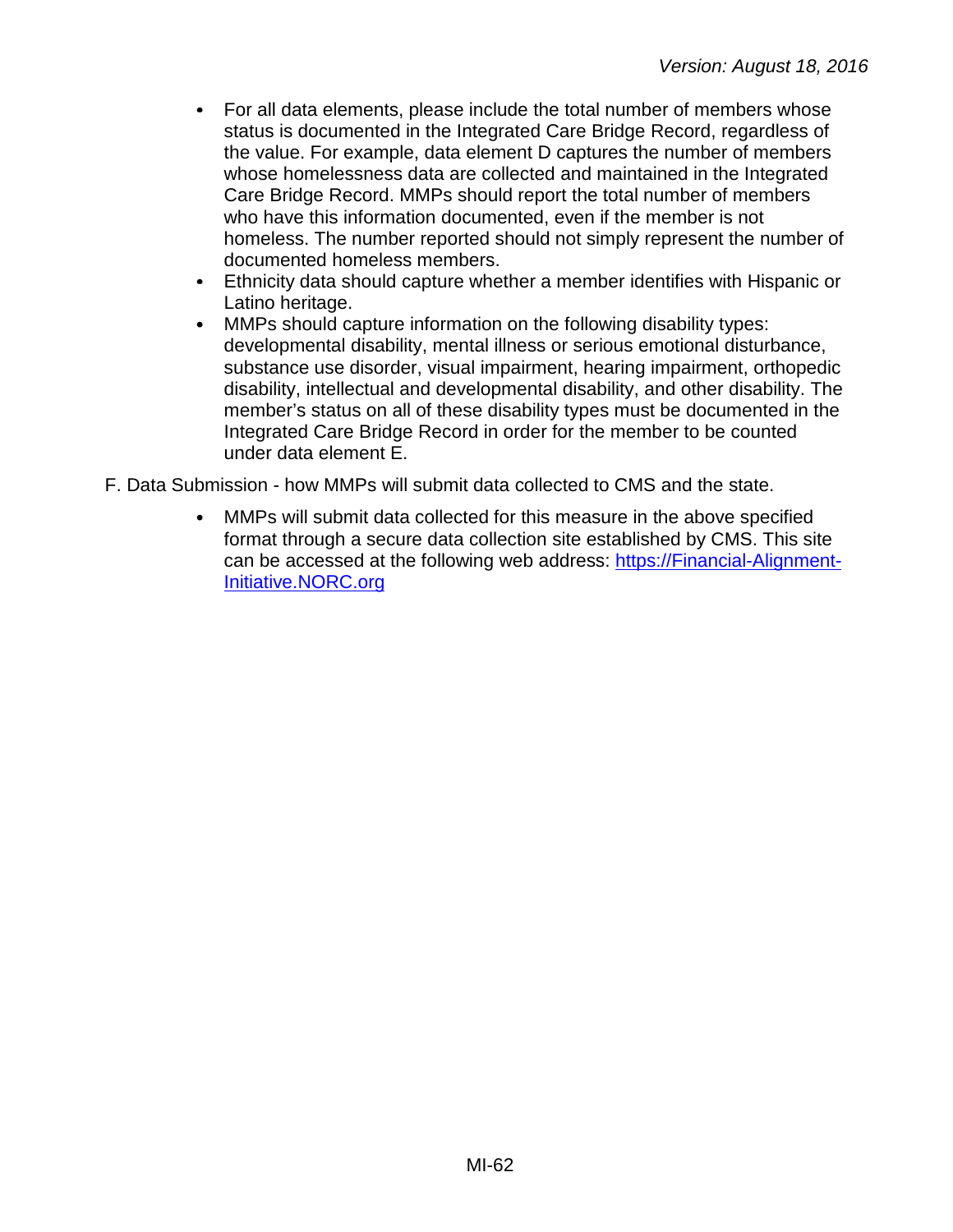# **Section MI VII. Utilization**

| MI7.1 | Emergency department visits for ambulatory care-sensitive conditions. |
|-------|-----------------------------------------------------------------------|
|       | (Rosenthal)                                                           |

| <b>CONTINUOUS REPORTING</b>        |                                      |          |                                   |                                                                                        |  |
|------------------------------------|--------------------------------------|----------|-----------------------------------|----------------------------------------------------------------------------------------|--|
| <b>Reporting</b><br><b>Section</b> | <b>Reporting</b><br><b>Frequency</b> | Level    | <b>Reporting</b><br><b>Period</b> | Due Date                                                                               |  |
| MI7. Utilization                   | Annually                             | Contract | Calendar Year                     | By the end of the fourth<br>month following the last<br>day of the reporting<br>period |  |

| <b>Element</b><br><b>Letter</b> | <b>Element Name</b>                                                     | <b>Definition</b>                                                                                                               | <b>Allowable</b><br><b>Values</b>              |
|---------------------------------|-------------------------------------------------------------------------|---------------------------------------------------------------------------------------------------------------------------------|------------------------------------------------|
| Α.                              | Total number of<br>emergency<br>department (ED)<br>visits.              | Total number of ED visits<br>during the reporting period.                                                                       | Field Type: Numeric                            |
| <b>B.</b>                       | Total number of<br>non-emergent ED<br>visits.                           | Of the total reported in A, the<br>number of non-emergent ED<br>visits during the reporting<br>period.                          | Field Type: Numeric<br>Note: Is a subset of A. |
| C.                              | Total number of<br>emergent/primary<br>care treatable ED<br>visits.     | Of the total reported in A, the<br>number of emergent/primary<br>care treatable ED visits<br>during the reporting period.       | Field Type: Numeric<br>Note: Is a subset of A. |
| D.                              | Total number of<br>emergent<br>preventable/<br>avoidable ED visits.     | Of the total reported in A, the<br>number of emergent<br>preventable/avoidable ED<br>visits during the reporting<br>period.     | Field Type: Numeric<br>Note: Is a subset of A. |
| $\overline{E}$ .                | Total number of<br>emergent not<br>preventable/<br>avoidable ED visits. | Of the total reported in A, the<br>number of emergent not<br>preventable/avoidable ED<br>visits during the reporting<br>period. | Field Type: Numeric<br>Note: Is a subset of A. |
| F.                              | Total number of ED<br>visits with an injury<br>principal diagnosis.     | Of the total reported in A, the<br>number of ED visits with an<br>injury principal diagnosis<br>during the reporting period.    | Field Type: Numeric<br>Note: Is a subset of A. |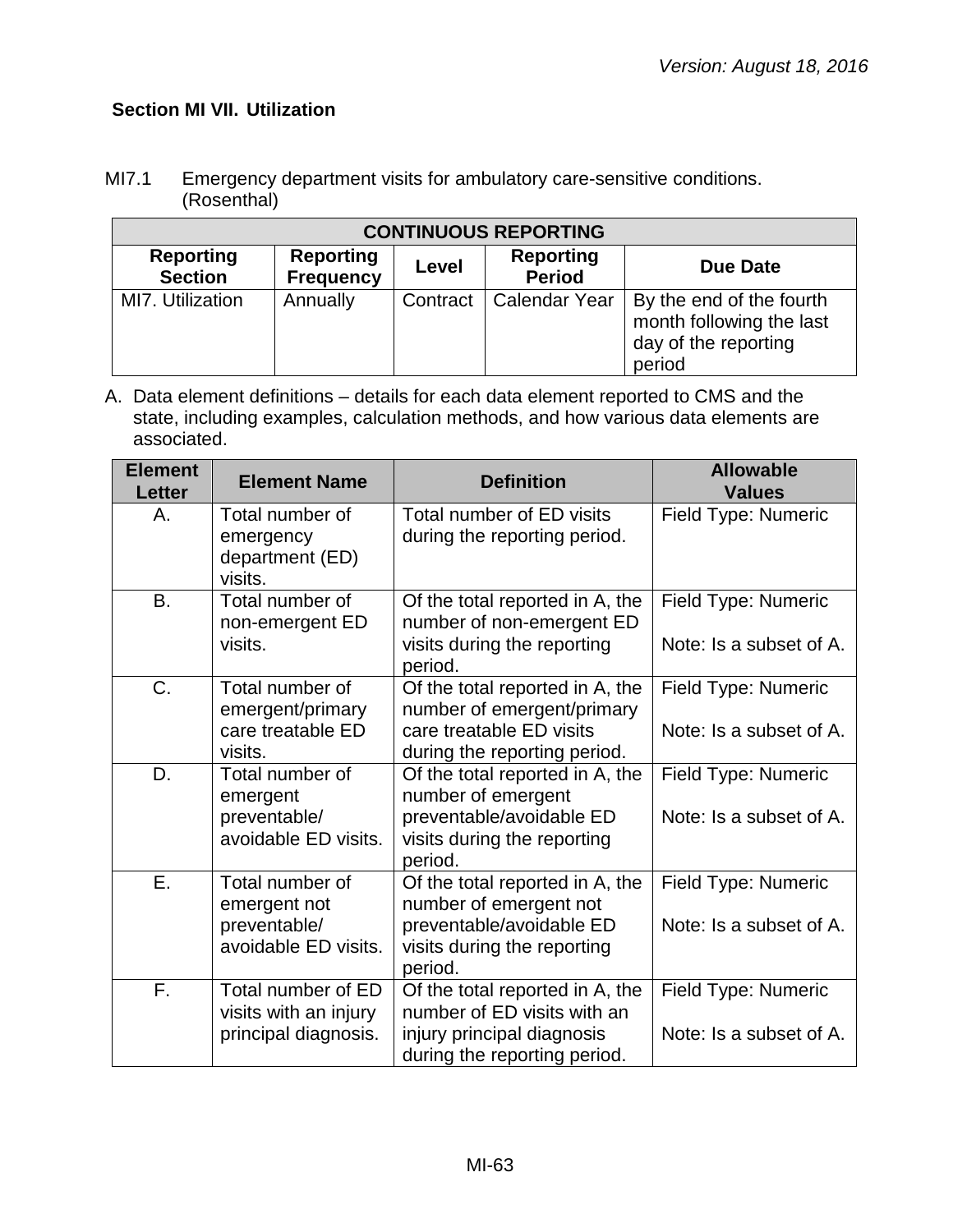| <b>Element</b><br><b>Letter</b> | <b>Element Name</b>                                                                 | <b>Definition</b>                                                                                                                           | <b>Allowable</b><br><b>Values</b>              |
|---------------------------------|-------------------------------------------------------------------------------------|---------------------------------------------------------------------------------------------------------------------------------------------|------------------------------------------------|
| G.                              | Total number of ED<br>visits with a mental<br>health principal<br>diagnosis.        | Of the total reported in A, the<br>number of ED visits with a<br>mental health principal<br>diagnosis during the<br>reporting period.       | Field Type: Numeric<br>Note: Is a subset of A. |
| Η.                              | Total number of ED<br>visits with an<br>alcohol-related<br>principal diagnosis.     | Of the total reported in A, the<br>number of ED visits with an<br>alcohol-related principal<br>diagnosis during the<br>reporting period.    | Field Type: Numeric<br>Note: Is a subset of A. |
| T.                              | Total number of ED<br>visits with a drug-<br>related health<br>principal diagnosis. | Of the total reported in A, the<br>number of ED visits with a<br>drug-related health principal<br>diagnosis during the<br>reporting period. | Field Type: Numeric<br>Note: Is a subset of A. |
| J.                              | Total number of ED<br>visits that were<br>unclassified.                             | Of the total reported in A, the<br>number of ED visits that<br>were unclassified during the<br>reporting period.                            | Field Type: Numeric<br>Note: Is a subset of A. |

- B. QA Checks/Thresholds procedures used by CMS and the state to establish benchmarks in order to identify outliers or data that are potentially erroneous.
	- CMS and the state will perform an outlier analysis.
	- As data are received from MMPs over time, CMS and the state will apply threshold checks.
- C. Edits and Validation checks validation checks that should be performed by each MMP prior to data submission.
	- Confirm those data elements listed above as subsets of other elements.
	- MMPs should validate that data elements B, C, D, E, F, G, H, I, and J are less than or equal to data element A.
	- All data elements should be positive values.
- D. Analysis how CMS and the state will evaluate reported data, as well as how other data sources may be monitored. CMS and the state will evaluate the percentage of:
	- $\bullet$ Non-emergent ED visits during the reporting period.
	- Emergent/primary care treatable ED visits during the reporting period.
	- Emergent preventable/avoidable ED visits during the reporting period.
	- Emergent not preventable/avoidable ED visits during the reporting period.
	- ED visits with an injury principal diagnosis during the reporting period.
	- ED visits with a mental health diagnosis during the reporting period.
	- ED visits with an alcohol-related principal diagnosis during the reporting  $\bullet$ period.
	- ED visits with a drug-related health principal diagnosis during the reporting period.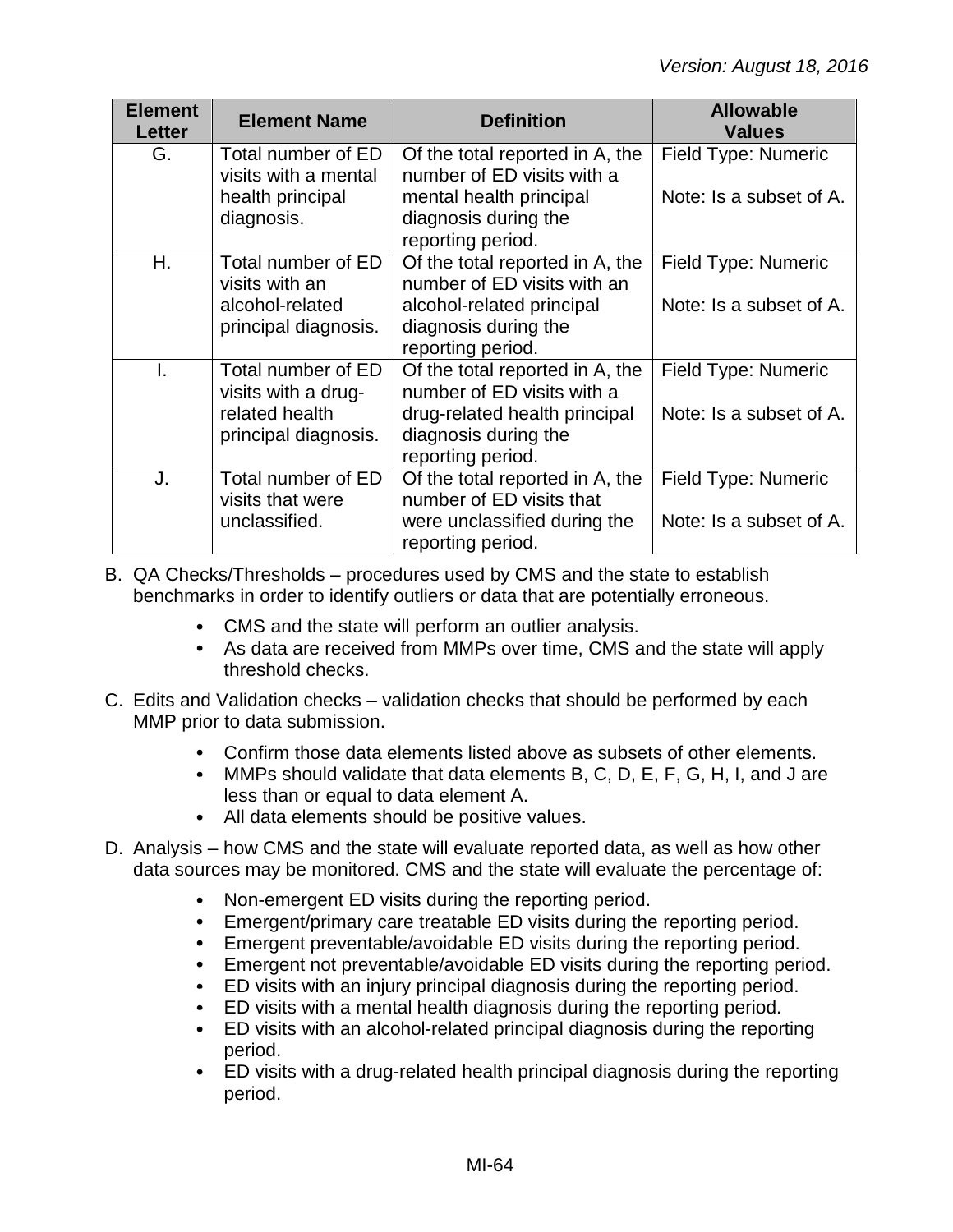- ED visits that were unclassified during the reporting period.
- E. Notes additional clarifications to a reporting section. This section incorporates previously answered frequently asked questions.
	- MMPs should include all members regardless of whether the member was  $\bullet$ enrolled through passive enrollment or opt-in enrollment. Medicaid-only members should not be included.
	- $\bullet$ MMPs should include all ED visits for members who meet the criteria outlined in Element A, regardless if they are disenrolled as of the end of the reporting period (i.e., include all ED visits for members regardless if they are currently enrolled or disenrolled as of the last day of the reporting period).
	- The denominator for this measure is based on ED visits, not members.
	- The Excel files for this measure can be downloaded at the following website:<http://wagner.nyu.edu/faculty/billings/nyued-background>
	- $\bullet$ If a member has more than one ED visit on the same day during the reporting period, only count the visit that occurred first towards the denominator. If a member has multiple ED visits during the reporting period that do not occur on the same day, count all ED visits toward the denominator.
	- Non-emergent: The patient's initial complaint, presenting symptoms, vital  $\bullet$ signs, medical history, and age indicated that immediate medical care was not required within 12 hours.
	- Emergent: Emergency department care was needed.
	- Emergent/primary care treatable: Based on information in the patient's record, treatment was required within 12 hours, but care could have been provided effectively and safely in a primary care setting. The compliant did not require continuous observation and no procedures were performed or resources used that are not available in a primary care setting (e.g., CAT scan or certain lab tests).
	- Emergent preventable/avoidable: Emergency department care was  $\bullet$ required based on the compliant or procedures performed/resources used, but the emergent nature of the condition was potentially preventable/avoidable if timely and effective ambulatory care had been received during the episode of illness (e.g., the flare-ups of asthma, diabetes, congestive heart failure, etc.).
	- **Emergent not preventable/avoidable:** Emergency department care was required and ambulatory care treatment could not have prevented the condition (e.g., trauma, appendicitis, myocardial infarction, etc.).
	- For reporting data element I, alcohol principal diagnoses should be excluded.
	- Codes to identify ED visits are provided in the ED value set.
- F. Data Submission how MMPs will submit data collected to CMS and the state.
	- $\bullet$ MMPs will submit data collected for this measure in the above specified format through a secure data collection site established by CMS. This site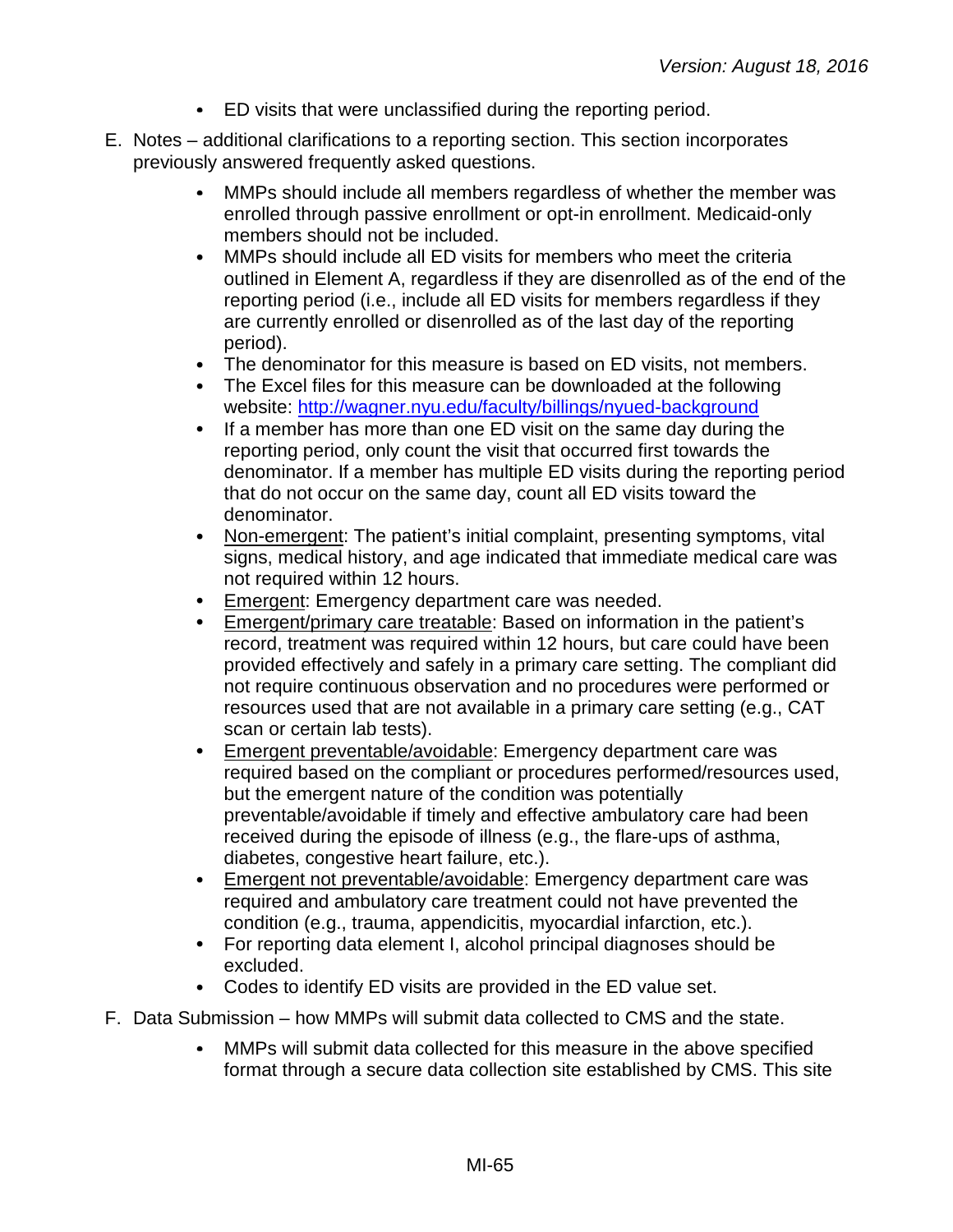can be accessed at the following web address: [https://Financial-Alignment-](https://financial-alignment-initiative.norc.org/)[Initiative.NORC.org](https://financial-alignment-initiative.norc.org/)

MI7.2 Unduplicated members receiving HCBS and unduplicated members receiving nursing facility services.

| <b>CONTINUOUS REPORTING</b>        |                                      |          |                            |                                                                                        |  |
|------------------------------------|--------------------------------------|----------|----------------------------|----------------------------------------------------------------------------------------|--|
| <b>Reporting</b><br><b>Section</b> | <b>Reporting</b><br><b>Frequency</b> | Level    | Reporting<br><b>Period</b> | Due Date                                                                               |  |
| MI7. Utilization                   | Annually                             | Contract | <b>Calendar Year</b>       | By the end of the fourth<br>month following the last<br>day of the reporting<br>period |  |

| <b>Element</b><br><b>Letter</b> | <b>Element Name</b>                                                                                                   | <b>Definition</b>                                                                                                                                                                         | <b>Allowable</b><br><b>Values</b>                     |
|---------------------------------|-----------------------------------------------------------------------------------------------------------------------|-------------------------------------------------------------------------------------------------------------------------------------------------------------------------------------------|-------------------------------------------------------|
| А.                              | Total number of<br>members.                                                                                           | Total number of members<br>who were continuously<br>enrolled in the MMP for six<br>months during the<br>reporting period.                                                                 | <b>Field Type: Numeric</b>                            |
| <b>B.</b>                       | Total number of<br>members receiving<br>HCBS.                                                                         | Of the total reported in A,<br>the number of members<br>receiving HCBS during the<br>reporting period who did<br>not receive nursing facility<br>services during the<br>reporting period. | Field Type: Numeric<br>Note: Is a subset of A.        |
| C.                              | Total number of<br>members receiving<br>nursing facility<br>services.                                                 | Of the total reported in A,<br>the number of members<br>receiving nursing facility<br>services during the<br>reporting period who did<br>not receive HCBS during<br>the reporting period. | Field Type: Numeric<br>Note: Is a subset of A.        |
| D.                              | Total number of<br>members receiving<br>both HCBS and<br>nursing facility<br>services during the<br>reporting period. | Of the total reported in A,<br>the number of members<br>receiving both HCBS and<br>nursing facility services<br>during the reporting<br>period.                                           | <b>Field Type: Numeric</b><br>Note: Is a subset of A. |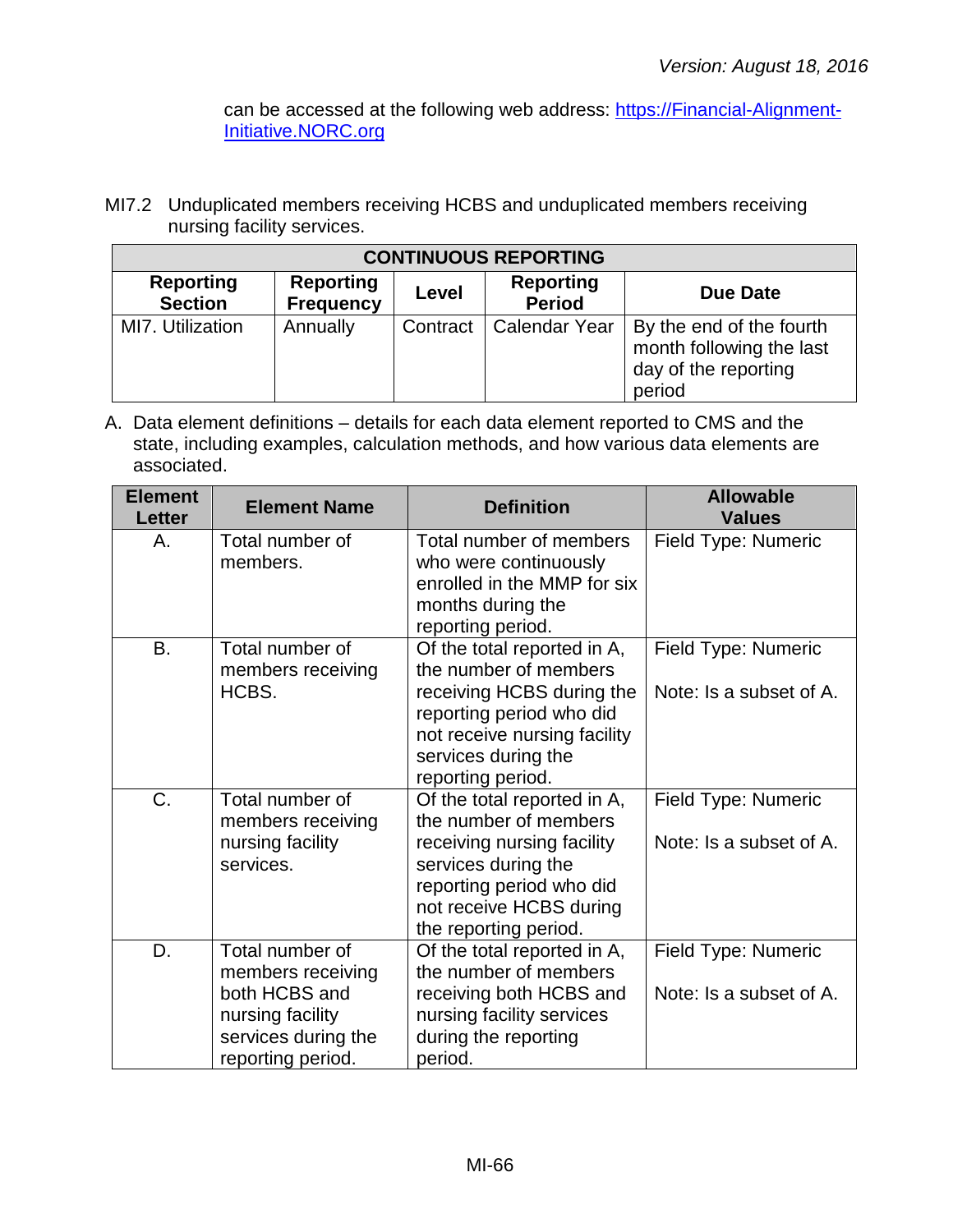- B. QA Checks/Thresholds procedures used by CMS and the state to establish benchmarks in order to identify outliers or data that are potentially erroneous.
	- CMS and the state will perform an outlier analysis.
	- As data are received from MMPs over time, CMS and the state will apply threshold checks.
- C. Edits and Validation checks validation checks that should be performed by each MMP prior to data submission.
	- Confirm those data elements listed above as subsets of other elements.
	- MMPs should validate that data elements B, C, and D are less than or equal to data element A.
	- All data elements should be positive values.
- D. Analysis how CMS and the state will evaluate reported data, as well as how other data sources may be monitored. CMS and the state will obtain enrollment data and will evaluate the percentage of members who received:
	- HCBS during the reporting period who did not receive nursing facility services during the reporting period.
	- Nursing facility services during the reporting period who did not receive HCBS during the reporting period.
	- Both HCBS and nursing facility services during the reporting period.
- E. Notes additional clarifications to a reporting section. This section incorporates previously answered frequently asked questions.
	- $\bullet$ MMPs should include all members regardless of whether the member was enrolled through passive enrollment or opt-in enrollment. Medicaid-only members should not be included.
	- $\bullet$ MMPs should include all members who meet the criteria outlined in Element A, regardless if they are disenrolled as of the end of the reporting period (i.e., include all members regardless if they are currently enrolled or disenrolled as of the last day of the reporting period).
	- This measure only includes LTSS services provided under the MI Health  $\bullet$ Link waiver. LTSS services provided under the PIHP waiver should not be included in this measure.
	- The member must be continuously enrolled for six months during the reporting period, with no gaps in enrollment, to be included in this measure.
	- Members receiving only HCBS should be counted for data element B  $\bullet$ (unduplicated). Members receiving only nursing facility services should be counted for data element C (unduplicated). Members receiving both HCBS and nursing facility services should be counted for data element D (unduplicated). Data elements B, C, and D are mutually exclusive.
	- $\bullet$ Unduplicated means a member should only be counted once for the type of service they receive. For example, if a member received nursing facility services in two different facilities during the reporting period, they would only count once toward members receiving nursing facility services during the reporting period (data element C).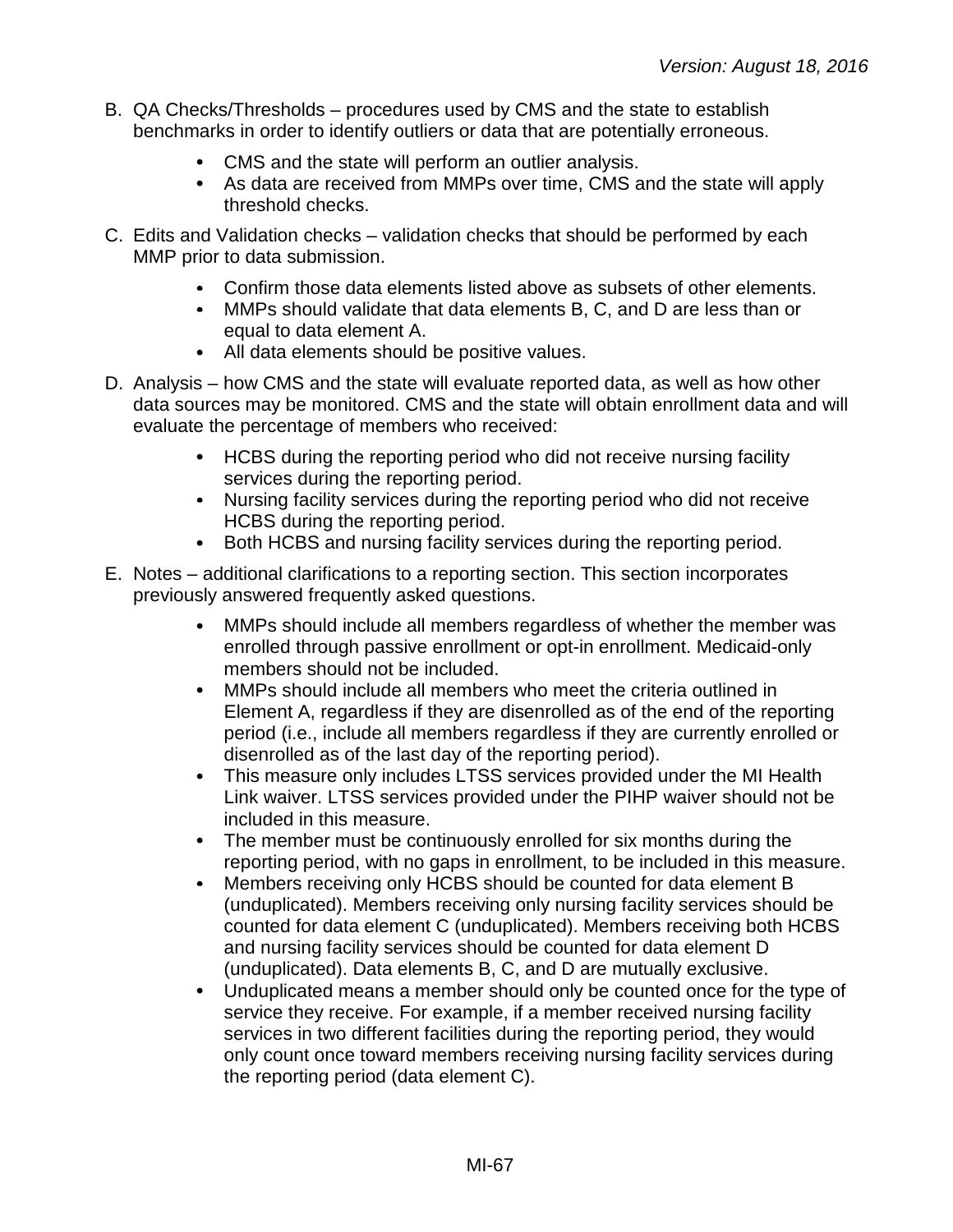- Include members who were receiving HCBS or nursing facility services for any length of time during the reporting period.
- HCBS refers to Home and Community Based Services.
- F. Data Submission how MMPs will submit data collected to CMS and the state.
	- MMPs will submit data collected for this measure in the above specified  $\bullet$ format through a secure data collection site established by CMS. This site can be accessed at the following web address: [https://Financial-Alignment-](https://financial-alignment-initiative.norc.org/)[Initiative.NORC.org](https://financial-alignment-initiative.norc.org/)

MI7.3 Annual Dental Visit.

| <b>CONTINUOUS REPORTING</b>        |                                      |          |                                   |                                                                                       |  |  |
|------------------------------------|--------------------------------------|----------|-----------------------------------|---------------------------------------------------------------------------------------|--|--|
| <b>Reporting</b><br><b>Section</b> | <b>Reporting</b><br><b>Frequency</b> | Level    | <b>Reporting</b><br><b>Period</b> | Due Date                                                                              |  |  |
| MI7. Utilization                   | Annually                             | Contract | Calendar Year                     | By the end of the sixth<br>month following the last<br>day of the reporting<br>period |  |  |

| <b>Element</b><br><b>Letter</b> | <b>Element Name</b>                                              | <b>Definition</b>                                                                                                                                                                        | <b>Allowable</b><br><b>Values</b>              |
|---------------------------------|------------------------------------------------------------------|------------------------------------------------------------------------------------------------------------------------------------------------------------------------------------------|------------------------------------------------|
| Α.                              | Total number of<br>members.                                      | Total number of members<br>who were continuously<br>enrolled in the MMP during<br>the reporting period, and<br>who were enrolled on<br>December 31 of the<br>reporting period.           | Field Type: Numeric                            |
| <b>B.</b>                       | Total number of<br>members who had one<br>or more dental visits. | Of the total reported in A,<br>the number of members<br>who had one or more<br>dental visits with a dental<br>practitioner during the<br>reporting period.                               | Field Type: Numeric<br>Note: Is a subset of A. |
| C.                              | Total number of<br>members age 21-29.                            | Total number of members<br>age 21-29 who were<br>continuously enrolled in the<br>MMP during the reporting<br>period, and who were<br>enrolled on December 31<br>of the reporting period. | Field Type: Numeric                            |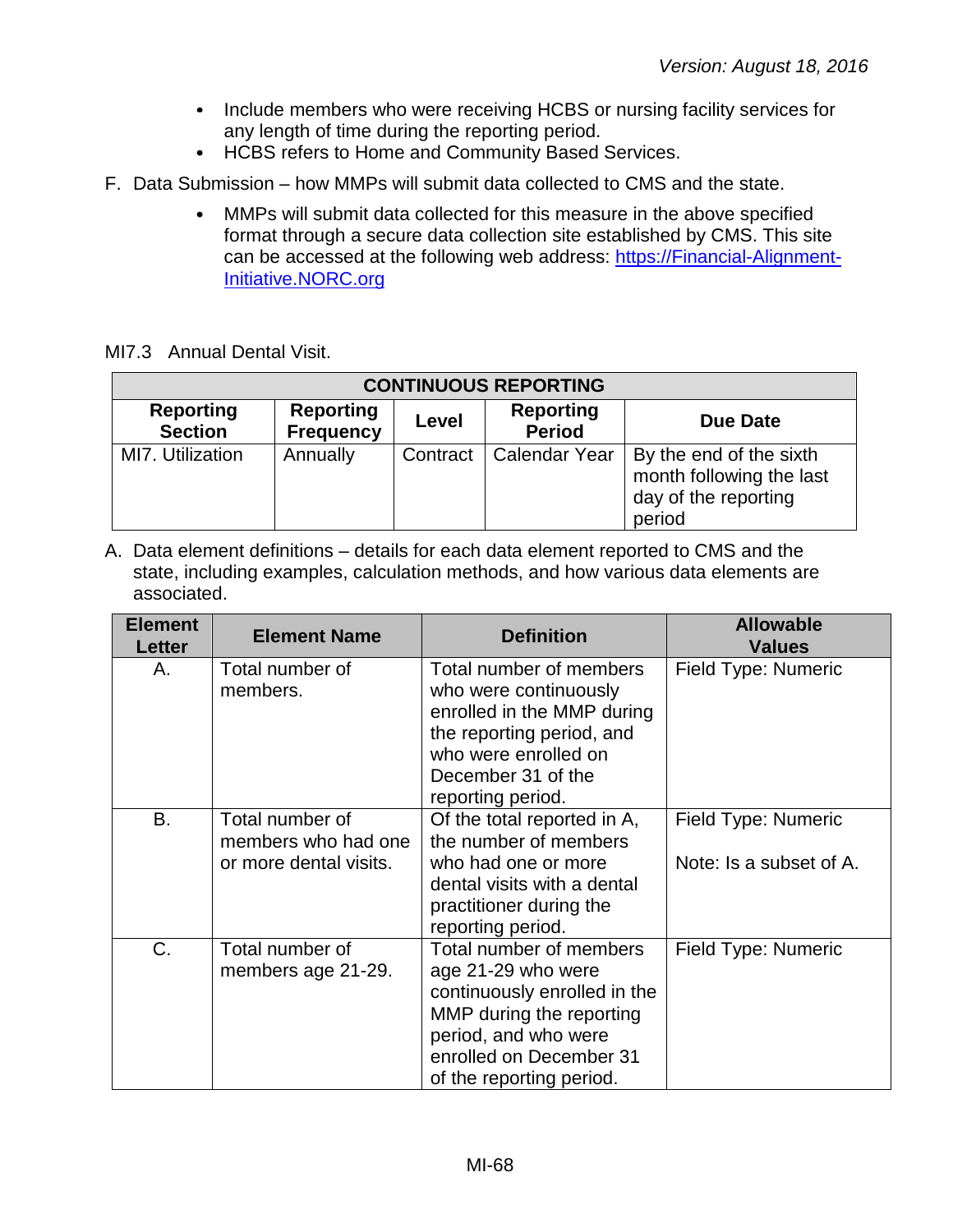| <b>Element</b><br><b>Letter</b> | <b>Element Name</b>                                                           | <b>Definition</b>                                                                                                                                                                        | <b>Allowable</b><br><b>Values</b>              |
|---------------------------------|-------------------------------------------------------------------------------|------------------------------------------------------------------------------------------------------------------------------------------------------------------------------------------|------------------------------------------------|
| D.                              | Total number of<br>members age 21-29                                          | Of the total reported in C,<br>the number of members                                                                                                                                     | Field Type: Numeric                            |
|                                 | who had one or more<br>dental visits.                                         | age 21-29 who had one or<br>more dental visits with a<br>dental practitioner during<br>the reporting period.                                                                             | Note: Is a subset of C.                        |
| Ε.                              | Total number of<br>members age 30-39.                                         | Total number of members<br>age 30-39 who were<br>continuously enrolled in the<br>MMP during the reporting<br>period, and who were<br>enrolled on December 31<br>of the reporting period. | Field Type: Numeric                            |
| F.                              | Total number of<br>members age 30-39<br>who had one or more<br>dental visits. | Of the total reported in E,<br>the number of members<br>age 30-39 who had one or<br>more dental visits with a<br>dental practitioner during<br>the reporting period.                     | Field Type: Numeric<br>Note: Is a subset of E. |
| G.                              | Total number of<br>members age 40-49.                                         | Total number of members<br>age 40-49 who were<br>continuously enrolled in the<br>MMP during the reporting<br>period, and who were<br>enrolled on December 31<br>of the reporting period. | Field Type: Numeric                            |
| Η.                              | Total number of<br>members age 40-49<br>who had one or more<br>dental visits. | Of the total reported in G,<br>the number of members<br>age 40-49 who had one or<br>more dental visits with a<br>dental practitioner during<br>the reporting period.                     | Field Type: Numeric<br>Note: Is a subset of G. |
| I.                              | Total number of<br>members age 50-59.                                         | Total number of members<br>age 50-59 who were<br>continuously enrolled in the<br>MMP during the reporting<br>period, and who were<br>enrolled on December 31<br>of the reporting period. | Field Type: Numeric                            |
| J.                              | Total number of<br>members age 50-59<br>who had one or more<br>dental visits. | Of the total reported in I,<br>the number of members<br>age 50-59 who had one or<br>more dental visits with a<br>dental practitioner during<br>the reporting period.                     | Field Type: Numeric<br>Note: Is a subset of I. |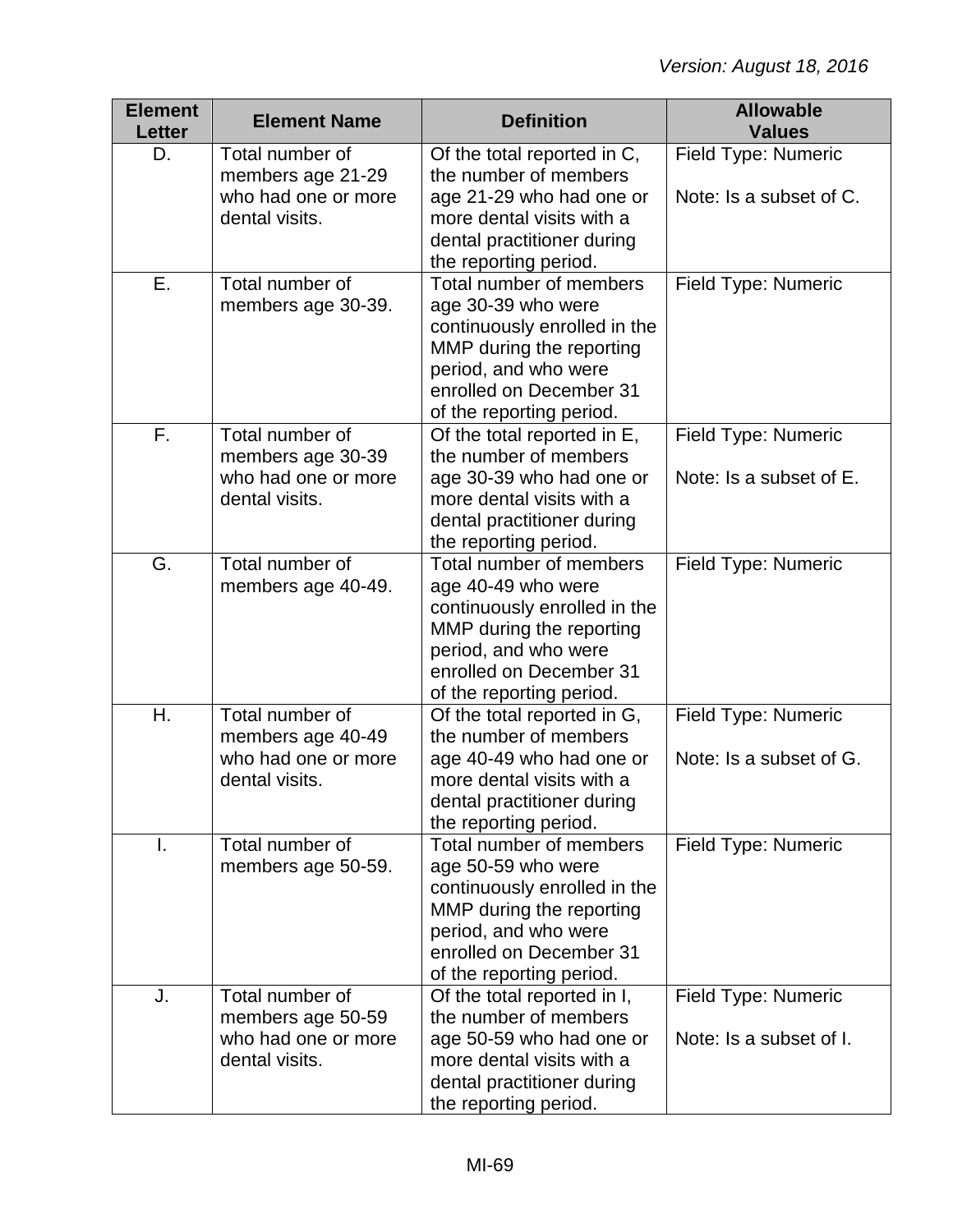| <b>Element</b><br><b>Letter</b> | <b>Element Name</b>                                                           | <b>Definition</b>                                                                                                                                                                        | <b>Allowable</b><br><b>Values</b>              |
|---------------------------------|-------------------------------------------------------------------------------|------------------------------------------------------------------------------------------------------------------------------------------------------------------------------------------|------------------------------------------------|
| K.                              | Total number of<br>members age 60-69.                                         | Total number of members<br>age 60-69 who were<br>continuously enrolled in the<br>MMP during the reporting<br>period, and who were<br>enrolled on December 31<br>of the reporting period. | Field Type: Numeric                            |
| L.                              | Total number of<br>members age 60-69<br>who had one or more<br>dental visits. | Of the total reported in K,<br>the number of members<br>age 60-69 who had one or<br>more dental visits with a<br>dental practitioner during<br>the reporting period.                     | Field Type: Numeric<br>Note: Is a subset of K. |
| Μ.                              | Total number of<br>members age 70-79.                                         | Total number of members<br>age 70-79 who were<br>continuously enrolled in the<br>MMP during the reporting<br>period, and who were<br>enrolled on December 31<br>of the reporting period. | Field Type: Numeric                            |
| N.                              | Total number of<br>members age 70-79<br>who had one or more<br>dental visits. | Of the total reported in M,<br>the number of members<br>age 70-79 who had one or<br>more dental visits with a<br>dental practitioner during<br>the reporting period.                     | Field Type: Numeric<br>Note: Is a subset of M. |
| O.                              | Total number of<br>members age 80+.                                           | Total number of members<br>age 80+ who were<br>continuously enrolled in the<br>MMP during the reporting<br>period, and who were<br>enrolled on December 31<br>of the reporting period.   | Field Type: Numeric                            |
| P.                              | Total number of<br>members age 80+ who<br>had one or more dental<br>visits.   | Of the total reported in O,<br>the number of members<br>age 80+ who had one or<br>more dental visits with a<br>dental practitioner during<br>the reporting period.                       | Field Type: Numeric<br>Note: Is a subset of O. |

- B. QA checks/Thresholds procedures used by CMS and the state to establish benchmarks in order to identify outliers or data that are potentially erroneous.
	- CMS and the state will perform an outlier analysis.
	- As data are received from MMPs over time, CMS and the state will apply threshold checks.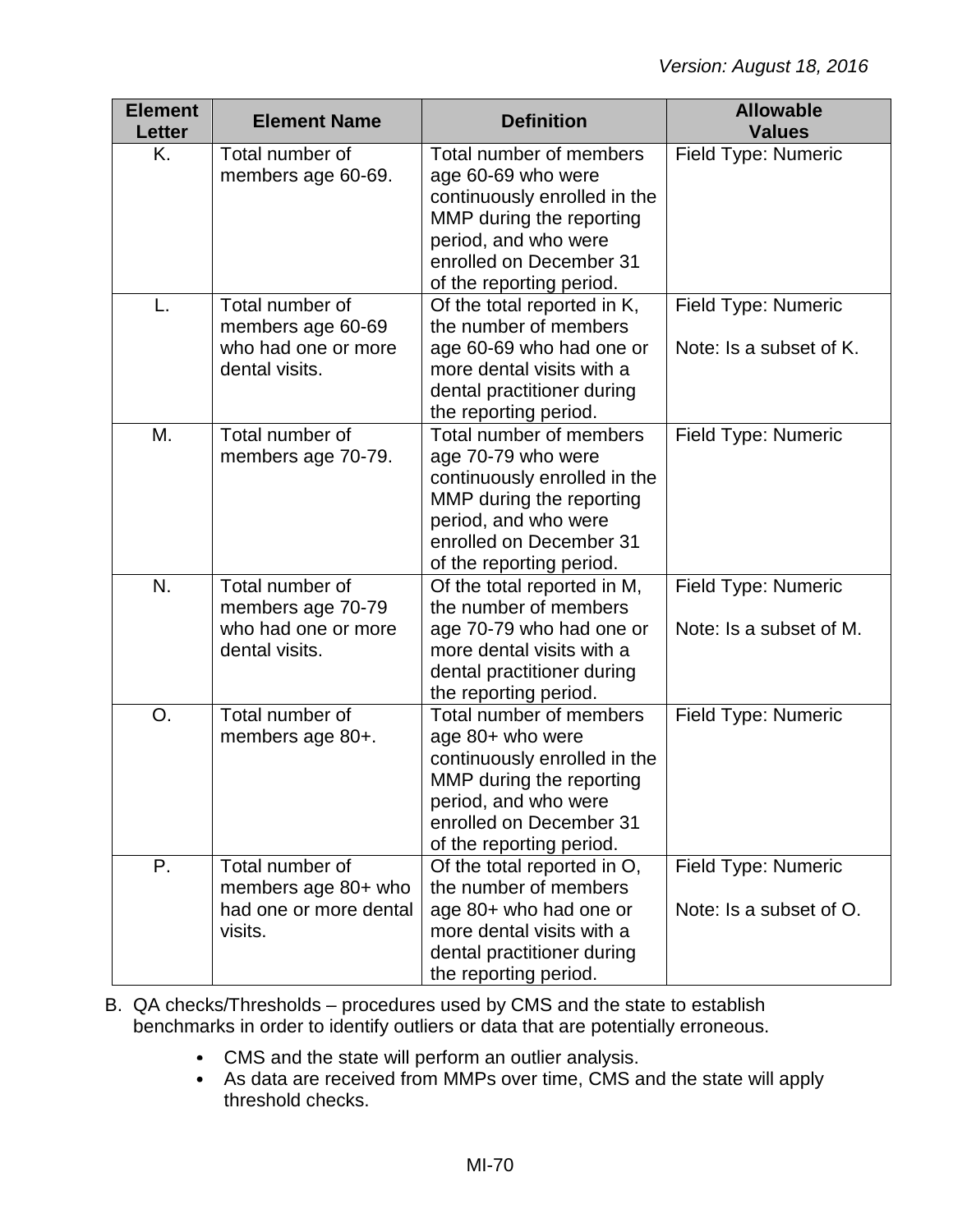- C. Edits and Validation checks validation checks that should be performed by each MMP prior to data submission.
	- Confirm those data elements listed above as subsets of other elements.  $\bullet$
	- $\bullet$ MMPs should validate that data element B is less than or equal to data element A.
	- $\bullet$ MMPs should validate that data element D is less than or equal to data element C.
	- MMPs should validate that data element F is less than or equal to data element E.
	- $\bullet$ MMPs should validate that data element H is less than or equal to data element G.
	- MMPs should validate that data element J is less than or equal to data element I.
	- $\bullet$ MMPs should validate that data element L is less than or equal to data element K.
	- $\bullet$ MMPs should validate that data element N is less than or equal to data element M.
	- MMPs should validate that data element P is less than or equal to data element O.
	- MMPs should confirm that the values of data elements C, E, G, I, K, M, and  $\bullet$ O should not exceed the value of data element A.
	- MMPs should confirm that the values of data elements D, F, H, J, L, N, and P should not exceed the value of Element B.
	- All data elements should be positive values.
- D. Analysis how CMS and the state will evaluate reported data, as well as how other data sources may be monitored. CMS and the state will evaluate the percentage of members:
	- Who had one or more dental visits with a dental practitioner during the reporting period.
	- Age 21-29 who had one or more dental visits with a dental practitioner during the reporting period.
	- Age 30-39 who had one or more dental visits with a dental practitioner during the reporting period.
	- Age 40-49 who had one or more dental visits with a dental practitioner during the reporting period.
	- Age 50-59 who had one or more dental visits with a dental practitioner during the reporting period.
	- Age 60-69 who had one or more dental visits with a dental practitioner during the reporting period.
	- Age 70-79 who had one or more dental visits with a dental practitioner during the reporting period.
	- Age 80 or older who had one or more dental visits with a dental practitioner during the reporting period.
- E. Notes additional clarifications to a reporting section. This section incorporates previously answered frequently asked questions.